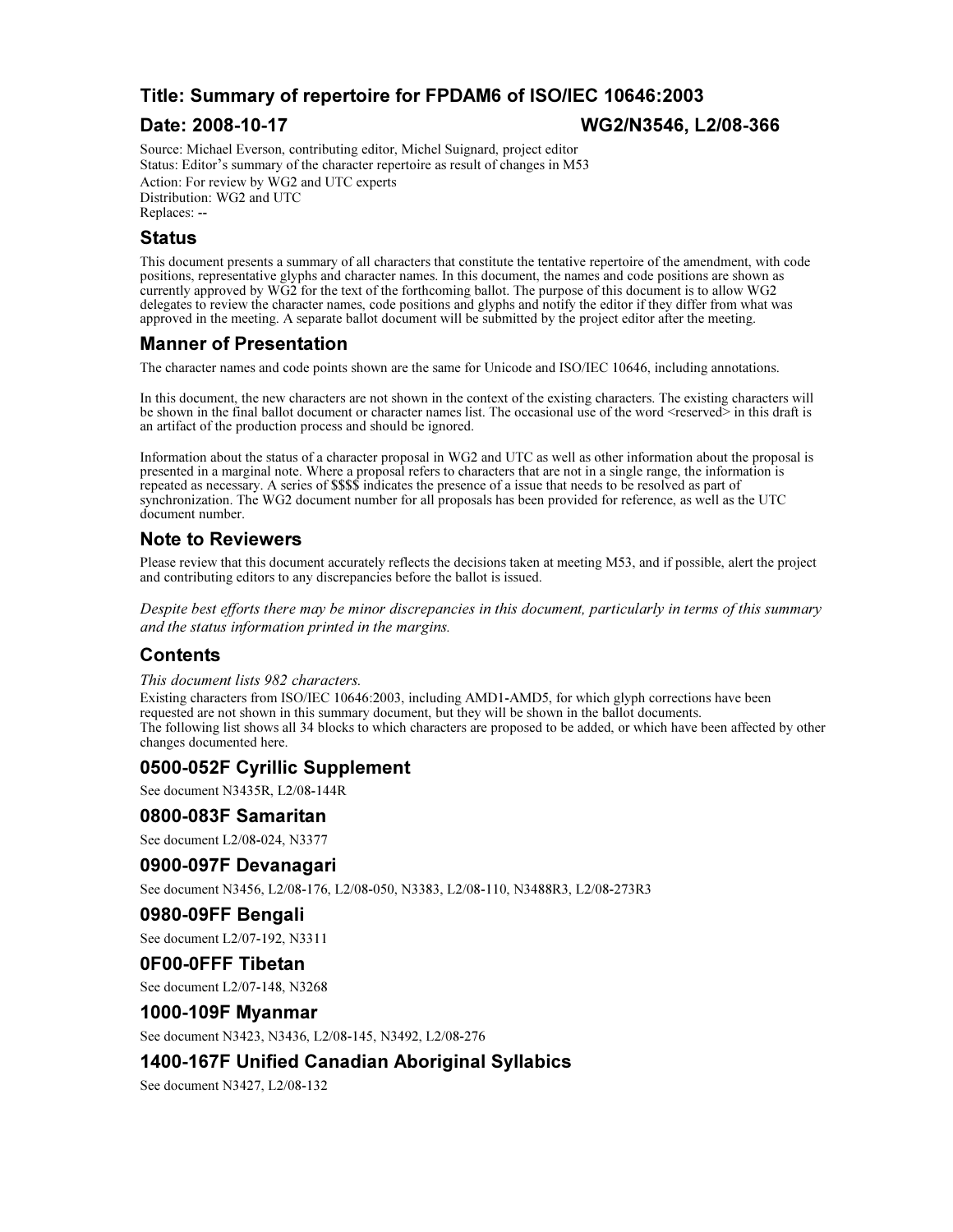## 18B0-18FF Unified Canadian Aboriginal Syllabics Extended

See document N3427, L2/08-132

1980-19DF New Tai Lue

See document L2/08-036, N3380, N3538

#### 1CD0-1CFF Vedic Extensions See document N3456, L2/08-176, L2/08-050, N3383, L2/08-110, N3488R3, L2/08-273R3

## 1DC0-1DFF Combining Diacritical Marks Supplement

See document N3447, L2/07-334

#### 20A0-20CF Currency Symbols

See document N3387, L2/07-332, N3390, L2/08-115, N3392, L2/08-116

## 2150-218F Number Forms

See document

### 2300-23FF Miscellaneous Technical

See document L2/08-030R, N3386

### 2600-26FF Miscellaneous Symbols

See document N3397, L2/08-077R2

### 2C60-2C7F Latin Extended-C

See document L2/08-030F, N3386, N3447, L2/07-334

### 3200-32FF Enclosed CJK Letters and Months

See document N3397, L2/08-077R2

# A4D0-A4FF Lisu

See document L2/08-019, N3424

## A6A0-A6FF Bamum

See document L2/07-024, N3209

### A830-A83F Common Indic Number Forms

See document N3367, L2/07-354

### A8E0-A8FF Devanagari Extended

See document N3456, L2/08-176, L2/08-050, N3383, L2/08-110, N3488R3, L2/08-273R3

### A980-A9DF Javanese

See document N3319R2, L2/08-015

## AA60-AA7F Myanmar Extended-A

See document N3423, N3436, L2/08-145, N3492, L2/08-276

### ABC0-ABFF Meetei Mayek

See document L2/07-005, N3206, N3470, L2/08-180, N3473R, L2/08-232R

### 10840-1085F Imperial Aramaic

See document N3339, L2/07-288

## 10900-1091F Phoenician

See document L2/07-206, N3284

#### 10A60-10A7F Old South Arabian

See document N3395, N3296R, N1689, N3517

## 10B40-10B5F Inscriptional Parthian

See document L2/07-207, N3286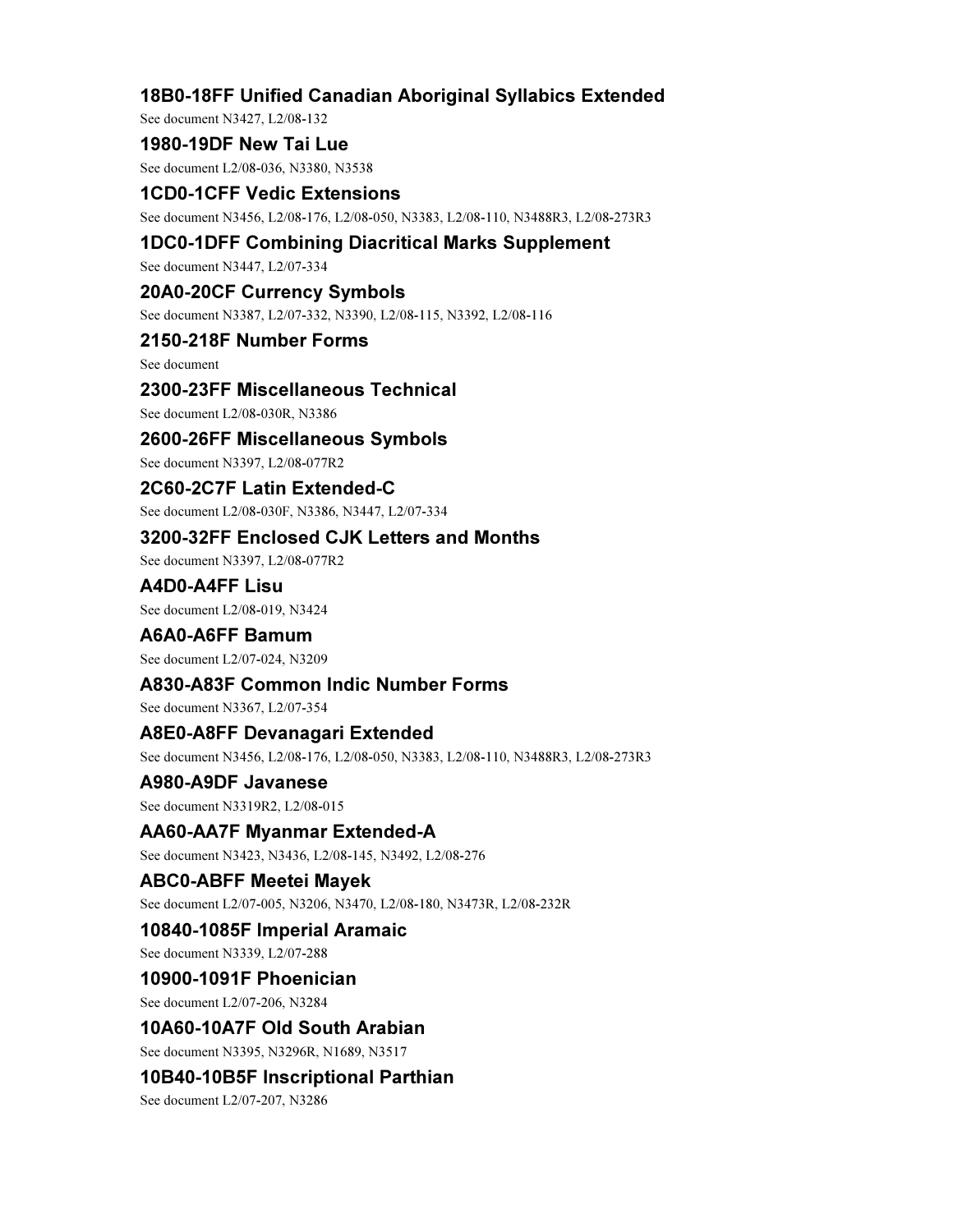## 10B60-10B7F Inscriptional Pahlavi

See document L2/07-207, N3286

## 10C00-10C4F Old Turkic

See document N3542

## 10E60-10E7F Rumi Numeral Symbols

See document L2/08-140, N3430

## 11080-110CF Kaithi

See document L2/07-418, N3389, N3438, N3014, N3544

## 1F100-1F1FF Enclosed Alphanumeric Supplement

See document N3397, L2/08-077R2

## 1F200-1F2FF Enclosed Ideographic Supplement

See document N3397, L2/08-077R2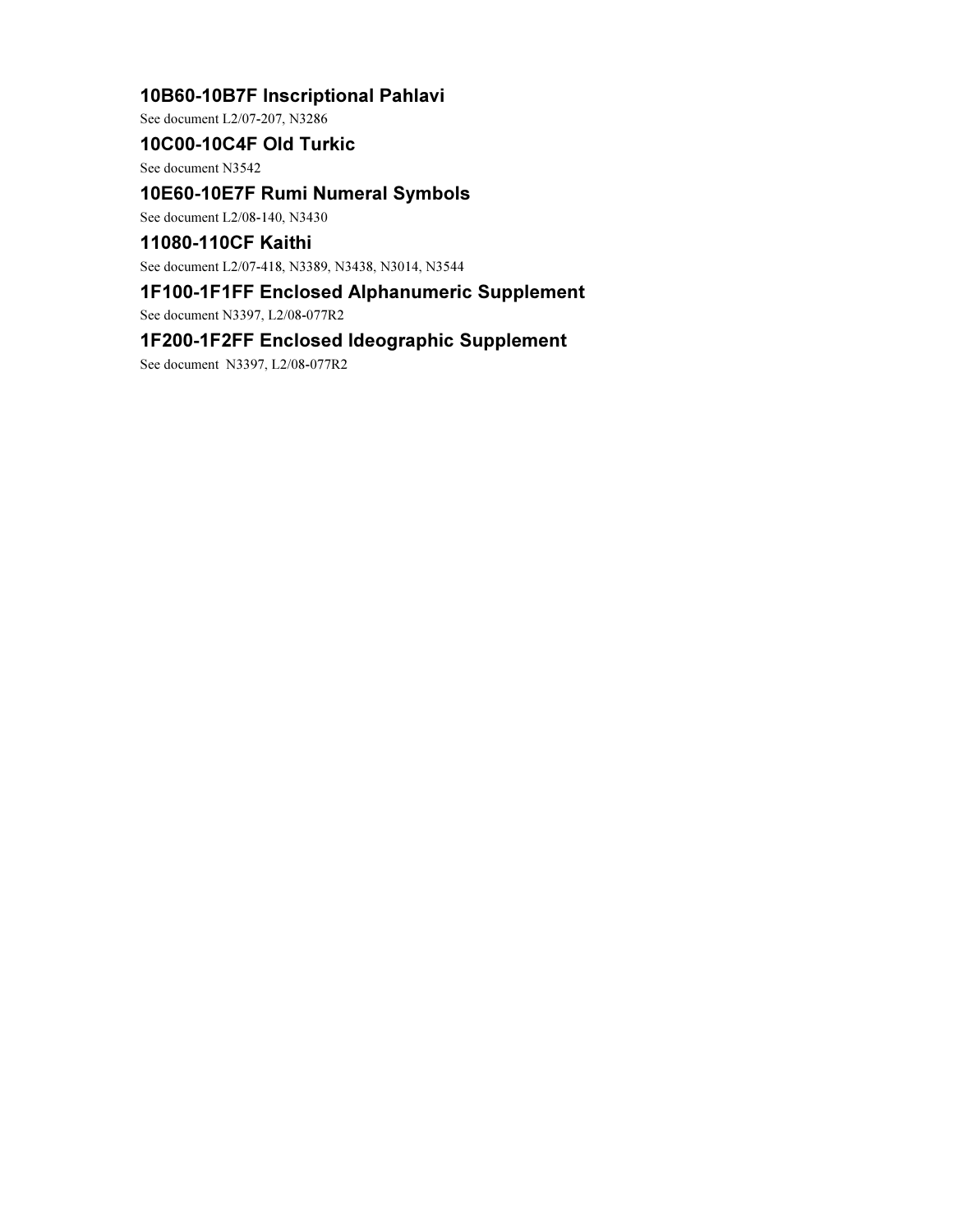





0525  $\overline{u}$  CYRILLIC SMALL LETTER PE WITH DESCENDER

UTC: 2008-05-16<br>WG2: 2008-10-14<br>contact:<br>Everson/Priest<br>document: N3435R,<br>L2/08-144R<br>font: Evercyrillic<br>target: Amd6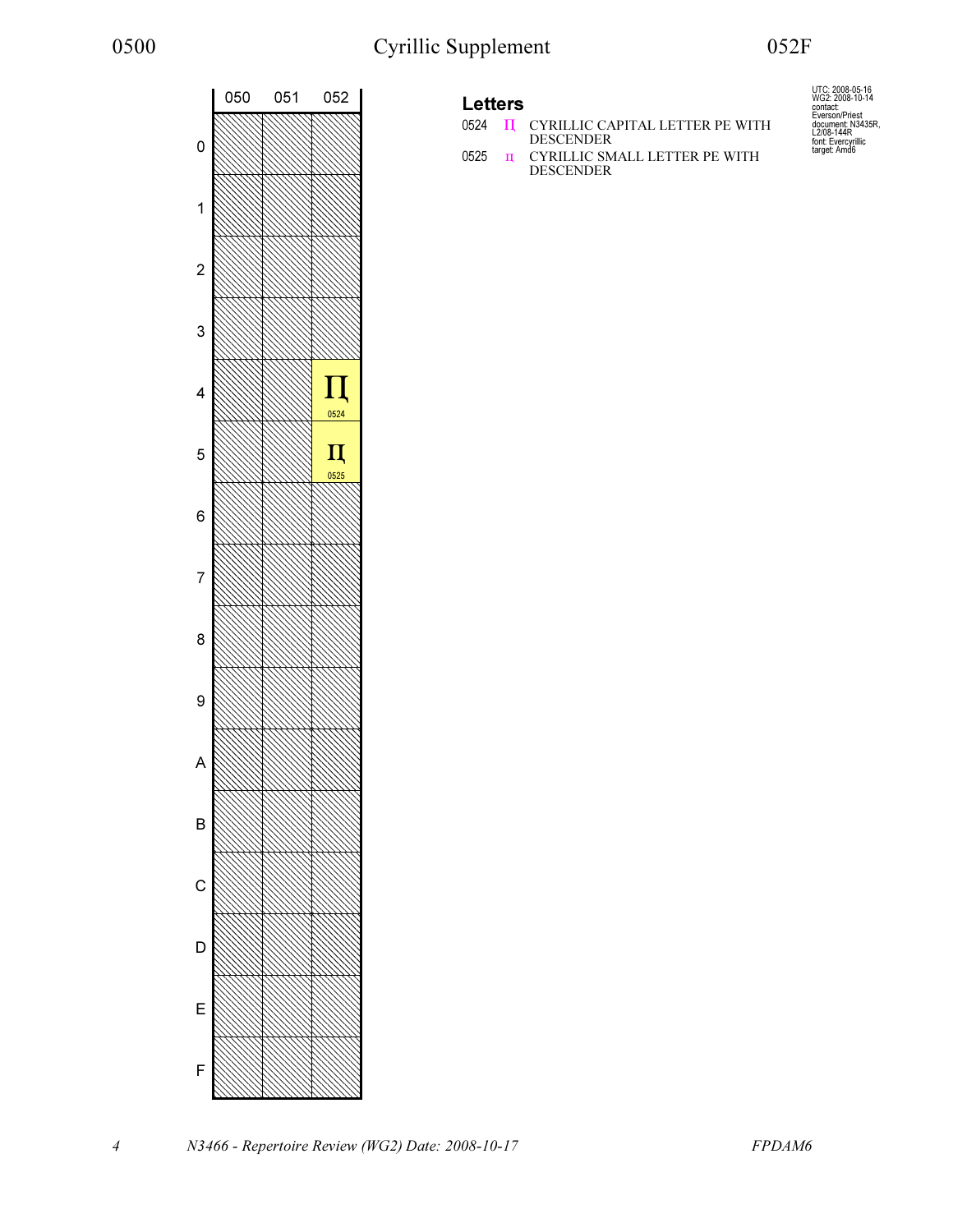|                | 080                       | 081                           | 082                     | 083                |
|----------------|---------------------------|-------------------------------|-------------------------|--------------------|
|                |                           |                               | г<br>$\bigcirc$         |                    |
| 0              | $\boldsymbol{\mathsf{N}}$ |                               |                         |                    |
|                | 0800                      | 0810                          | 0820                    | 0830               |
| 1              |                           | <u>477</u>                    | $\bigcirc$              |                    |
|                | 0801                      | 0811                          | 0821                    | 0831               |
|                |                           |                               |                         | ٠                  |
| $\overline{c}$ | 7                         | $\boldsymbol{\nabla}$         | $\langle \cdot \rangle$ |                    |
|                | 0802                      | 0812                          | 0822                    | 0832               |
|                |                           | $\overline{\mathsf{A}}$       | $\mathbb{C}^2$          |                    |
| 3              | $\blacktriangleleft$      |                               |                         |                    |
|                | 0803                      | 0813                          | 0823<br>$\prime$        | 0833               |
| 4              | z                         | ш                             |                         | 7:                 |
|                | 0804                      | 0814                          | 0824                    | 0834               |
|                |                           |                               |                         |                    |
| 5              | $\tilde{\mathcal{K}}$     | $\boldsymbol{\mathsf{N}}$     | $\overline{\circ}$      | $\ddot{\tilde{c}}$ |
|                | 0805                      | 0815                          | 0825                    | 0835               |
|                |                           | ч.                            | ဲ                       | j                  |
| 6              | ෆ                         | $\hat{\mathcal{C}}$           |                         |                    |
|                | 0806                      | 0816                          | 0826                    | 0836               |
| 7              | Ø                         | ै                             | $\langle \rangle$       |                    |
|                | 0807                      | 0817                          | 0827                    | 0837               |
|                |                           |                               | ≺                       |                    |
| 8              | ぐ                         | $\hat{\mathcal{C}}$           |                         |                    |
|                | 0808                      | 0818                          | 0828                    | 0838               |
|                |                           | ×.                            | $\zeta$                 |                    |
| 9              | $\boldsymbol{m}$          | $\langle \rangle$             |                         |                    |
|                | 0809                      | 0819<br>$\tilde{\phantom{a}}$ | 0829                    | 0839               |
| Α              |                           |                               | ≺<br>$\bigcirc$         |                    |
|                | 080A                      | 081A                          | 082A                    | 083A               |
|                |                           |                               |                         |                    |
| B              |                           | $\langle \rangle$             | Ö                       | I:                 |
|                | 080B                      | 081B                          | 082B                    | 083B               |
|                |                           |                               | o                       |                    |
| C              |                           | $\hat{\mathbb{C}}$            | $\bigcirc$              |                    |
|                | 080C                      | 081C                          | 082C                    | 083C               |
| D              | $\overline{\mathbf{L}}$   | $\overline{\mathbb{C}}$       | $\hat{\mathcal{O}}$     | h.                 |
|                | 080D                      | 081D                          | 082D                    | 083D               |
|                |                           |                               |                         |                    |
| E              |                           | $\overline{\mathbb{C}}$       |                         | ō                  |
|                | 080E                      | 081E                          |                         | 083E               |
|                |                           |                               |                         |                    |
| F              |                           | $\langle \rangle$             |                         |                    |
|                | 080F                      | 081F                          |                         |                    |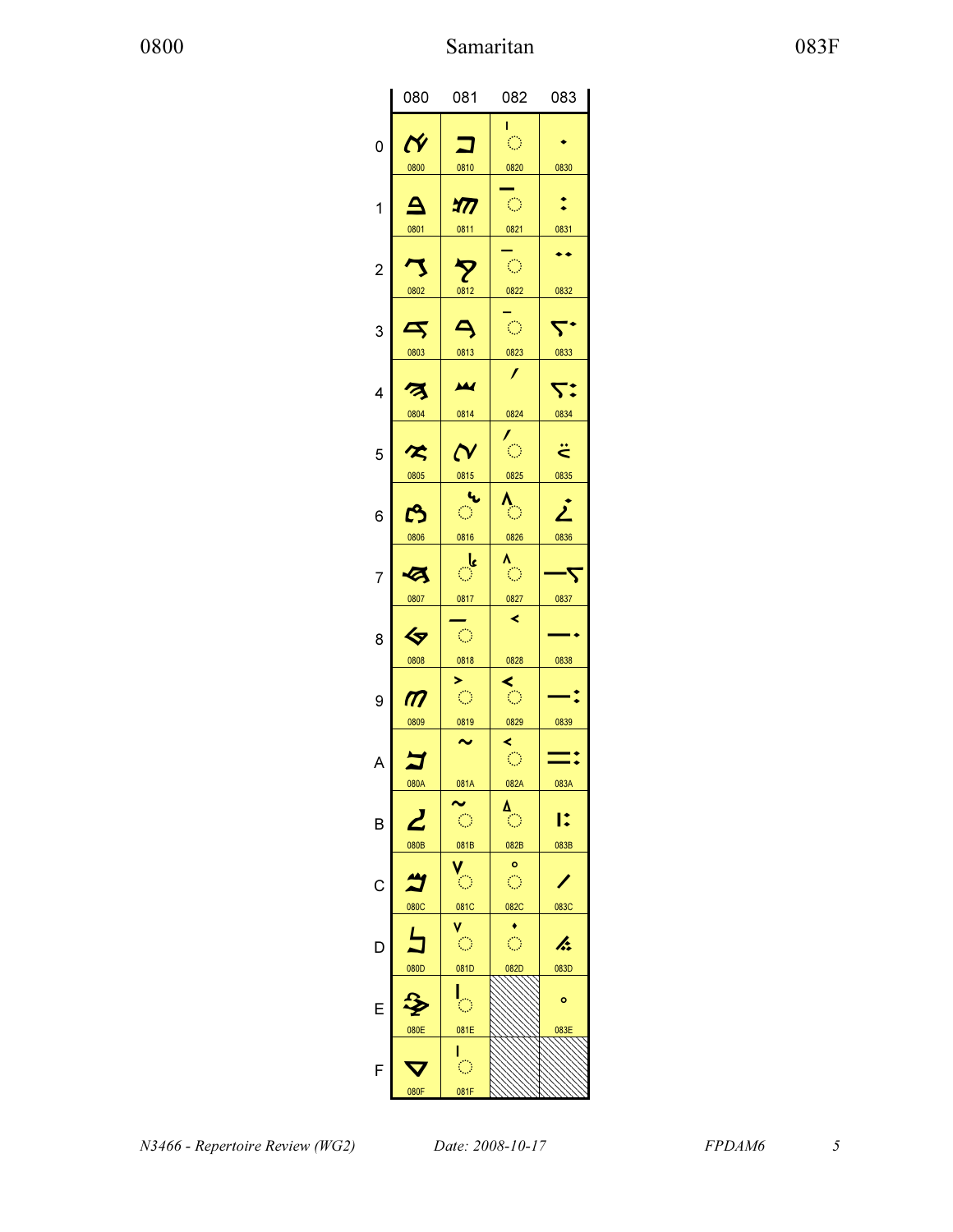## 0800 Samaritan 083E

| UTC: 2008-02-08<br>WG2: 2006-04-25<br>contact: | Letters      |                      |                                                      |      |           | <b>Punctuation</b> |
|------------------------------------------------|--------------|----------------------|------------------------------------------------------|------|-----------|--------------------|
| Everson/Shoulson<br>document: N3377,           | 0800         | Ń                    | SAMARITAN LETTER ALAF                                | 0830 | $\bullet$ | SAMA               |
| L2/08-024<br>font: Uni0800Samaritan 0801       |              | $\Delta$             | <b>SAMARITAN LETTER BIT</b>                          |      |           | = word             |
| target: Amd6                                   | 0802         | 7                    | SAMARITAN LETTER GAMAN                               | 0831 | ÷         | SAMA               |
|                                                | 0803         | 5                    | SAMARITAN LETTER DALAT                               |      |           | $=$ intern         |
|                                                | 0804         |                      | SAMARITAN LETTER IY                                  | 0832 |           | SAMA               |
|                                                | 0805         | z                    | <b>SAMARITAN LETTER BAA</b>                          |      |           | $=$ restra         |
|                                                | 0806         | $\tilde{\mathbf{x}}$ |                                                      | 0833 | خ.        | <b>SAMA</b>        |
|                                                |              | ఴ                    | <b>SAMARITAN LETTER ZEN</b>                          |      |           | $=$ praye          |
|                                                | 0807         | ચ                    | <b>SAMARITAN LETTER IT</b>                           | 0834 | 53        | <b>SAMA</b>        |
|                                                | 0808         | ≪                    | <b>SAMARITAN LETTER TIT</b>                          |      |           | $=$ surpr          |
|                                                | 0809<br>080A | $\boldsymbol{m}$     | SAMARITAN LETTER YUT<br><b>SAMARITAN LETTER KAAF</b> | 0835 | ä         | SAMA<br>SHIYY      |
|                                                | 080B         | E                    |                                                      |      |           | $=$ quest          |
|                                                |              | 2                    | <b>SAMARITAN LETTER LABAT</b>                        | 0836 | 2         | <b>SAMA</b>        |
|                                                | 080C<br>080D | ᄲ<br>5               | SAMARITAN LETTER MIM                                 | 0837 | $-\tau$   | SAMA               |
|                                                |              |                      | SAMARITAN LETTER NUN                                 |      |           | QITSA              |
|                                                | 080E<br>080F | չ                    | SAMARITAN LETTER SINGAAT                             | 0838 |           | SAMA               |
|                                                |              | $\blacktriangledown$ | <b>SAMARITAN LETTER IN</b>                           |      |           | = shout            |
|                                                | 0810         | ב                    | <b>SAMARITAN LETTER FI</b>                           | 0839 | ≕         | SAMA               |
|                                                | 0811         | $\frac{1}{2}$        | SAMARITAN LETTER TSAADIY                             |      |           | $=$ end c          |
|                                                | 0812         | タ                    | <b>SAMARITAN LETTER QUF</b>                          | 083A |           | SAMA               |
|                                                | 0813         | $\triangleleft$      | <b>SAMARITAN LETTER RISH</b>                         |      |           | $=$ outbu          |
|                                                | 0814         | M                    | <b>SAMARITAN LETTER SHAN</b>                         | 083B | к         | SAMA               |
|                                                | 0815         | $\sim$               | <b>SAMARITAN LETTER TAAF</b>                         |      |           | = teach            |
|                                                |              |                      | <b>Consonant modifiers</b>                           | 083C | ∕         | SAMA<br>= subm     |
|                                                | 0816         | ैं                   | <b>SAMARITAN MARK IN</b>                             | 083D | h.        | SAMA               |
|                                                | 0817         | ऺ                    | <b>SAMARITAN MARK IN-ALAF</b>                        |      |           | MASH               |
|                                                | 0818         | $\circ$              | <b>SAMARITAN MARK DAGESH</b>                         |      |           | $=$ full s         |
|                                                | 0819         | $\circ$              | SAMARITAN MARK OCCLUSION                             | 083E |           | SAMA               |
|                                                | 081A         |                      | SAMARITAN MODIFIER LETTER<br><b>EPENTHETIC YUT</b>   |      |           | $=$ rest           |
|                                                | 081B         | $\circ$              | SAMARITAN MARK EPENTHETIC YUT                        |      |           |                    |
|                                                |              |                      | <b>Vowel signs</b>                                   |      |           |                    |
|                                                | 081C         | $\gamma$             | SAMARITAN VOWEL SIGN LONG E<br>= fatha al-nida       |      |           |                    |
|                                                | 081D         | $\circ$              | SAMARITAN VOWEL SIGN E                               |      |           |                    |
|                                                | 081E         | b                    | SAMARITAN VOWEL SIGN OVERLONG AA                     |      |           |                    |
|                                                |              |                      | = fatha al-ima                                       |      |           |                    |
|                                                | 081F         | O                    | SAMARITAN VOWEL SIGN LONG AA                         |      |           |                    |
|                                                | 0820         |                      | SAMARITAN VOWEL SIGN AA                              |      |           |                    |
|                                                | 0821         | $\circ$              | SAMARITAN VOWEL SIGN OVERLONG A                      |      |           |                    |
|                                                |              |                      | $=$ fatha al-iha                                     |      |           |                    |
|                                                | 0822         | $\circ$              | SAMARITAN VOWEL SIGN LONG A                          |      |           |                    |
|                                                | 0823         | $\circ$              | SAMARITAN VOWEL SIGN A                               |      |           |                    |
|                                                | 0824         |                      | SAMARITAN MODIFIER LETTER SHORT A                    |      |           |                    |
|                                                | 0825         | Ō.                   | SAMARITAN VOWEL SIGN SHORT A                         |      |           |                    |
|                                                |              |                      | $=$ fatha                                            |      |           |                    |
|                                                | 0826         | $\ddot{\circ}$       | SAMARITAN VOWEL SIGN LONG U<br>$=$ damma             |      |           |                    |
|                                                | 0827         |                      | SAMARITAN VOWEL SIGN U                               |      |           |                    |
|                                                | 0828         |                      | SAMARITAN MODIFIER LETTER I                          |      |           |                    |
|                                                | 0829         |                      | <b>SAMARITAN VOWEL SIGN LONG I</b>                   |      |           |                    |
|                                                |              |                      | = kasra                                              |      |           |                    |
|                                                | 082A         |                      | SAMARITAN VOWEL SIGN I                               |      |           |                    |
|                                                | 082B         | $^4\circ$            | SAMARITAN VOWEL SIGN O                               |      |           |                    |
|                                                | 082C         |                      | SAMARITAN VOWEL SIGN SUKUN                           |      |           |                    |

## Variant reading sign

082D **SAMARITAN MARK NEQUDAA** 

- 0830 ࠰ SAMARITAN PUNCTUATION NEQUDAA d separator
- **ARITAN PUNCTUATION AFSAAQ** rruption
- ARITAN PUNCTUATION ANGED aint
- **ARITAN PUNCTUATION BAU** er
- 0834 ࠴ SAMARITAN PUNCTUATION ATMAAU rise
- **ARITAN PUNCTUATION** YAALAA stion
- **ARITAN ABBREVIATION MARK**
- 0837 ࠷ SAMARITAN PUNCTUATION MELODIC  $\Lambda$
- 0838 ࠸ SAMARITAN PUNCTUATION ZIQAA iting
- 0839 ࠹ SAMARITAN PUNCTUATION QITSA of section
- **ARITAN PUNCTUATION ZAEF** vurst
- **ARITAN PUNCTUATION TURU** hing
- 083C ࠼ SAMARITAN PUNCTUATION ARKAANU nissiveness
- **ARITAN PUNCTUATION SOF HFAAT** stop
- ARITAN PUNCTUATION ANNAAU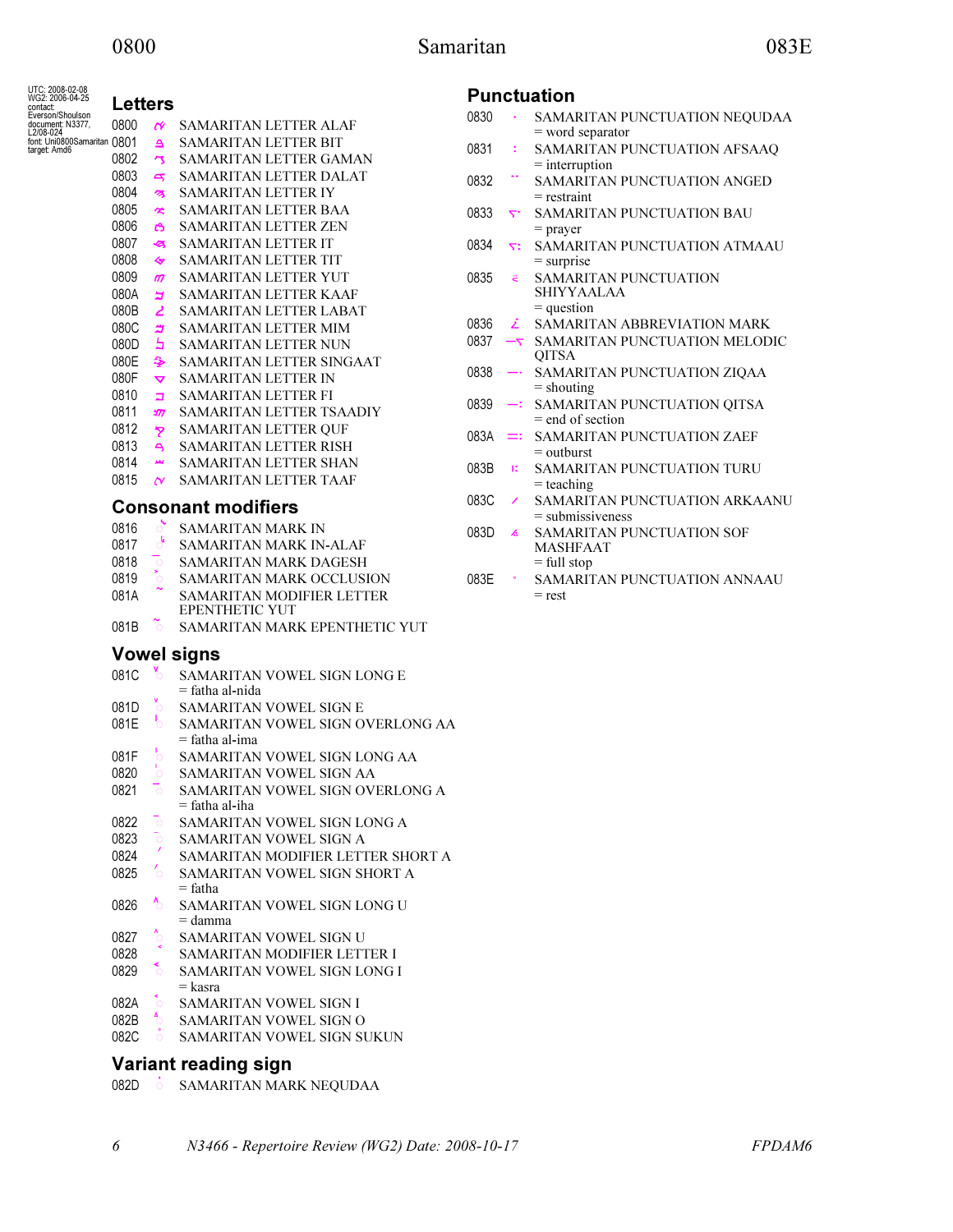

N3466 - Repertoire Review (WG2)  $Date: 2008-10-17$  FPDAM6 7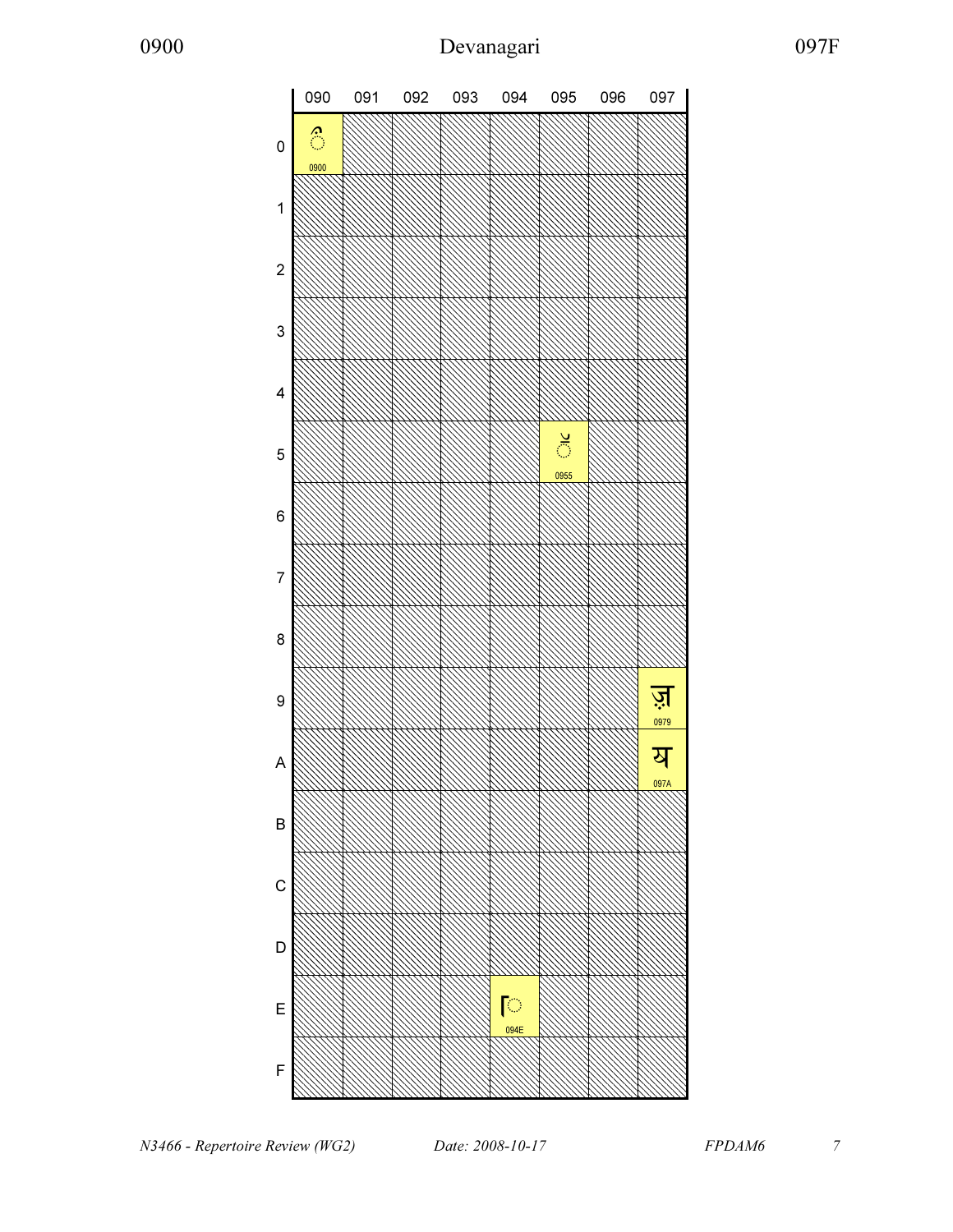

## Based on ISCII 1988

## Various signs

<sup>0900</sup> \$ऀ DEVANAGARI SIGN INVERTED CANDRABINDU = vaidika adhomukha candrabindu

## Archaic dependent vowel sign

094E \$ॎ DEVANAGARI VOWEL SIGN PRISHTHAMATRA E character has historic use only combines with E to form AI, with AA to form O, and with O to form AU

## Dependent vowel signs

0955 **& DEVANAGARI VOWEL SIGN CANDRA** LONG E used in transliteration of Avestan

## Additional consonants

- 0979 ॹ DEVANAGARI LETTER ZHA used in transliteration of Avestan
- 097A ॺ DEVANAGARI LETTER HEAVY YA used for an affricated glide  $\rightarrow$  09AF  $\overline{x}$  bengali letter ya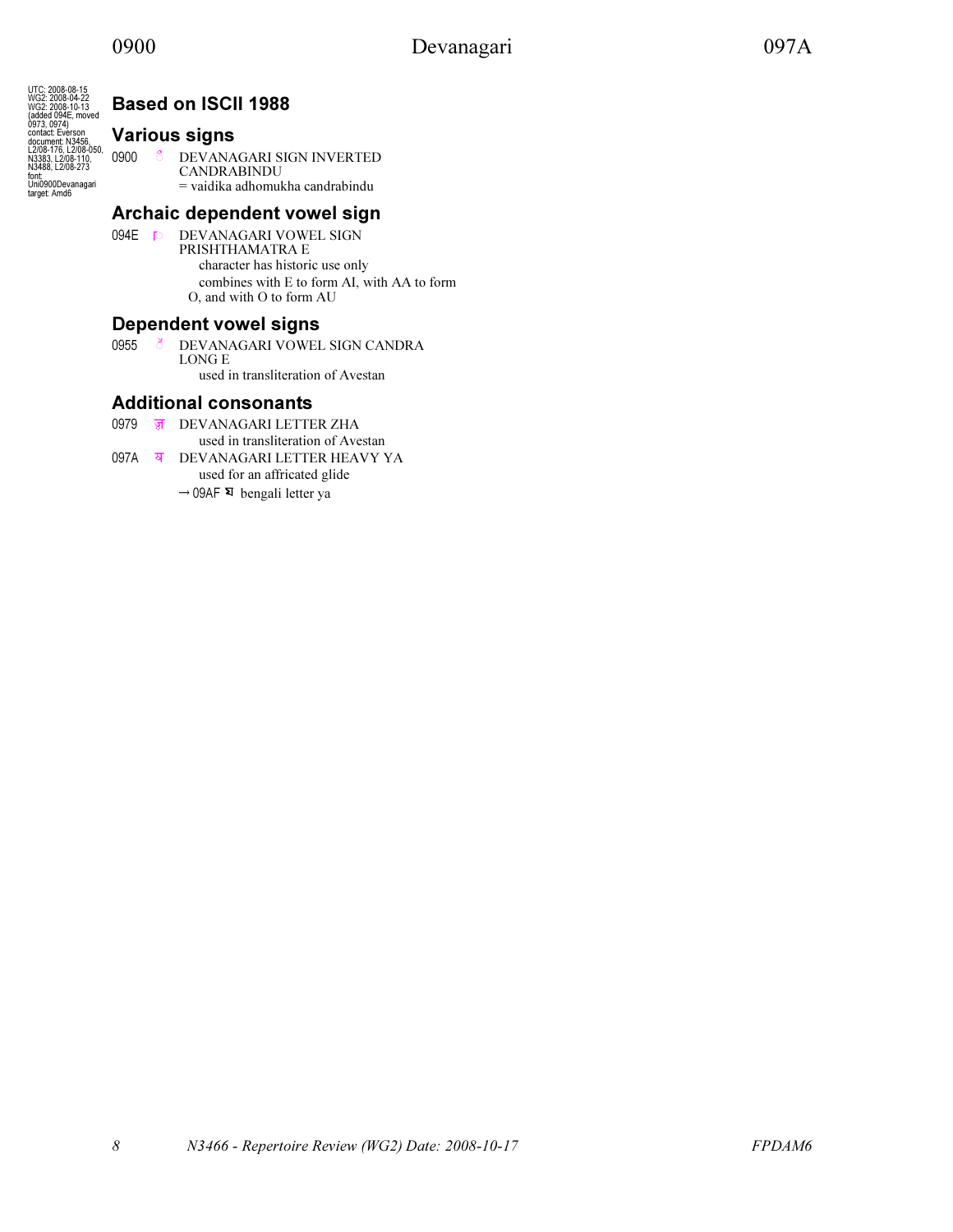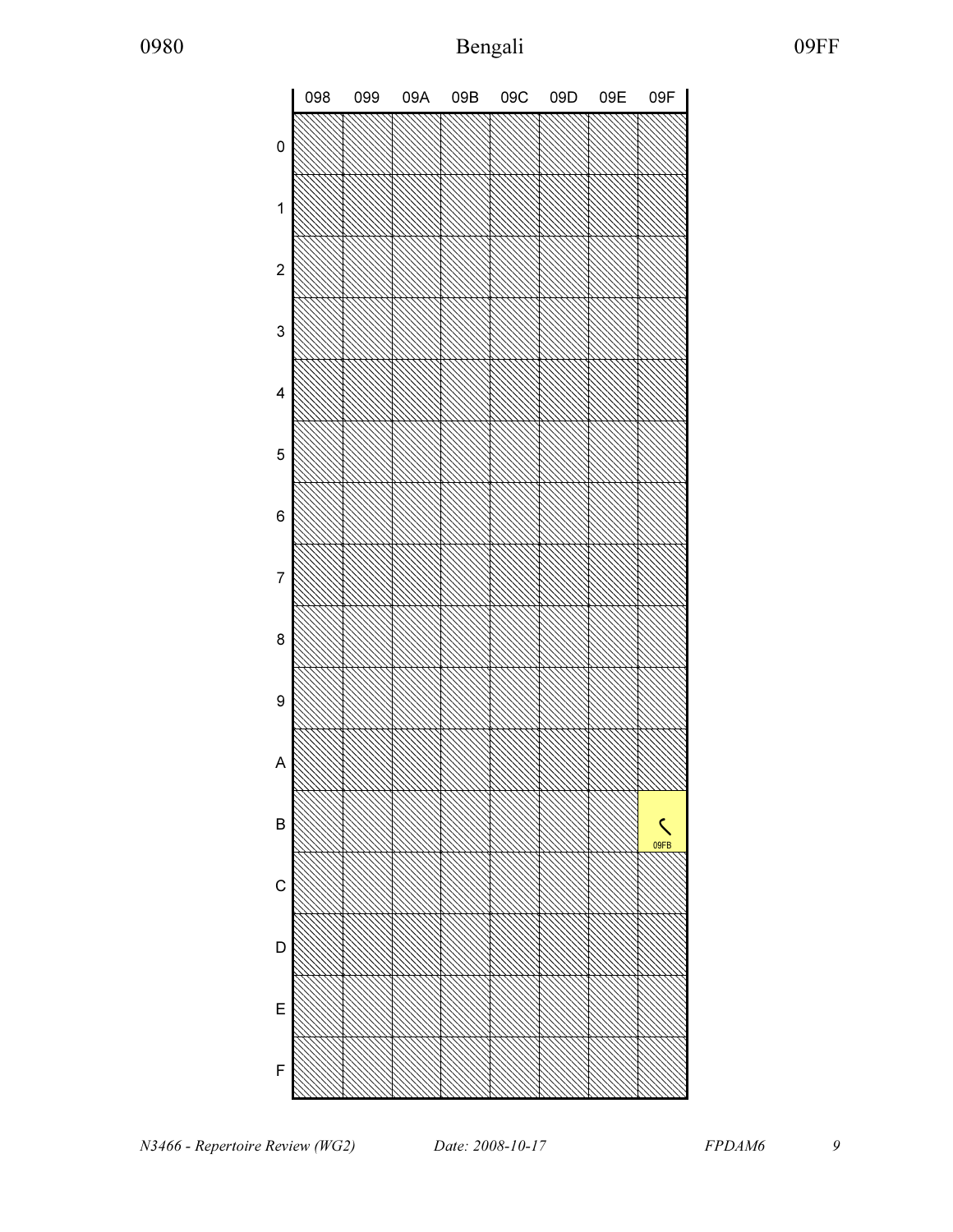09FB Bengali 09FB 09FB

UTC: 2007-08-09 WG2: 2007-09-21 document: L2/07-192, N3311 contact: Anshuman Pandey font: Bengali-specific additions 09FB **RENGALI GANDA MARK**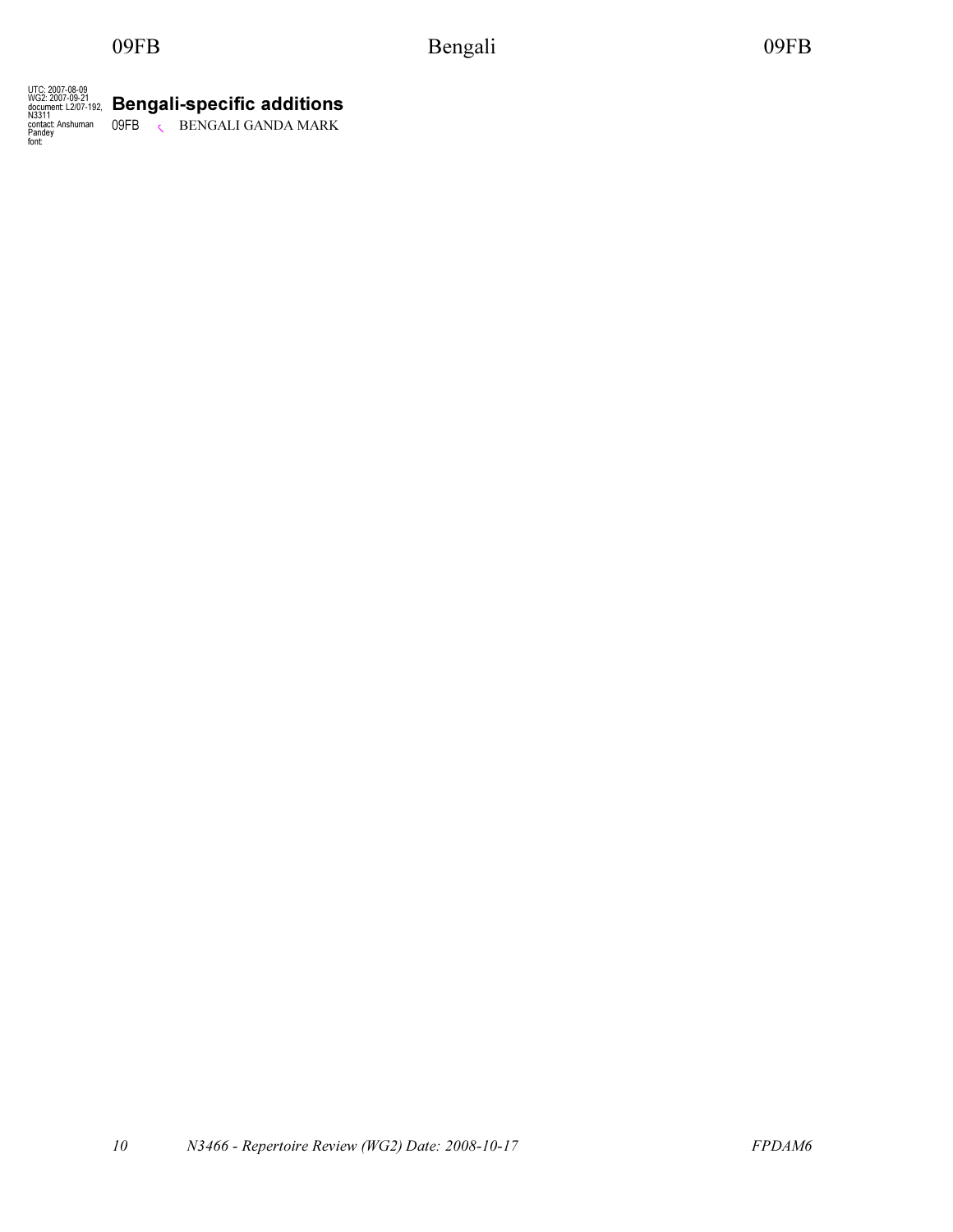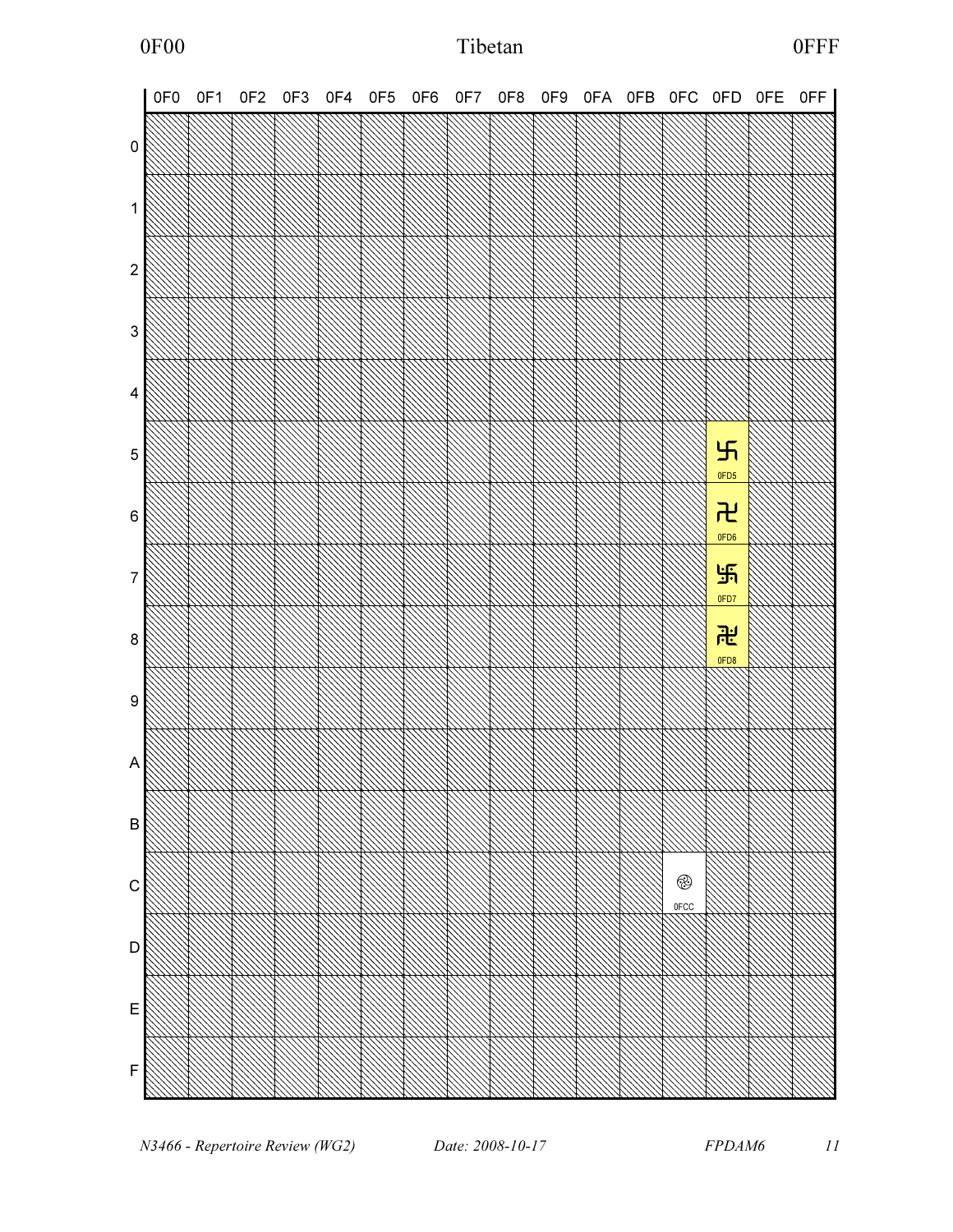UTC: 2007-05-18 WG2: 2007-09-21 WG2: 2008-10-13 (name change) contact: Everson document: N3268, L2/07-148 font: Uni0F00Tibetan target: AMD6

## Symbols

OFCC <sup>◎</sup> TIBETAN SYMBOL NOR BU BZHI -KHYL the quadruple body symbol, a form of the svasti

## Symbols used in Buddhism and Hinduism

|  | 0FD5 5 RIGHT-FACING SVASTI SIGN                              |
|--|--------------------------------------------------------------|
|  | $=$ gyung drung nang -khor                                   |
|  | $\rightarrow$ 5350 $\overline{1}$ cjk unified-ideograph-5350 |
|  | OFD6 <b>R</b> LEFT-FACING SVASTI SIGN                        |
|  | $=$ gyung drung phyi -khor                                   |
|  | $\rightarrow$ 534D $\pm$ cjk unified-ideograph-534D          |
|  | OFD7 5 RIGHT-FACING SVASTI SIGN WITH DOTS                    |
|  | = gyung drung nang -khor bzhi mig can                        |
|  | OFD8 <u>N</u> LEFT-FACING SVASTI SIGN WITH DOTS              |
|  | = gyung drung phyi -khor bzhi mig can                        |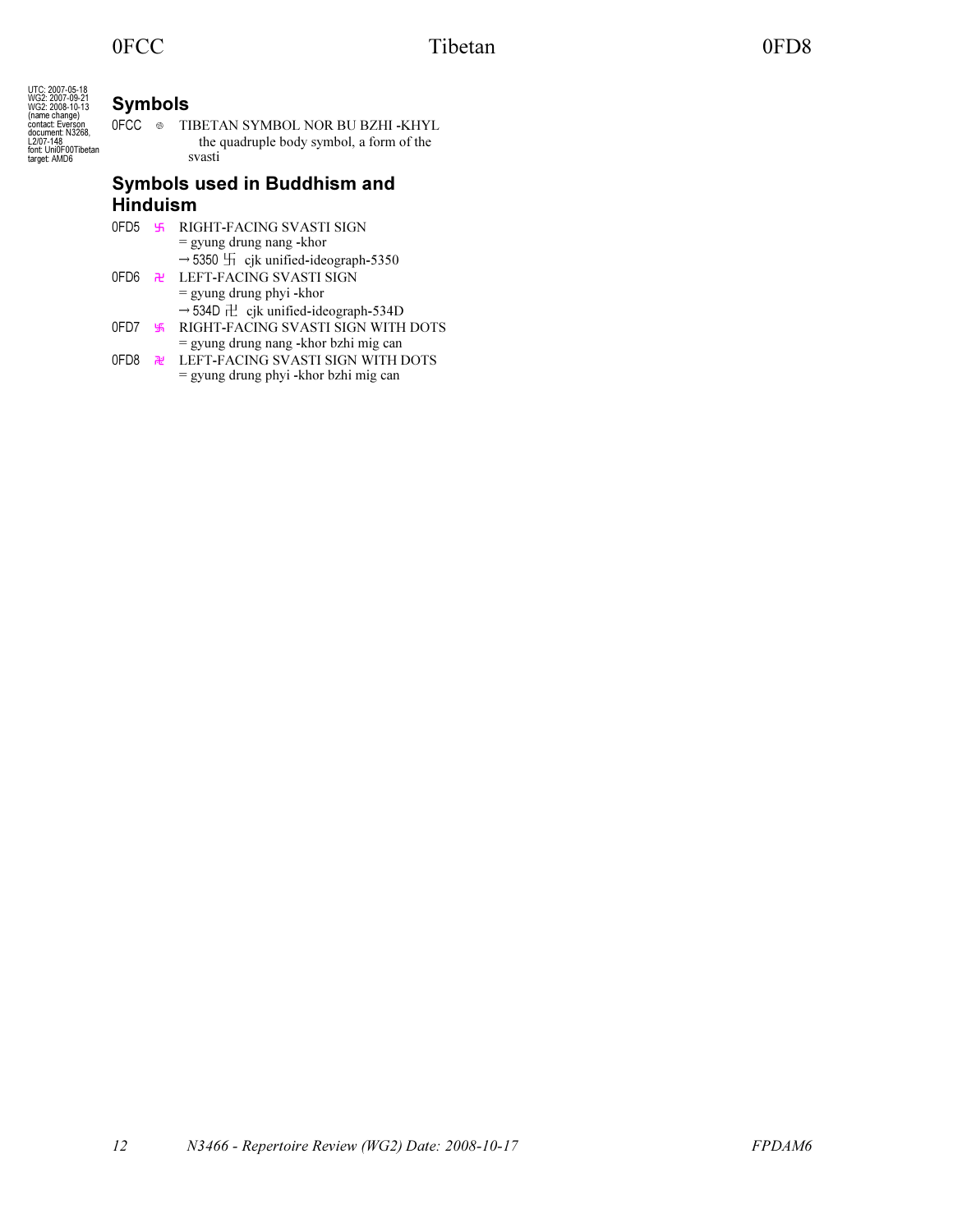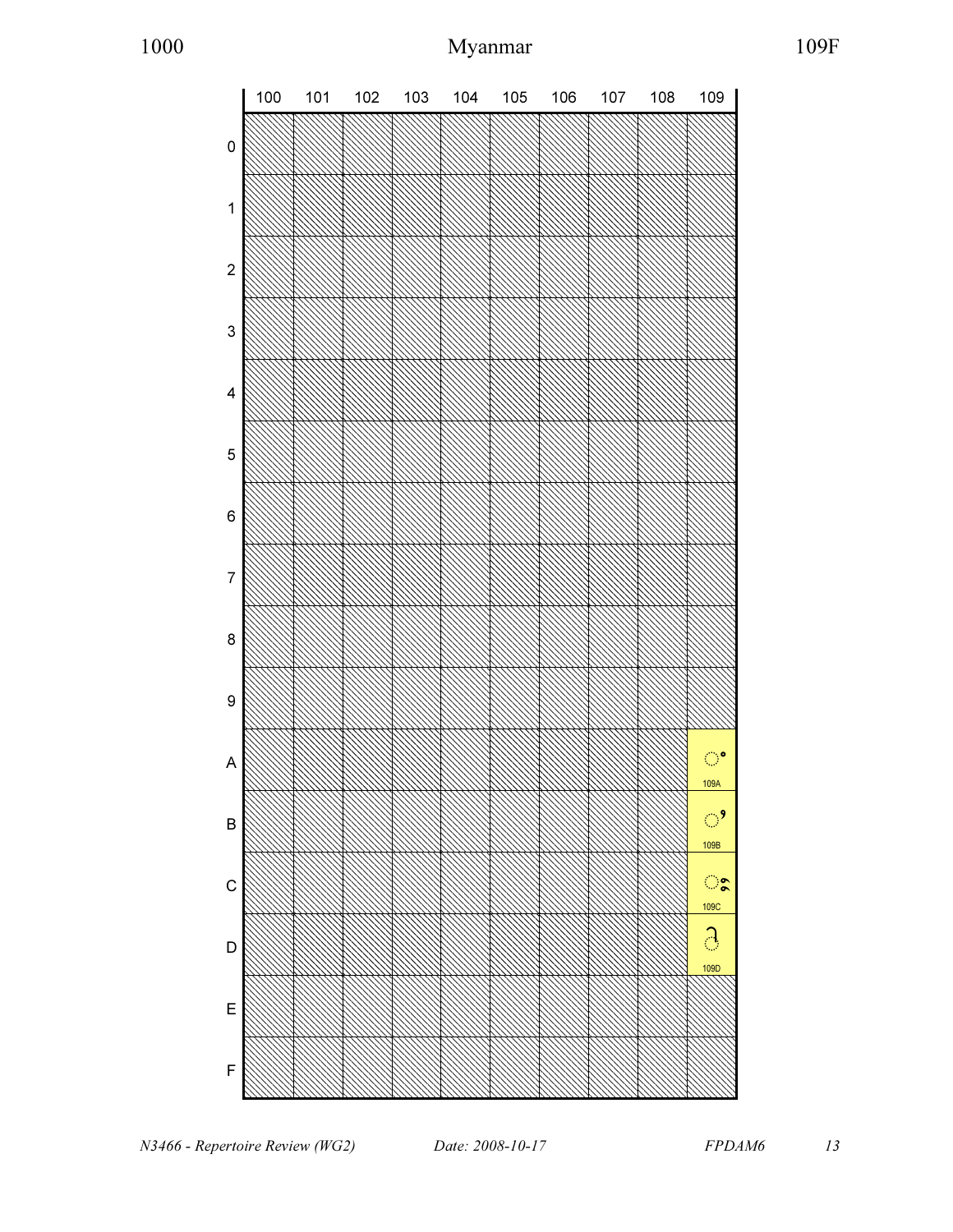UTC: \$\$\$\$<br>WG2: 2008-04-22<br>contact: Everson<br>document: N3423,<br>N3436, L2/08-145,<br>N3436, L2/08-276<br>font: Uni1000Myanmar<br>target: AMD6

## Extensions for Khamti Shan

109A \$ႚ MYANMAR SIGN KHAMTI TONE-1 109B \$ႛ MYANMAR SIGN KHAMTI TONE-3

## Extensions for Aiton and Phake

109C  $\circ$  MYANMAR VOWEL SIGN AITON A 109D & MYANMAR VOWEL SIGN AITON AI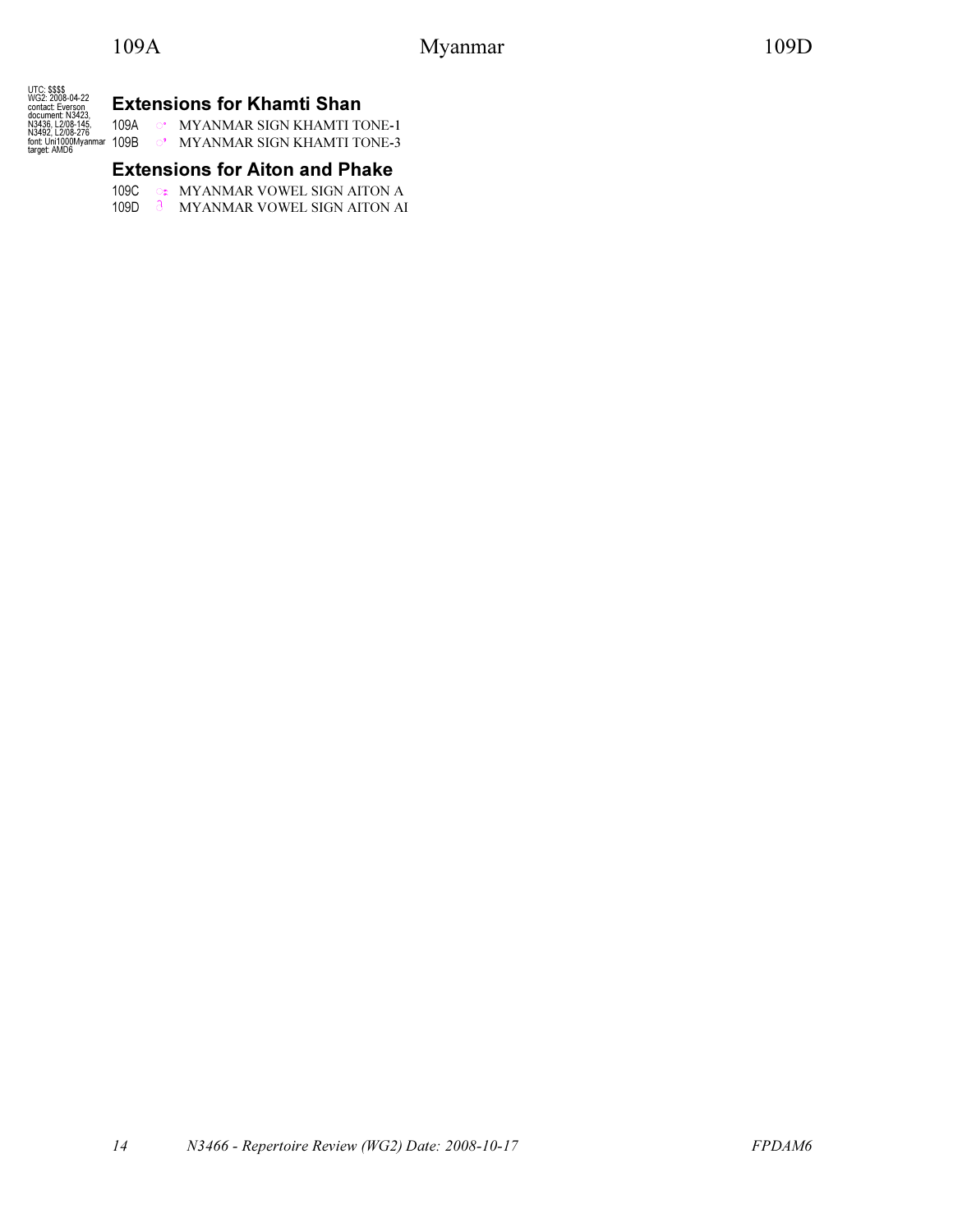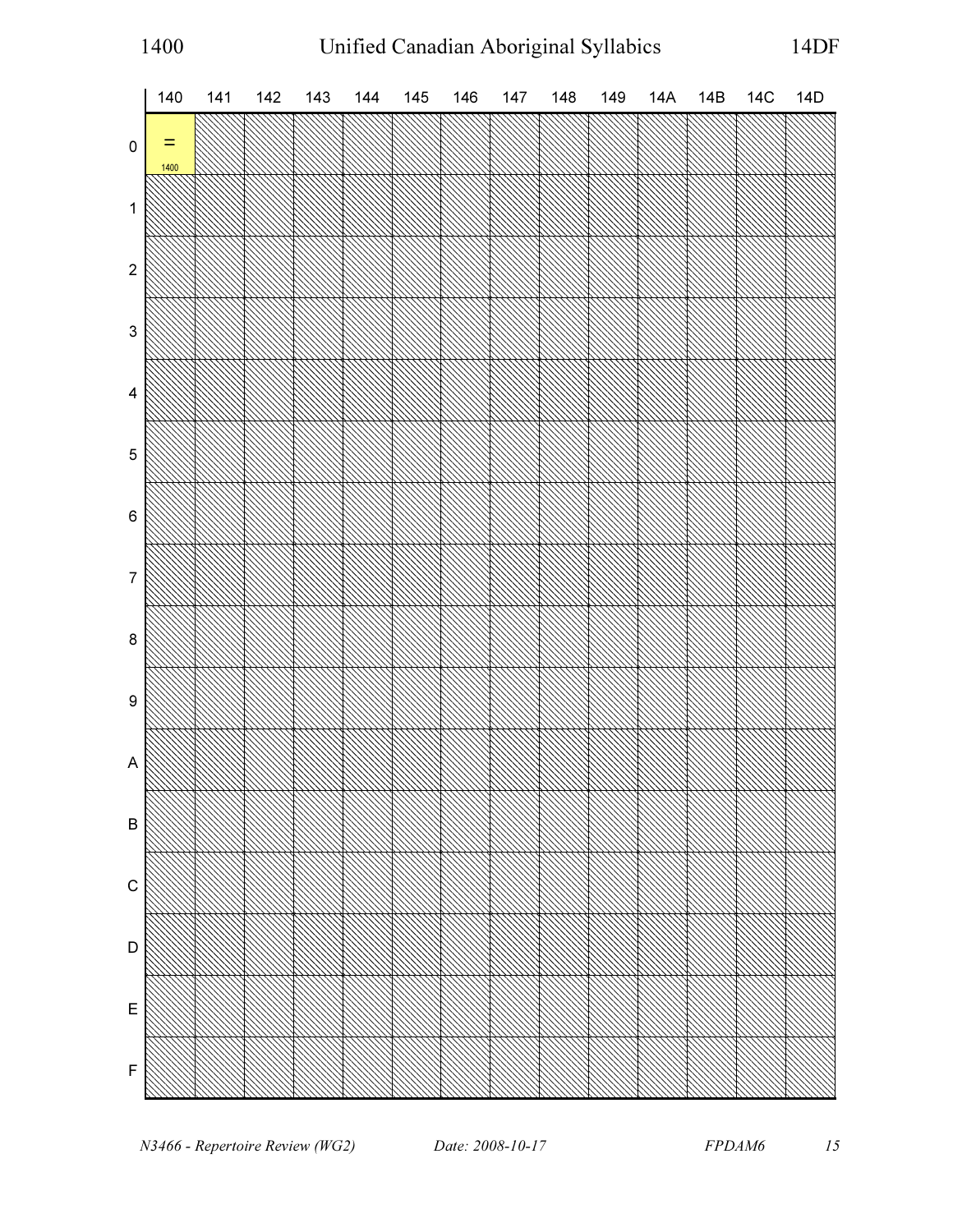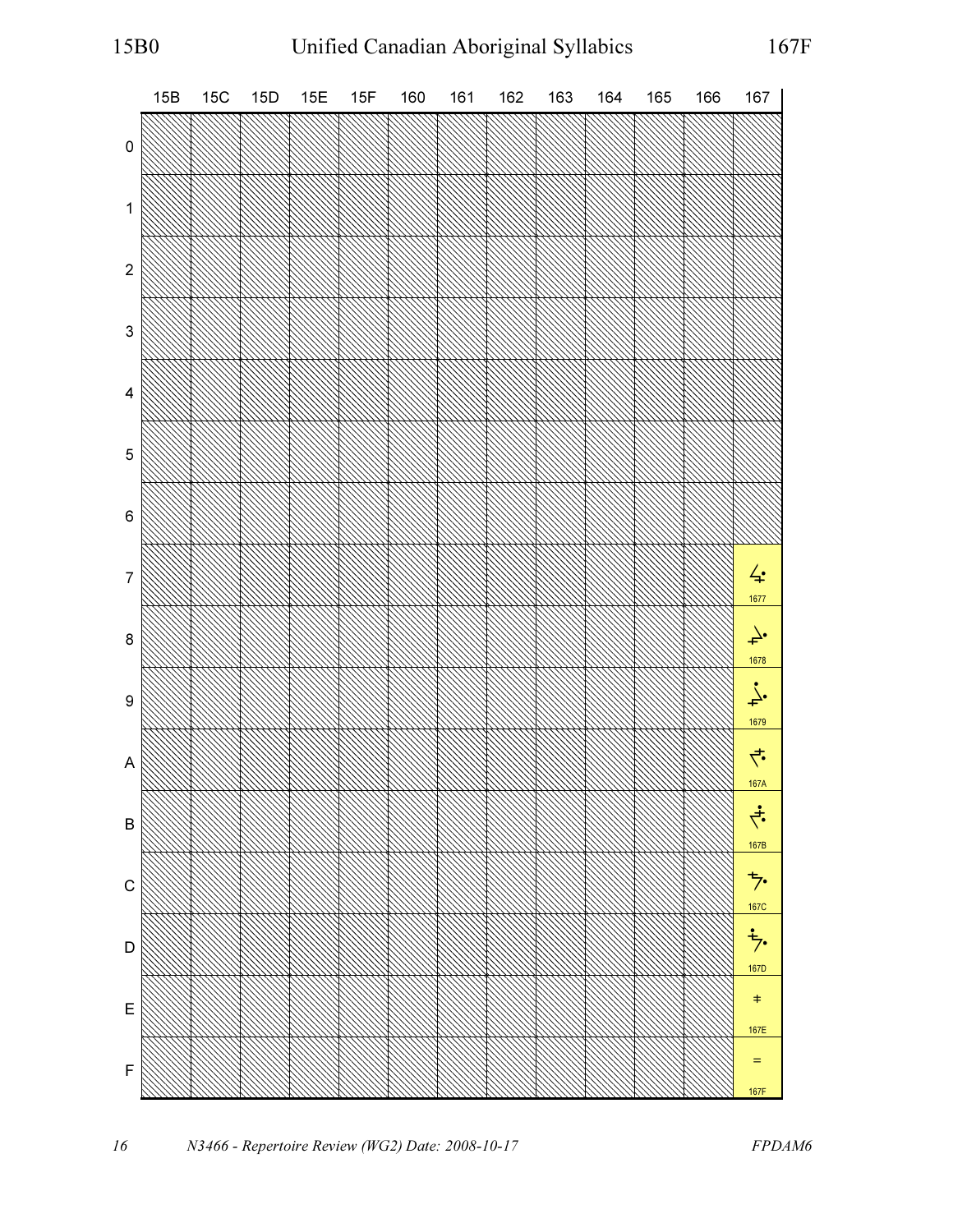UTC: \$\$\$\$ WG2: 208-04-22 Contact: Everson Document: N3427, L2/08- 132 Font: Uni1400Syllabics Target:

## Punctuation

1400 = CANADIAN SYLLABICS HYPHEN

#### Syllables

- 1677  $\leftrightarrow$  CANADIAN SYLLABICS WOODS-CREE THWEE
- 1678 ᙸ CANADIAN SYLLABICS WOODS-CREE THWI
- 1679 ᙹ CANADIAN SYLLABICS WOODS-CREE THWII
- 167A ᙺ CANADIAN SYLLABICS WOODS-CREE THWO
- 167B ᙻ CANADIAN SYLLABICS WOODS-CREE THWOO
- 167C  $\div$  CANADIAN SYLLABICS WOODS-CREE THWA
- 167D  $\div$  CANADIAN SYLLABICS WOODS-CREE THWAA
- 167E ᙾ CANADIAN SYLLABICS WOODS-CREE TH
- 167F ᙿ CANADIAN SYLLABICS BLACKFOOT W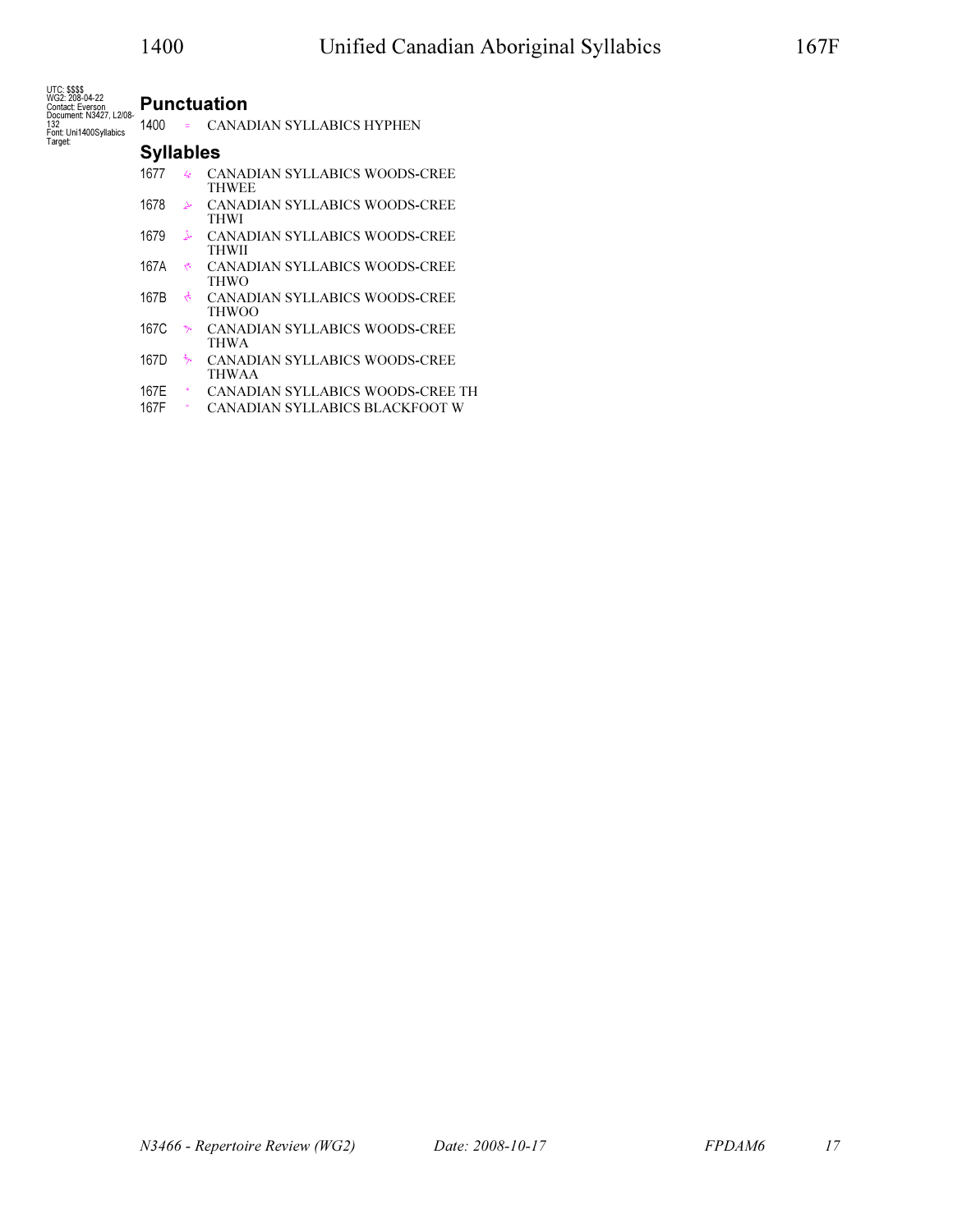

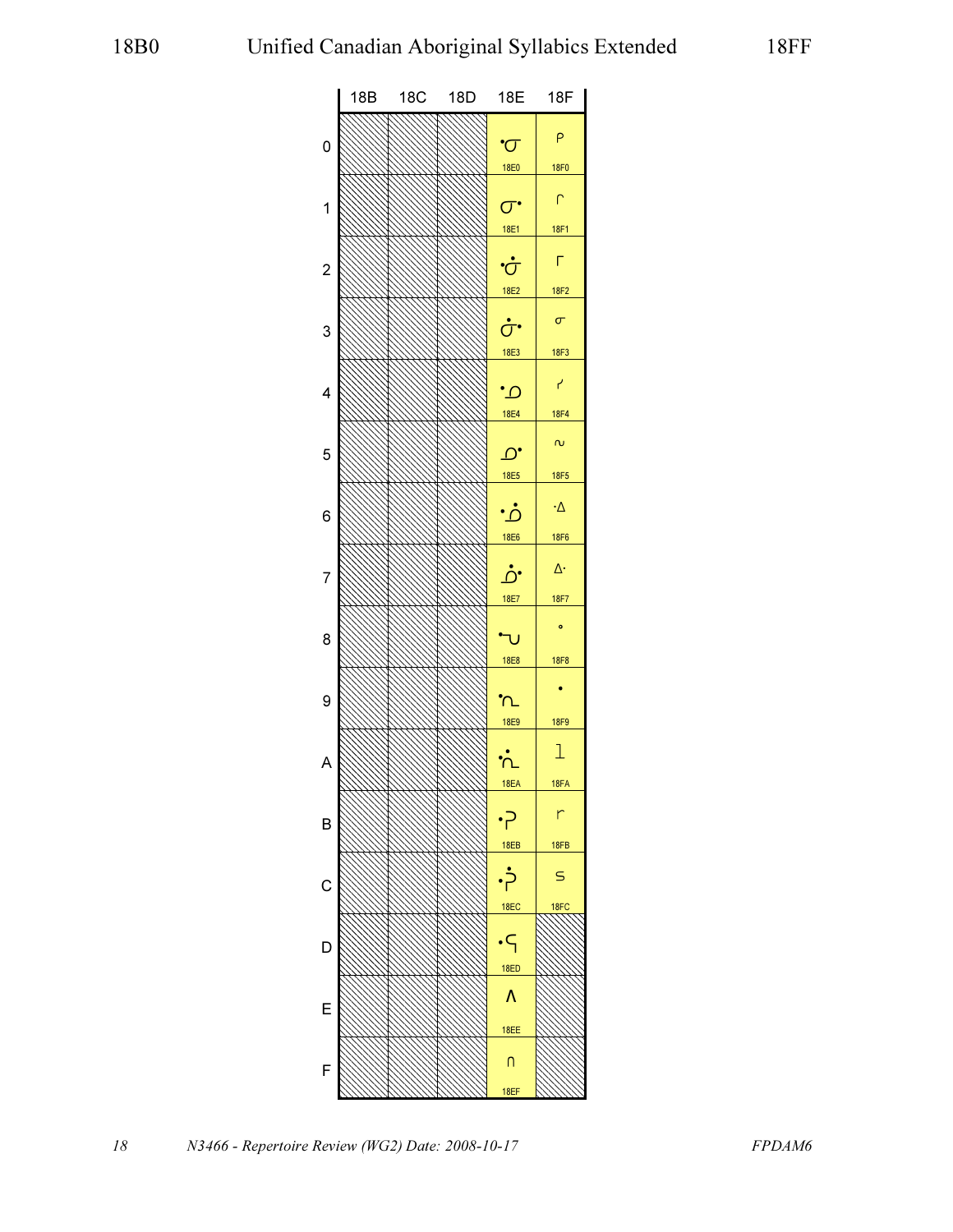| UTC: \$\$\$\$<br>WG2: 208-04-22<br>Contact: Everson | <b>Syllables</b>   |                         |                                               |
|-----------------------------------------------------|--------------------|-------------------------|-----------------------------------------------|
| Document: N3427, L2/08-<br>132                      | 18E0 $\sigma$      |                         | CANADIAN SYLLABICS NWI                        |
| Font: Uni1400Syllabics<br>Target:                   | 18E1               | $\sigma$ .              | CANADIAN SYLLABICS OJIBWAY NWI                |
|                                                     | 18E2               | ਿਹਾਂ                    | <b>CANADIAN SYLLABICS NWII</b>                |
|                                                     | 18E3               | ਨਾਂ ਹ                   | CANADIAN SYLLABICS OJIBWAY NWII               |
|                                                     | 18E4               | $\cdot$ $\circ$         | <b>CANADIAN SYLLABICS NWO</b>                 |
|                                                     | 18E5               | $\mathcal{D}^{\bullet}$ | CANADIAN SYLLABICS OJIBWAY NWO                |
|                                                     | 18E6               | ∙ô∴                     | CANADIAN SYLLABICS NWOO                       |
|                                                     | 18E7               | ்                       | CANADIAN SYLLABICS OJIBWAY NWOO               |
|                                                     | 18E8               | $\neg$                  | <b>CANADIAN SYLLABICS RWEE</b>                |
|                                                     | 18E9               | n                       | <b>CANADIAN SYLLABICS RWI</b>                 |
|                                                     | 18EA               | $\dot{n}$               | <b>CANADIAN SYLLABICS RWII</b>                |
|                                                     | 18EB               | ⊶?                      | <b>CANADIAN SYLLABICS RWO</b>                 |
|                                                     | 18EC               | . خ.                    | <b>CANADIAN SYLLABICS RWOO</b>                |
|                                                     | $18ED \rightarrow$ |                         | <b>CANADIAN SYLLABICS RWA</b>                 |
|                                                     | <b>Finals</b>      |                         |                                               |
|                                                     | 18FF               | Λ                       | CANADIAN SYLLABICS OJIBWAY P                  |
|                                                     | 18EF               | $\mathsf{n}$            | CANADIAN SYLLABICS OJIBWAY T                  |
|                                                     | 18F0               | $\mathsf P$             | CANADIAN SYLLABICS OJIBWAY K                  |
|                                                     | 18F1               | $\Gamma$                | CANADIAN SYLLABICS OJIBWAY C                  |
|                                                     | 18F2               | $\Gamma$                | CANADIAN SYLLABICS OJIBWAY M                  |
|                                                     | 18F3               | $\sigma$                | CANADIAN SYLLABICS OJIBWAY N                  |
|                                                     | 18F4               | ×                       | CANADIAN SYLLABICS OJIBWAY S                  |
|                                                     | 18F5               | $\sim$                  | CANADIAN SYLLABICS OJIBWAY SH                 |
|                                                     | 18F6               | ۰Δ                      | CANADIAN SYLLABICS EASTERN W                  |
|                                                     | 18F7               | $\Delta\cdot$           | CANADIAN SYLLABICS WESTERN W                  |
|                                                     | 18F8               |                         | CANADIAN SYLLABICS FINAL SMALL<br><b>RING</b> |
|                                                     | 18F9               |                         | CANADIAN SYLLABICS FINAL RAISED<br>DOT        |
|                                                     |                    |                         | Carrier (GLOTTAL STOP)                        |
|                                                     | 18FA               | $\perp$                 | CANADIAN SYLLABICS BEAVER DENE L              |
|                                                     | 18FB               | $\mathsf{r}$            | CANADIAN SYLLABICS BEAVER DENE R              |
|                                                     | 18FC               | $\mathsf{s}$            | CANADIAN SYLLABICS CARRIER DENTAL<br>S        |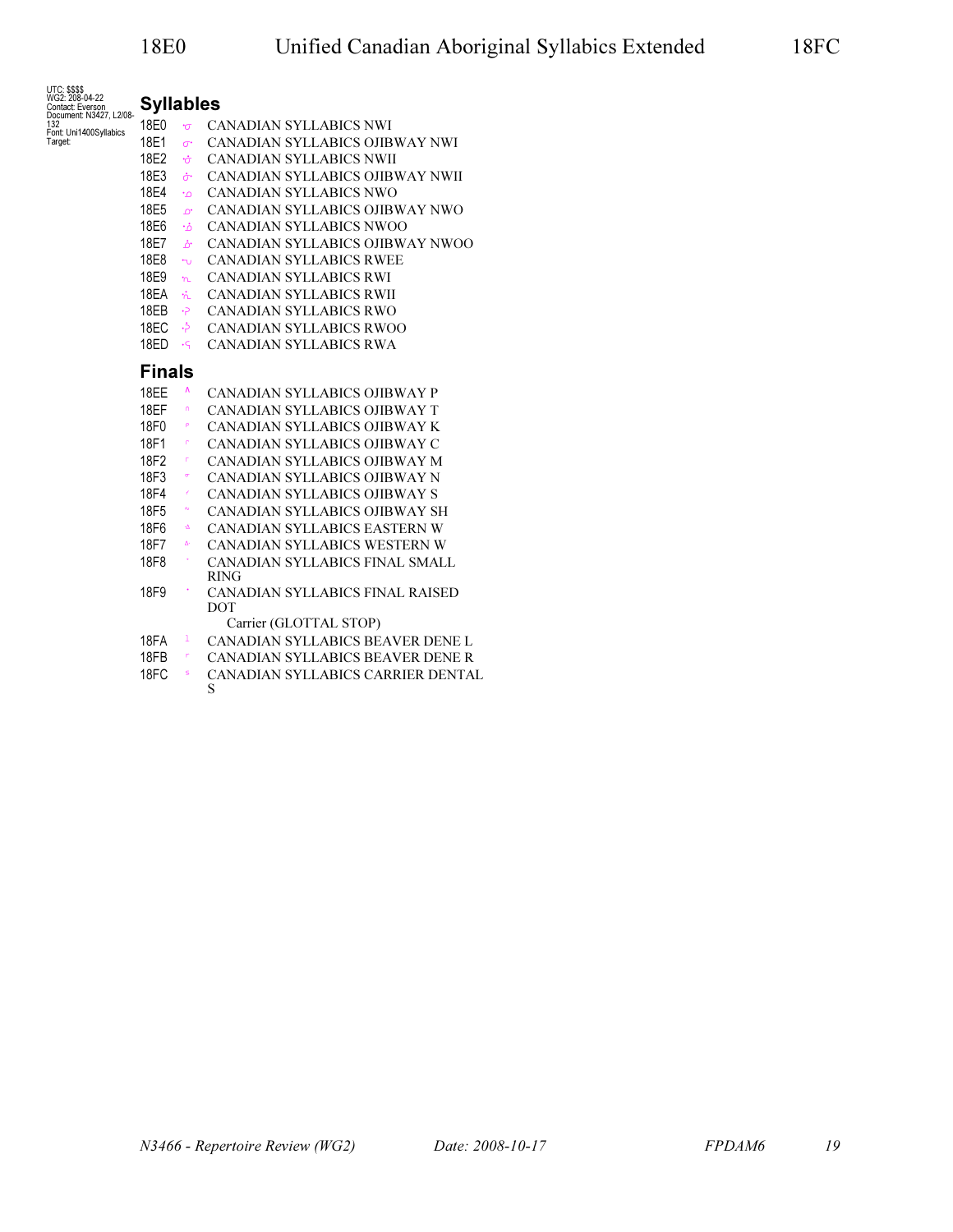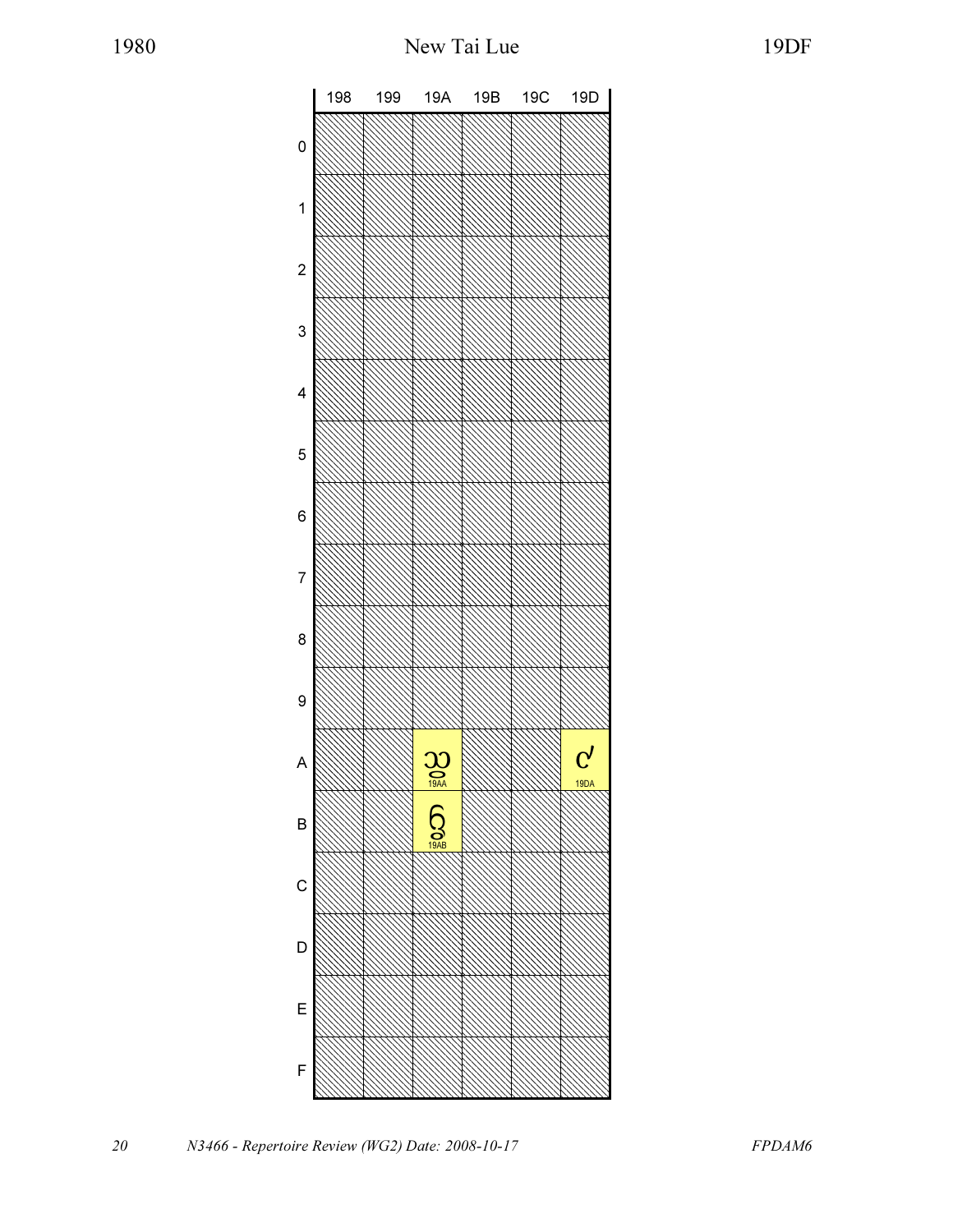| UTC: SSSS            |  |
|----------------------|--|
| WG2: 2008-04-22      |  |
| document: L2/08-036. |  |
| N3380                |  |
| contact: Hosken      |  |
| font: 1980Newtailue  |  |
| target: Amd6         |  |
|                      |  |

Letters 19AA a NEW TAI LUE LETTER HIGH SUA 19AB G NEW TAI LUE LETTER LOW SUA

**Digits** 

19DA  $\mathbf{c}'$  NEW TAI LUE THAM DIGIT ONE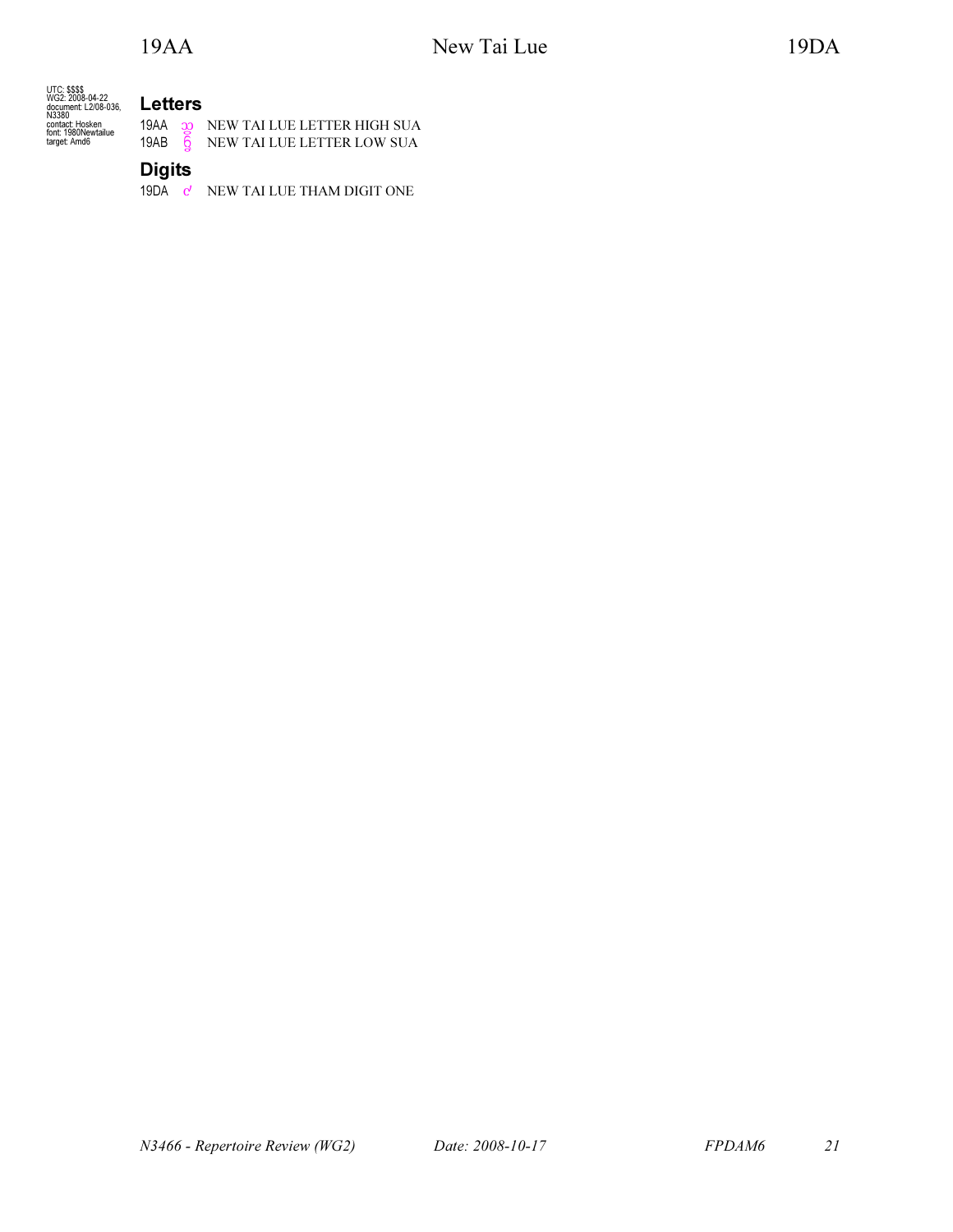|                | 1CD                         | 1CE                         | 1CF                 |
|----------------|-----------------------------|-----------------------------|---------------------|
|                |                             | c                           |                     |
| 0              | $\mathbb{C}$                | Ó                           | $\mathcal{S}$       |
|                | 1CD0                        | 1CE <sub>0</sub>            | 1CF <sub>0</sub>    |
|                | 个                           |                             |                     |
| 1              | $\bigcirc$                  | ୍ରୀ                         | $\ddot{\bm{\zeta}}$ |
|                | $\frac{1CD1}{\blacksquare}$ | 1CE1                        | 1CF1                |
|                |                             |                             |                     |
| $\overline{c}$ | $\bigcirc$                  | $\ominus$                   | ್                   |
|                | 1CD2                        | 1CE2                        | 1CF <sub>2</sub>    |
|                |                             |                             |                     |
| 3              |                             | $\hat{\mathcal{O}}$         |                     |
|                | 1CD <sub>3</sub>            | 1CE3                        |                     |
|                |                             |                             |                     |
| 4              | $\bigcirc$                  | $\bm{\epsilon}$             |                     |
|                | 1CD4                        | 1CE4                        |                     |
|                |                             |                             |                     |
| 5              | $\bigcirc$                  | $\in$                       |                     |
|                | $\frac{1}{1CD5}$            | 1CE5                        |                     |
|                |                             |                             |                     |
| 6              |                             | ್ರ                          |                     |
|                | $\frac{1}{1CD6}$            | 1CE6                        |                     |
|                |                             |                             |                     |
| 7              |                             | S                           |                     |
|                | $\sum_{1CD7}$               | 1CE7                        |                     |
|                |                             |                             |                     |
| 8              |                             |                             |                     |
|                | $\frac{1}{1008}$            | $\sum_{1 \in \mathsf{B}}$   |                     |
|                |                             |                             |                     |
|                | $\bigcirc$                  | ಲ                           |                     |
| 9              | $\widehat{1CD9}$            |                             |                     |
|                |                             | 1CE9                        |                     |
|                | Ш<br>$\bigcirc$             | ೪                           |                     |
| A              |                             |                             |                     |
|                | 1CDA                        | 1CEA                        |                     |
|                | Ш<br>$\mathbb{C}$           | ಲಿ                          |                     |
| B              |                             |                             |                     |
|                | 1CDB                        | 1CEB                        |                     |
|                |                             |                             |                     |
| С              | $\bigcirc$                  | ೮ಿ                          |                     |
|                | $\frac{1}{100}$             | 1CEC                        |                     |
|                |                             |                             |                     |
| D              | Ģ                           |                             |                     |
|                | 1CDD                        | $\frac{1}{100}$             |                     |
|                |                             |                             |                     |
| Е              | $\bigcirc$                  | E.                          |                     |
|                | $\overrightarrow{1}$        | 1CEE                        |                     |
|                |                             |                             |                     |
|                | $\bigcirc$                  | $\boldsymbol{\hat{\delta}}$ |                     |
|                | 1CDF                        | 1CEF                        |                     |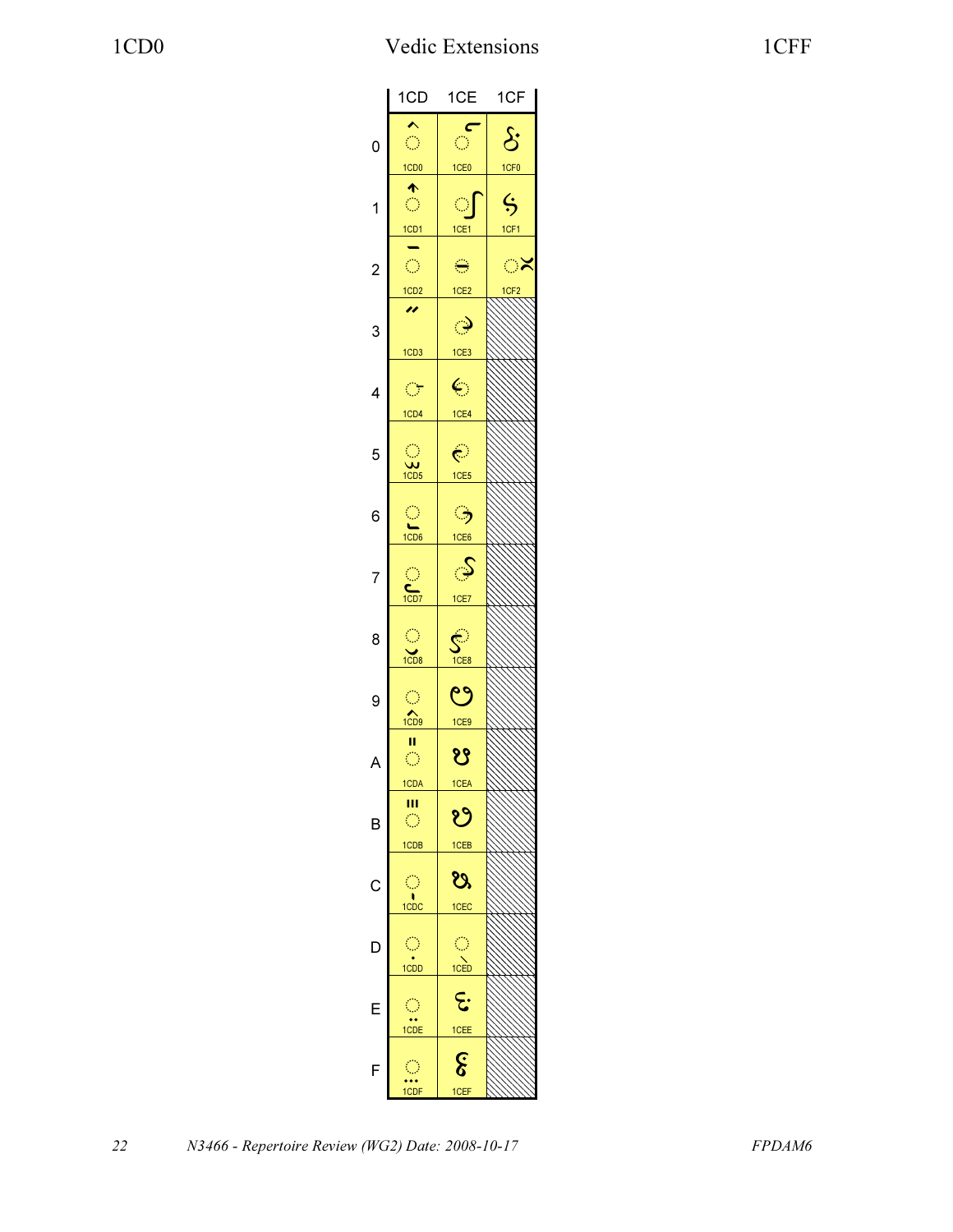| added)                                                                                                                                         |                  |                     | UTC: 2008-08-15<br>WG2: 2008-04-22<br>WG2: 2008-10-13 (6 chars <b>Tone marks for the Samaveda</b> | 1CE4             | $\epsilon$          | VEDIC SIGN REVERSED VISARGA<br><b>UDATTA</b> |
|------------------------------------------------------------------------------------------------------------------------------------------------|------------------|---------------------|---------------------------------------------------------------------------------------------------|------------------|---------------------|----------------------------------------------|
| aueug<br>contact Everson<br>document: N3456, L2/08-<br>176, L2/08-050, N3383,<br>L2/08-110, N3488R3,<br>L2/08-273R3<br>font: Uni0900Devanagari | 1CD <sub>0</sub> | ö                   | <b>VEDIC TONE KARSHANA</b>                                                                        |                  |                     | = vaidika visarga vaamatah uurdhvaga         |
|                                                                                                                                                |                  |                     | $=$ vaidika saamasvara karshanna                                                                  | 1CE5             | $\epsilon$          | VEDIC SIGN VISARGA ANUDATTA                  |
|                                                                                                                                                | 1CD1             | $\delta$            | VEDIC TONE SHARA                                                                                  |                  |                     | = vaidika visarga vaamatah adhoga            |
| target: Amd6                                                                                                                                   |                  |                     | $=$ vaidika svarita uurdhva shara                                                                 | 1CE <sub>6</sub> | $\Theta$            | VEDIC SIGN REVERSED VISARGA                  |
|                                                                                                                                                | 1CD <sub>2</sub> | $\circ$             | <b>VEDIC TONE PRENKHA</b>                                                                         |                  |                     | <b>ANUDATTA</b>                              |
|                                                                                                                                                |                  |                     | indicates vibrato                                                                                 |                  |                     | = vaidika visarga dakshinnatah adhoga        |
|                                                                                                                                                |                  |                     | = vaidika saamasvara prenkha                                                                      | 1CE7             | Š                   | VEDIC SIGN VISARGA UDATTA WITH               |
|                                                                                                                                                | 1CD <sub>3</sub> |                     | <b>VEDIC SIGN NIHSHVASA</b>                                                                       |                  |                     | TAIL                                         |
|                                                                                                                                                |                  |                     | = vaidika saamagaana yogakaala                                                                    |                  |                     | = vaidika visarga dakshinnatah uurdhva vakra |
|                                                                                                                                                |                  |                     |                                                                                                   | 1CE8             | $\epsilon$          | VEDIC SIGN VISARGA ANUDATTA WITH<br>TAIL     |
|                                                                                                                                                |                  |                     | <b>Signs for Yajurvedic</b>                                                                       |                  |                     | = vaidika visarga vaamatah adho vakra        |
|                                                                                                                                                | 1CD4             | $\sigma$            | VEDIC SIGN YAJURVEDIC KASHMIRI                                                                    |                  |                     |                                              |
|                                                                                                                                                |                  |                     | <b>SVARITA</b>                                                                                    |                  |                     | <b>Marks of nasalization</b>                 |
|                                                                                                                                                |                  |                     | also used in the Vajasaneyi Madhyandina                                                           |                  |                     | 1CE9 © VEDIC SIGN ANUSVARA                   |
|                                                                                                                                                |                  |                     | Samhita                                                                                           |                  |                     | <b>ANTARGOMUKHA</b>                          |
|                                                                                                                                                | 1CD <sub>5</sub> | $\mathcal{Q}$       | VEDIC TONE YAJURVEDIC AGGRAVATED<br><b>INDEPENDENT SVARITA</b>                                    |                  |                     | $=$ vaidika anusvaara antarmukha             |
|                                                                                                                                                |                  |                     | = vaidika svarita adho nyubja                                                                     | 1CEA             | ೮                   | <b>VEDIC SIGN ANUSVARA</b>                   |
|                                                                                                                                                | 1CD <sub>6</sub> | $\circ$             | VEDIC TONE YAJURVEDIC INDEPENDENT                                                                 |                  |                     | <b>BAHIRGOMUKHA</b>                          |
|                                                                                                                                                |                  |                     | <b>SVARITA</b>                                                                                    |                  |                     | = vaidika anusvaara naagaphanna              |
|                                                                                                                                                |                  |                     | = vaidika svarita adhah konna                                                                     | 1CEB             | ಲಿ                  | VEDIC SIGN ANUSVARA                          |
|                                                                                                                                                | 1CD7             | ୂ                   | VEDIC TONE YAJURVEDIC KATHAKA                                                                     |                  |                     | <b>VAMAGOMUKHA</b>                           |
|                                                                                                                                                |                  |                     | <b>INDEPENDENT SVARITA</b>                                                                        |                  |                     | = vaidika anusvaara vaamagomukha             |
|                                                                                                                                                |                  |                     | = vaidika svarita adho vakra rekhaa                                                               | 1CEC छ           |                     | VEDIC SIGN ANUSVARA<br>VAMAGOMUKHA WITH TAIL |
|                                                                                                                                                | 1CD <sub>8</sub> | $\mathcal{L}$       | VEDIC TONE CANDRA BELOW                                                                           |                  |                     | = vaidika anusvaara vaamagomukha sa-vakra    |
|                                                                                                                                                |                  |                     | = vaidika svarita adho'rdha vakra                                                                 | 1CED             | Q                   | VEDIC SIGN TIRYAK                            |
|                                                                                                                                                | 1CD <sub>9</sub> | $\circ$             | VEDIC TONE YAJURVEDIC KATHAKA                                                                     |                  |                     | $=$ vaidika tiryak                           |
|                                                                                                                                                |                  |                     | INDEPENDENT SVARITA SCHROEDER                                                                     | 1CEE             | -ද.                 | VEDIC SIGN HEXIFORM LONG                     |
|                                                                                                                                                |                  |                     | = vaidika svarita adhah samyukta rekhaa                                                           |                  |                     | <b>ANUSVARA</b>                              |
|                                                                                                                                                | 1CDA             | $\circ$             | <b>VEDIC TONE DOUBLE SVARITA</b>                                                                  |                  |                     | = vaidika anusvaara anugaamii                |
|                                                                                                                                                |                  |                     | = vaidika svarita uurdhva dvi rekhaa                                                              | 1CEF             | g                   | <b>VEDIC SIGN LONG ANUSVARA</b>              |
|                                                                                                                                                | 1CDB             | ៉                   | VEDIC TONE TRIPLE SVARITA                                                                         |                  |                     | $=$ vaidika anusvaara dakshinnamukha         |
|                                                                                                                                                |                  |                     | = vaidika svarita uurdhva tri rekhaa                                                              | 1CF <sub>0</sub> | કે                  | VEDIC SIGN RTHANG LONG ANUSVARA              |
|                                                                                                                                                | 1CDC             | $\circlearrowright$ | VEDIC TONE KATHAKA ANUDATTA                                                                       |                  |                     | $=$ vaidika anusvaara ttha-sadrisha          |
|                                                                                                                                                |                  |                     | = vaidika svarita adho rekhaa                                                                     | 1CF1             | $\ddot{\mathbf{s}}$ | VEDIC SIGN ANUSVARA UBHAYATO                 |
|                                                                                                                                                | 1CDD             | $\circlearrowright$ | VEDIC TONE DOT BELOW<br>= vaidika svarita adho bindu                                              |                  |                     | MUKHA                                        |
|                                                                                                                                                |                  |                     |                                                                                                   |                  |                     | = vaidika anusvaara ubhayato mukha           |
|                                                                                                                                                |                  |                     | Tone marks for the                                                                                |                  |                     | <b>Ardhavisarga</b>                          |

# Satapathabrahmana

| 1CDE ⊙ ∶ |         | VEDIC TONE TWO DOTS BELOW                                                                                       |
|----------|---------|-----------------------------------------------------------------------------------------------------------------|
| 1CDF     | $\circ$ | $=$ vaidika svarita adho dvi bindu<br><b>VEDIC TONE THREE DOTS BELOW</b><br>$=$ vaidika svarita adhas tri bindu |

## Tone mark for the Rigveda

1CE0  $\circ$  VEDIC TONE RIGVEDIC KASHMIRI INDEPENDENT SVARITA = vaidika uurdhva vakra rekhaa

## Tone mark for the Atharvaveda

1CE1 of VEDIC TONE ATHARVAVEDIC INDEPENDENT SVARITA = vaidika svarita dvi vakra khannda

## Diacritics for visarga

- 1CE2  $\div$  VEDIC SIGN VISARGA SVARITA = vaidika madhyarekhaa
- 1CE3  $\odot$  VEDIC SIGN VISARGA UDATTA = vaidika visarga dakshinnatah uurdhvaga

1CF2  $\circ\checkmark$  VEDIC SIGN ARDHAVISARGA

= vaidika jihvaamuuliiya upadhmaaniiya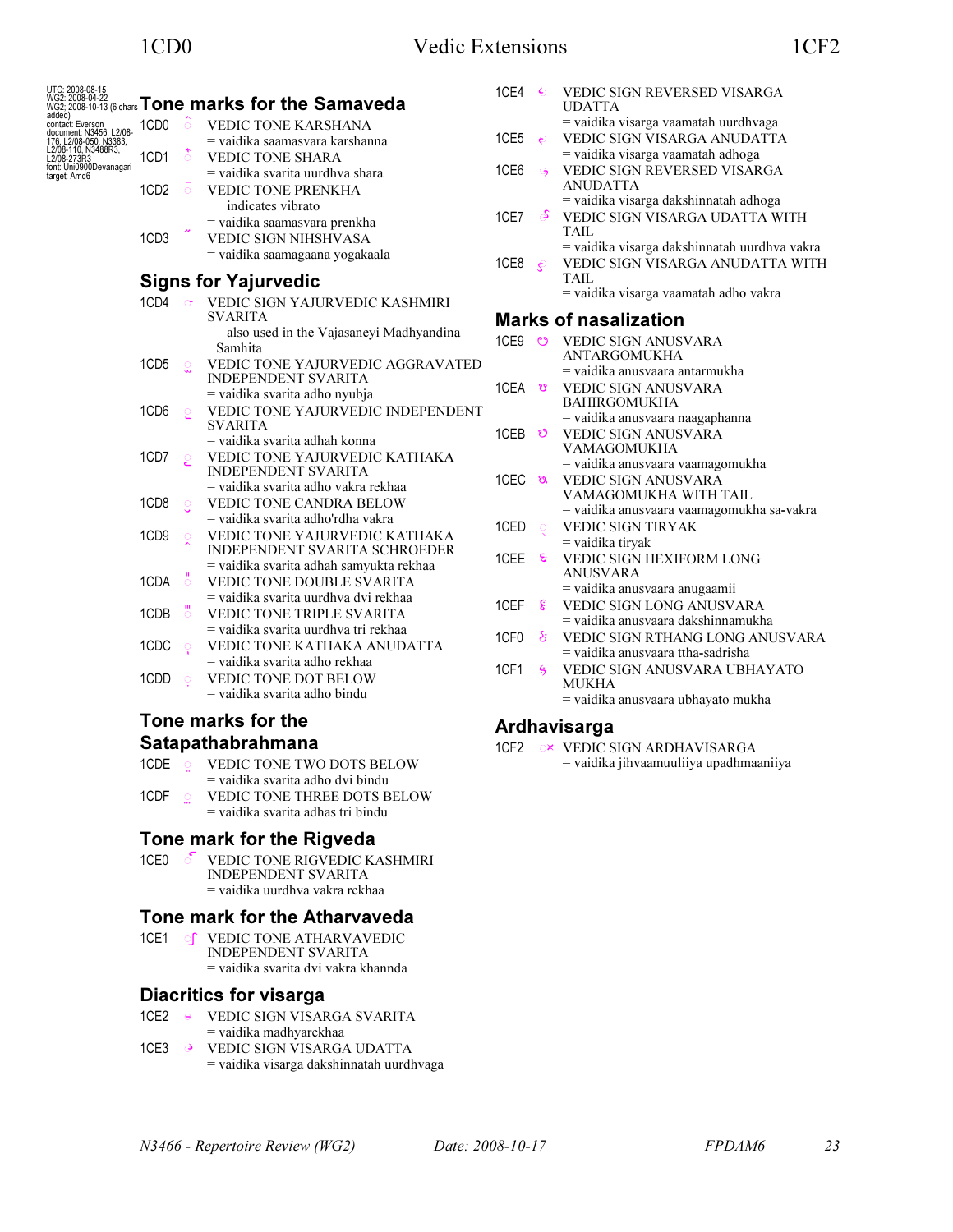

## Additional mark

1DFD  $\circ$  COMBINING ALMOST EQUAL TO BELOW

UTC: 2007-11-06 WG2: 2008-04-22 document: N3447, L2/07-334 contact: Priest font: Uni1D00Phoneticextensions target: Amd6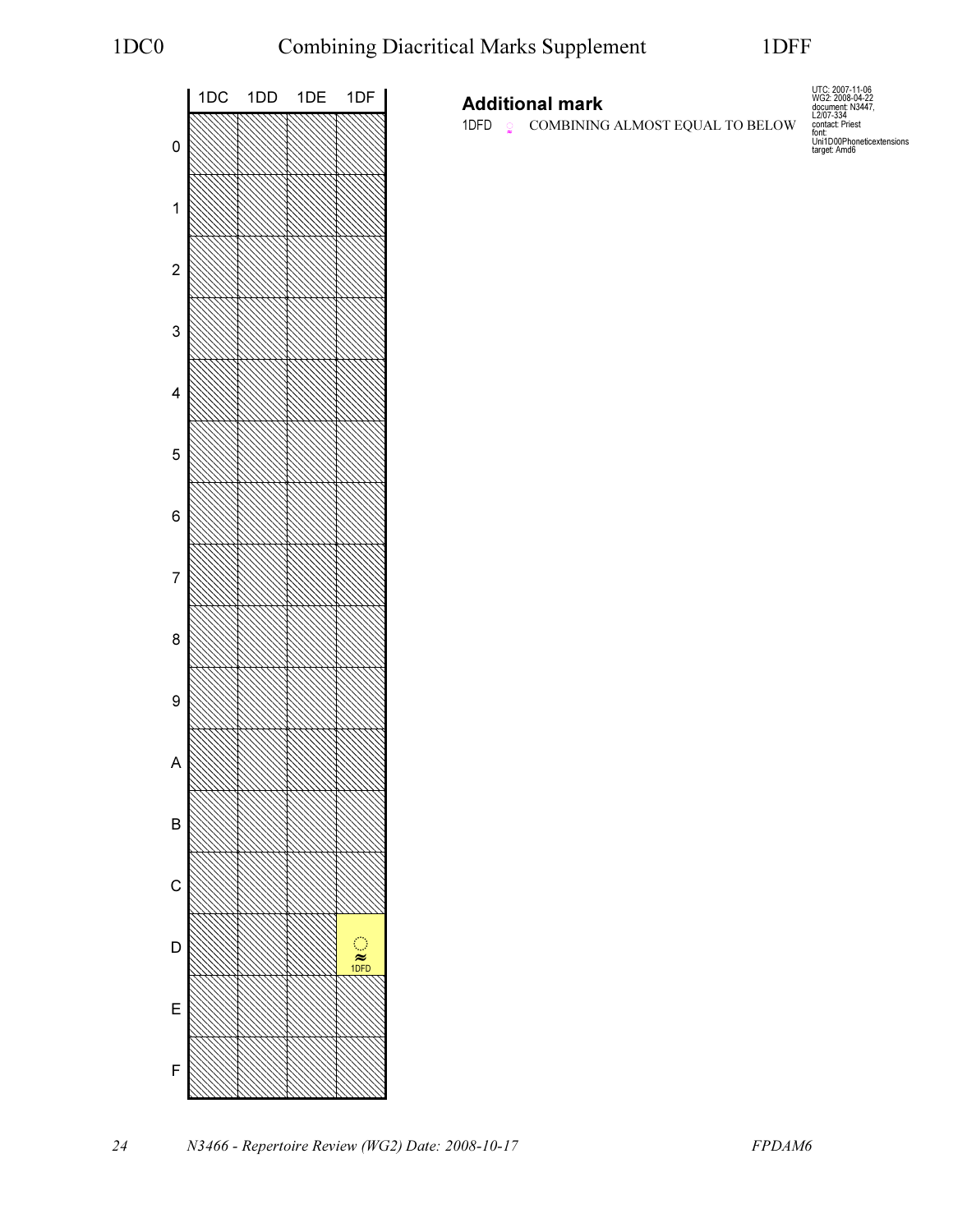# 20A0 Currency Symbols 20CF



| 20B6             | <b>t</b> LIVRE TOURNOIS SIGN                  | UTC: 2008-02-08<br>WG2: 2008-04-22     |
|------------------|-----------------------------------------------|----------------------------------------|
|                  | used in France from 13th-18th centuries       | document: L2/08-<br>332, N3387, L2/08- |
| 20B7             | <b>SPESMILO SIGN</b>                          | 115, N3390, L2/08-<br>116, N3392       |
|                  | historical international currency associated  | contact: Everson<br>font:              |
|                  | with Esperanto                                | Uni20A0Currency<br>target: Amd6        |
| 20 <sub>B8</sub> | <b>T</b> TENGE SIGN                           |                                        |
|                  | Kazakhstan                                    |                                        |
|                  | $\rightarrow$ 3012 $\overline{T}$ postal mark |                                        |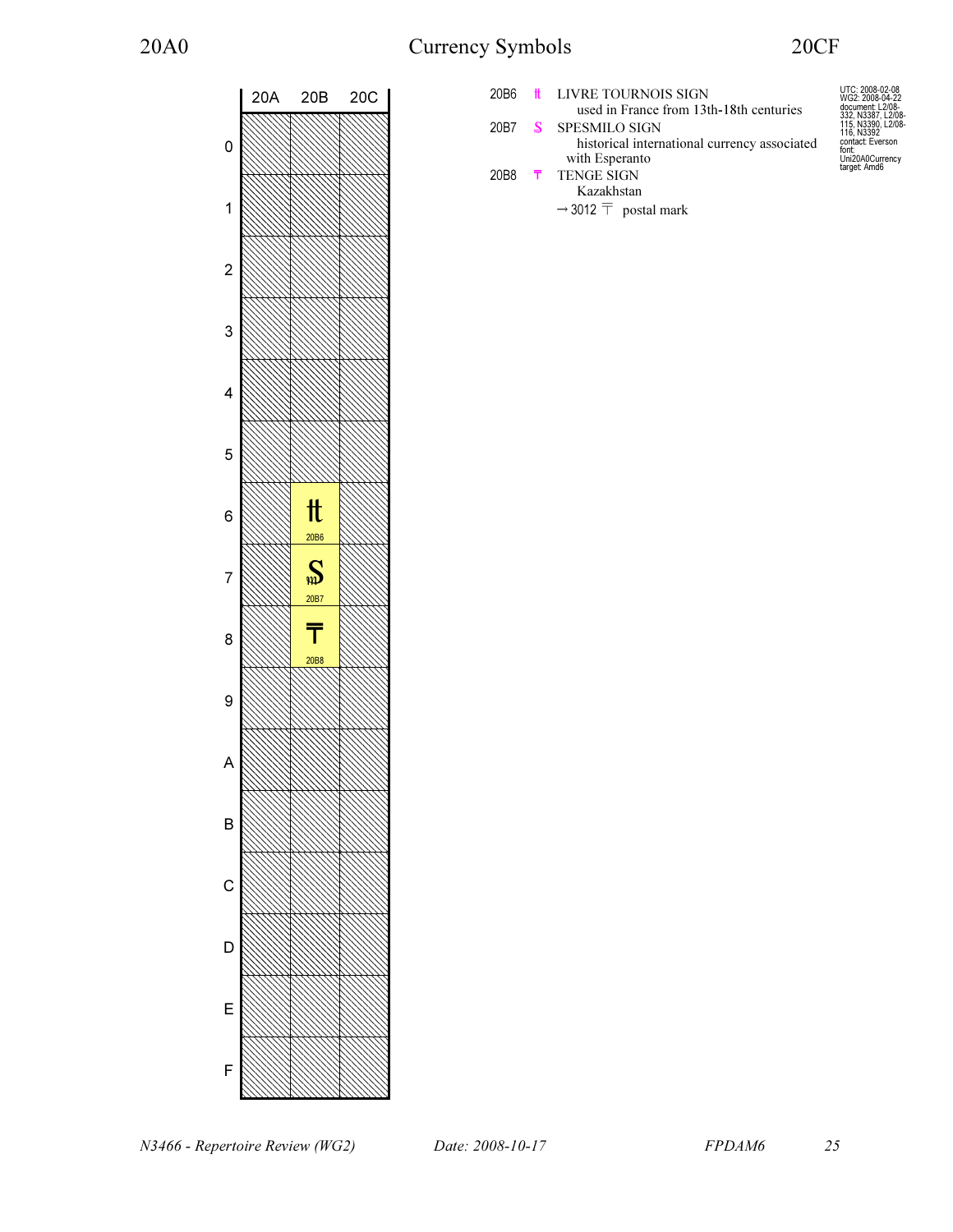

## Fractions

- 2150 ⅐ VULGAR FRACTION ONE SEVENTH ≈ <fraction> 0031 1 2044 ⁄ 0037 7
- 2151 ⅑ VULGAR FRACTION ONE NINTH ≈ <fraction> 0031 1 2044 ⁄ 0039 9
- 2152 ⅒ VULGAR FRACTION ONE TENTH ≈ <fraction> 0031 1 2044 ⁄ 0031 1 0030 0

## Fractions

2189 ↉ VULGAR FRACTION ZERO THIRDS used in baseball scoring ARIB STD B24 ≈ <fraction> 0030 0 2044 ⁄ 0033 3

UTC: WG2: 2008-04-24 document: L2/08- 077R2, N3397 contact: Everson font: Uni2150Numberforms target: Amd6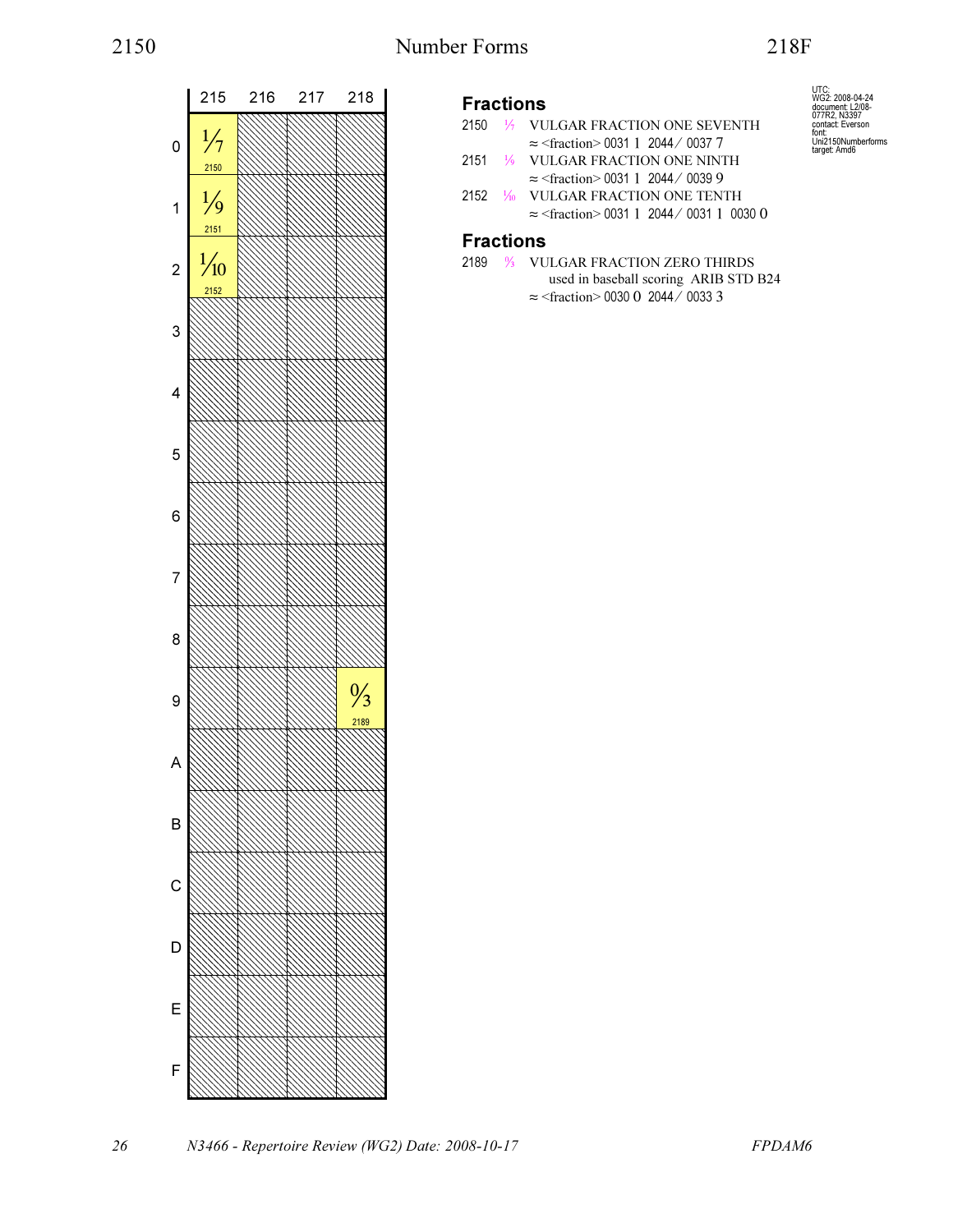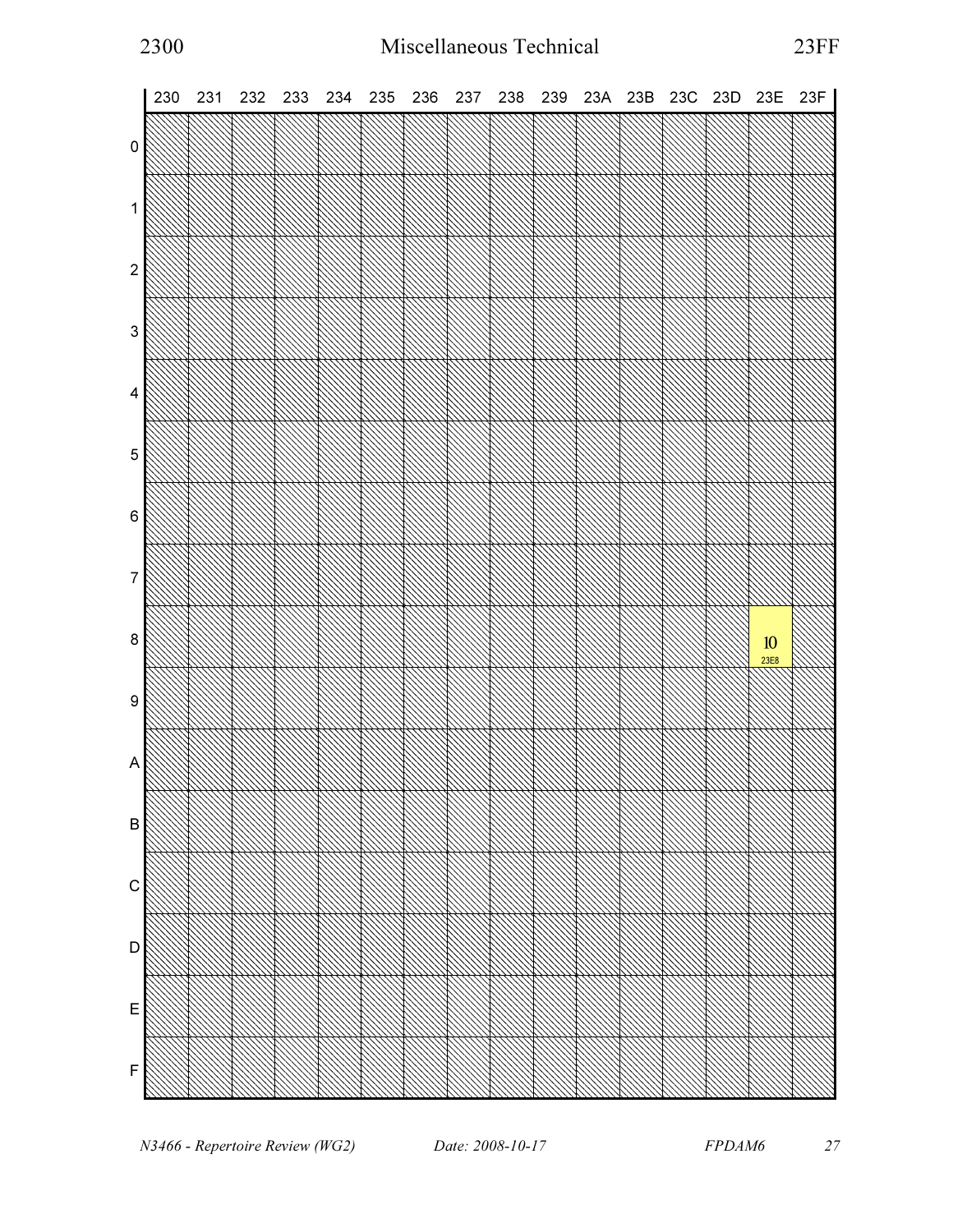UTC: 2008-02-08<br>WG2: 2008-04-22<br>document: L2/08-030R,<br>N3386<br>contact: Everson<br>font:<br>Fisc2300Misctechnical<br>target: Amd6

23E8 **DECIMAL EXPONENT SYMBOL** Algol-60 token for scientific notation literals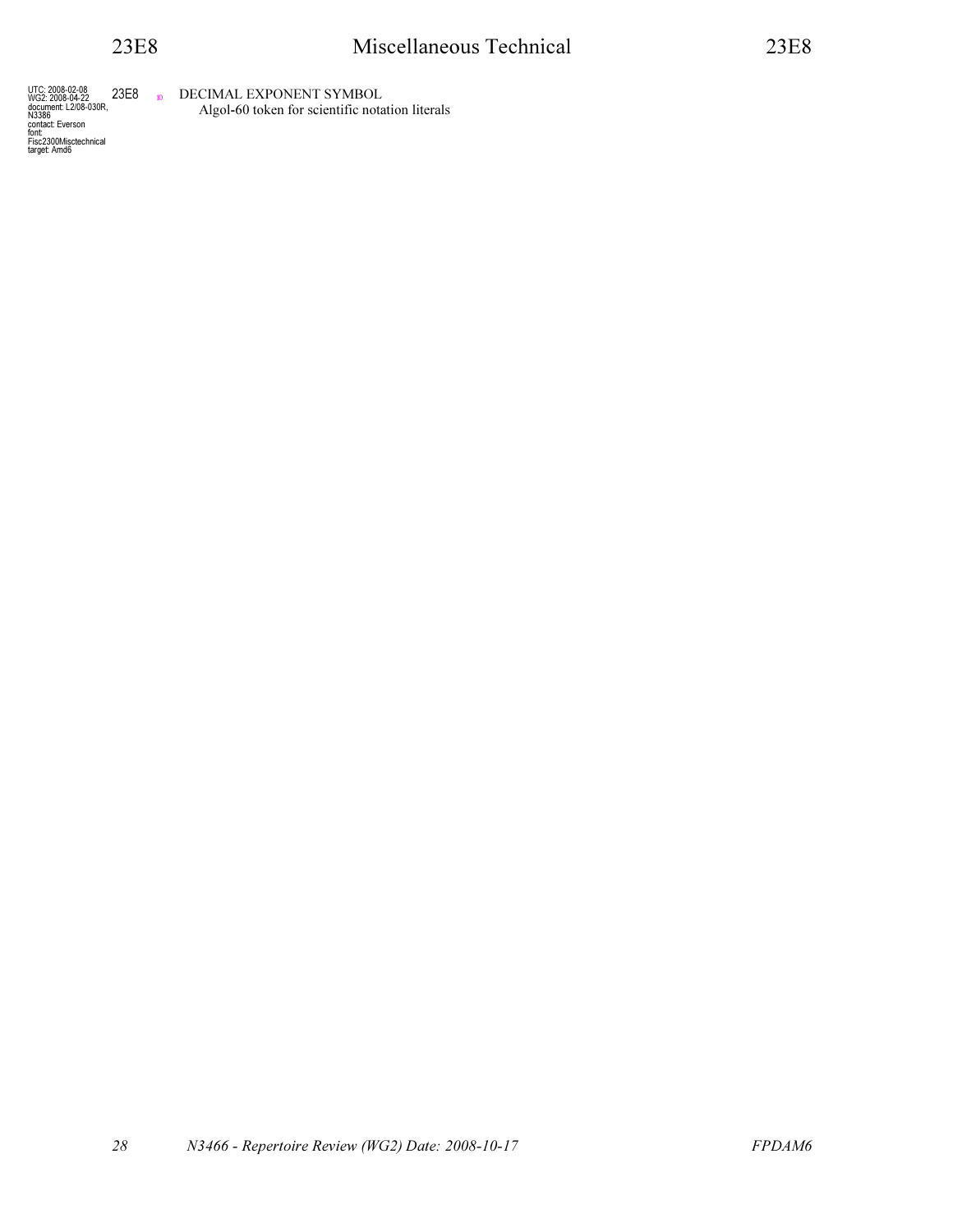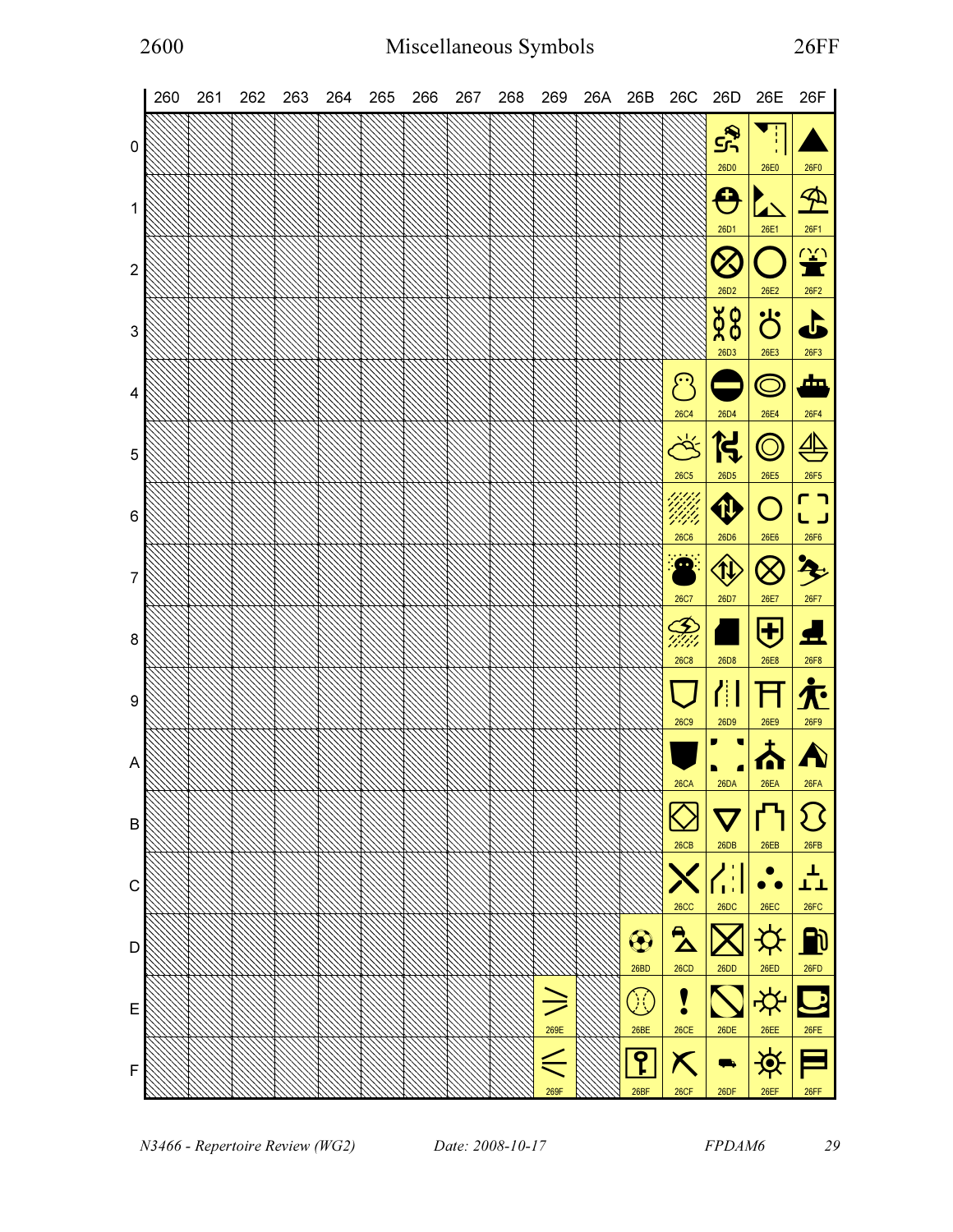| UTC:<br>WG2: 2008-04-24<br>document: L2/08- |                   |              | Symbols for closed captioning from                              | 26D8                          |                 | <b>BLACK LEFT LANE MERGE</b><br>left side traffic        |
|---------------------------------------------|-------------------|--------------|-----------------------------------------------------------------|-------------------------------|-----------------|----------------------------------------------------------|
| 077R2, N3397<br>contact: Everson            |                   |              | <b>ARIB STD B24</b>                                             | 26D9                          | Π               | WHITE LEFT LANE MERGE                                    |
| font:<br>Uni2600Miscsymbols<br>target: Amd6 |                   |              |                                                                 |                               |                 | left side traffic                                        |
|                                             | 269E              |              | $\Rightarrow$ THREE LINES CONVERGING RIGHT                      | 26DA                          |                 | DRIVE SLOW SIGN                                          |
|                                             | 269F              | $\epsilon$   | $=$ someone speaking<br>THREE LINES CONVERGING LEFT             | 26DB                          | $\triangledown$ | HEAVY WHITE DOWN-POINTING                                |
|                                             |                   |              | $=$ background speaking                                         |                               |                 | TRIANGLE                                                 |
|                                             |                   |              |                                                                 |                               |                 | $=$ drive slow                                           |
|                                             |                   |              | Miscellaneous symbol                                            |                               |                 | $\rightarrow$ 25BD $\nabla$ white down-pointing triangle |
|                                             |                   |              | 26BD <sup>@</sup> SOCCER BALL                                   | $26DC$ $\bigcap$              |                 | LEFT CLOSED ENTRY                                        |
|                                             |                   |              |                                                                 | 26DD $\boxtimes$              |                 | <b>SQUARED SALTIRE</b>                                   |
|                                             |                   |              | <b>Miscellaneous symbols from ARIB</b>                          |                               |                 | = closed entry                                           |
|                                             | STD B24           |              |                                                                 |                               |                 | $\rightarrow$ 22A0 $\boxtimes$ squared times             |
|                                             |                   |              | 26BE <sup>1</sup> BASEBALL                                      | 26DE $\sum$                   |                 | FALLING DIAGONAL IN WHITE CIRCLE IN                      |
|                                             | 26BF              | $\mathbf{E}$ | <b>SQUARED KEY</b>                                              |                               |                 | <b>BLACK SQUARE</b>                                      |
|                                             |                   |              | $=$ parental lock                                               |                               |                 | $=$ closed to large vehicles                             |
|                                             |                   |              |                                                                 | 26DF                          | $\blacksquare$  | <b>BLACK TRUCK</b>                                       |
|                                             |                   |              | <b>Weather symbols from ARIB STD B24</b>                        |                               |                 | = closed to large vehicles, alternate                    |
|                                             | 26C4              | ී            | SNOWMAN WITHOUT SNOW                                            | 26E0                          | Ч               | RESTRICTED LEFT ENTRY-1                                  |
|                                             |                   |              | $=$ light snow                                                  | 26E1                          | $\mathbf{L}$    | RESTRICTED LEFT ENTRY-2                                  |
|                                             | 26C5              | Ö            | <b>SUN BEHIND CLOUD</b>                                         | 26E2                          |                 | HEAVY LARGE CIRCLE                                       |
|                                             |                   |              | $=$ partly cloudy                                               |                               |                 | $=$ basic symbol for speed limit                         |
|                                             | 26C6              |              | <b>RAIN</b>                                                     |                               |                 | $\rightarrow$ 25EF $\bigcirc$ large circle               |
|                                             |                   |              | $=$ rainy weather                                               |                               |                 | Dictionary and map symbols from                          |
|                                             | 26C7              |              | <b>BLACK SNOWMAN</b>                                            |                               |                 | <b>ARIB STD B24</b>                                      |
|                                             |                   |              | $=$ heavy snow                                                  |                               |                 |                                                          |
|                                             | 26C8              | B            | THUNDER CLOUD AND RAIN                                          | 26E3                          | ö               | HEAVY CIRCLE WITH STROKE AND TWO                         |
|                                             |                   |              | $=$ thunderstorm                                                |                               |                 | <b>DOTS ABOVE</b>                                        |
|                                             |                   |              | <b>Game symbols from ARIB STD B24</b>                           |                               | $\circledcirc$  | $=$ public office                                        |
|                                             |                   |              | 26C9 <b>U</b> TURNED WHITE SHOGI PIECE                          | 26E4                          |                 | HEAVY OVAL WITH OVAL INSIDE<br>$=$ prefectural office    |
|                                             | 26CA              |              | TURNED BLACK SHOGI PIECE                                        | 26E5                          | $\circledcirc$  | HEAVY CIRCLE WITH CIRCLE INSIDE                          |
|                                             | 26CB              | ⊠            | WHITE DIAMOND IN SQUARE                                         |                               |                 | $=$ municipal office                                     |
|                                             |                   |              |                                                                 |                               |                 | $\rightarrow$ 25CE $\odot$ bullseye                      |
|                                             |                   |              | $\rightarrow$ 233A $\oslash$ apl functional symbol quad diamond | 26E6                          | $\circ$         | <b>HEAVY CIRCLE</b>                                      |
|                                             |                   |              | <b>Traffic signs from ARIB STD B24</b>                          |                               |                 | $=$ town or village office                               |
|                                             |                   |              | $26CC \times CROSING LANES$                                     |                               |                 | $\rightarrow$ 25CB $\circlearrowright$ white circle      |
|                                             |                   |              | $=$ accident                                                    | 26E7                          | ∞               | HEAVY CIRCLED SALTIRE                                    |
|                                             |                   |              | $\rightarrow$ 292C $\times$ falling diagonal crossing raising   |                               |                 | $=$ police station                                       |
|                                             |                   |              | diagonal                                                        |                               |                 | $\rightarrow$ 2A02 $\otimes$ n-ary circled dot operator  |
|                                             | 26CD              | ב'           | DISABLED CAR                                                    | 26E8                          | ₩               | <b>BLACK CROSS ON SHIELD</b>                             |
|                                             | 26CE              |              | HEAVY EXCLAMATION MARK SYMBOL                                   |                               |                 | $=$ hospital                                             |
|                                             |                   |              | $=$ obstacles on the road                                       | 26E9                          | л               | <b>SHINTO SHRINE</b>                                     |
|                                             |                   |              | $\rightarrow$ 2762 $\bullet$ heavy exclamation point ornament   | 26EA                          | 츄               | <b>CHURCH</b>                                            |
|                                             | 26CF $\mathsf{X}$ |              | PICK                                                            | 26EB L                        |                 | <b>CASTLE</b>                                            |
|                                             |                   |              | $=$ under construction                                          |                               |                 | 26EC : HISTORIC SITE                                     |
|                                             | 26D0              | 52           | <b>CAR SLIDING</b>                                              | 26ED $\overleftrightarrow{X}$ |                 | <b>GEAR WITHOUT HUB</b>                                  |
|                                             |                   |              | $=$ icy road                                                    |                               |                 | $=$ factory                                              |
|                                             | 26D1              | ₩            | HELMET WITH WHITE CROSS                                         |                               |                 | $\rightarrow$ 2699 $\odot$ gear                          |
|                                             |                   |              | $=$ maintenance                                                 | 26EE ※                        |                 | <b>GEAR WITH HANDLES</b>                                 |
|                                             | 26D2              | ∞            | CIRCLED CROSSING LANES                                          |                               |                 | $=$ power plant or power substation                      |
|                                             |                   |              | $=$ road closed                                                 | 26EF                          | ୍ବର-            | MAP SYMBOL FOR LIGHTHOUSE                                |
|                                             | 26D3              | ž8           | <b>CHAINS</b>                                                   | 26F0                          | ▲               | <b>MOUNTAIN</b>                                          |
|                                             |                   |              | $=$ tyre chains required                                        | 26F1                          | $\mathfrak{B}$  | <b>UMBRELLA ON GROUND</b>                                |
|                                             | 26D4              |              | <b>NO ENTRY</b>                                                 |                               |                 | $=$ bathing beach                                        |
|                                             | 26D <sub>5</sub>  | k.           | ALTERNATE ONE-WAY LEFT WAY<br><b>TRAFFIC</b>                    | 26F2                          | ₩               | <b>FOUNTAIN</b>                                          |
|                                             |                   |              | left side traffic                                               |                               |                 | $=$ park                                                 |
|                                             | 26D6              | ⊕            | BLACK TWO-WAY LEFT WAY TRAFFIC                                  | 26F3                          | d.              | <b>FLAG IN HOLE</b>                                      |
|                                             |                   |              | left side traffic                                               |                               |                 | $=$ golf course                                          |
|                                             | 26D7              | 虛            | WHITE TWO-WAY LEFT WAY TRAFFIC                                  | 26F4                          |                 | <b>FERRY</b>                                             |
|                                             |                   |              | left side traffic                                               |                               |                 | = ferry boat terminal                                    |
|                                             |                   |              |                                                                 |                               |                 |                                                          |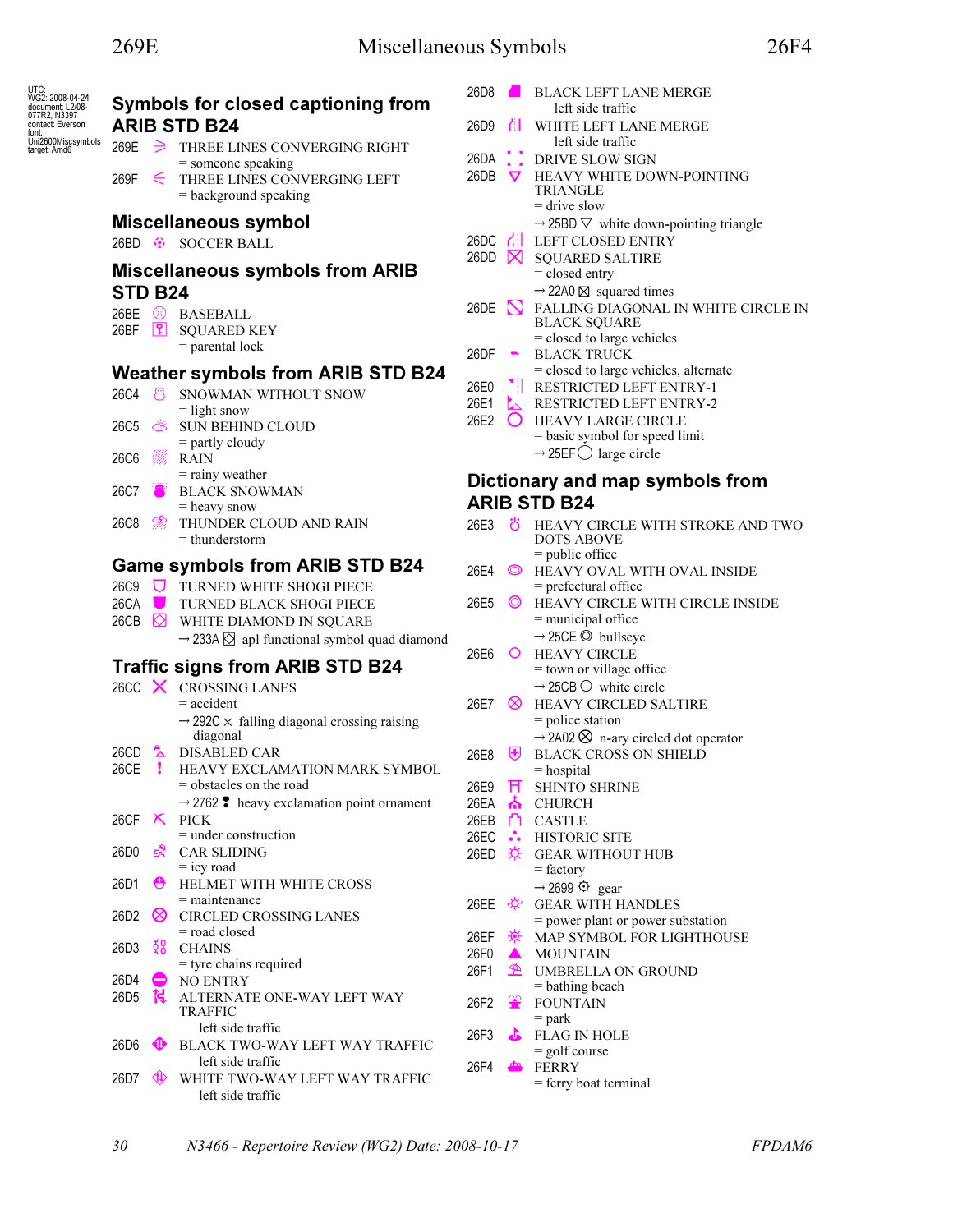| 26F5    | ╩                | <b>SAILBOAT</b>                          |
|---------|------------------|------------------------------------------|
|         |                  | $=$ marina or yacht harbour              |
|         |                  | 26F6 [ ] SQUARE FOUR CORNERS             |
|         |                  | $=$ intersection                         |
| 26F7    | Ą                | SKIER                                    |
|         |                  | = ski resort                             |
|         |                  | 26F8 <b>4</b> ICE SKATE                  |
|         |                  | $=$ ice skating rink                     |
| 26F9    | $\mathbf{r}$     | PERSON WITH BALL                         |
|         |                  | = track and field, gymnasium             |
| 26FA    | $\blacktriangle$ | <b>TENT</b>                              |
|         |                  | $=$ camping site                         |
| 26FB 23 |                  | <b>JAPANESE BANK SYMBOL</b>              |
|         |                  | 26FC <b>A</b> HEADSTONE GRAVEYARD SYMBOL |
|         |                  | = graveyard, memorial park or cemetery   |
| 26FD    | <b>FD</b>        | <b>FUEL PUMP</b>                         |
|         |                  | $=$ petrol station, gas station          |
| 26FE    |                  | CUP ON BLACK SQUARE                      |
|         |                  | $=$ drive-in restaurant                  |
| 26FF    | ᆯ                | WHITE FLAG WITH HORIZONTAL MIDDLE        |
|         |                  | BLACK STRIPE                             |
|         |                  | = Japanese self-defence force site       |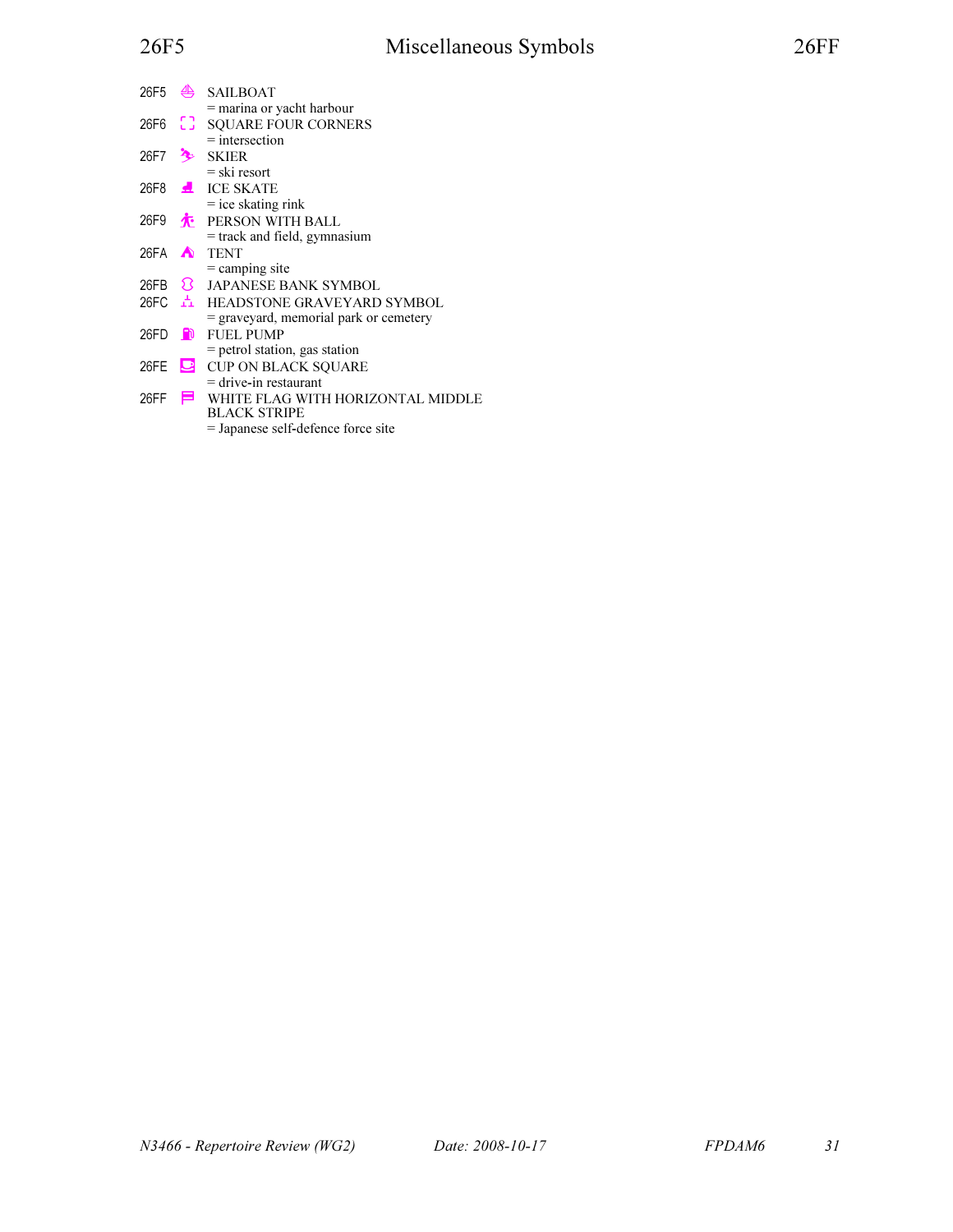UTC: 2007-11-06 WG2: 2008-04-22 document: L2/07- 334, N3447 contact: Priest

font: Uni2C60Latinextendedc target: Amd6



## Orthographic Latin addition

2C70 **D** LATIN CAPITAL LETTER TURNED ALPHA  $\rightarrow$  0251  $\alpha$  latin small letter turned alpha

## Additions for Shona

- 2C7E S LATIN CAPITAL LETTER S WITH SWASH TAIL →
- $\rightarrow$  023F  $\overline{s}$  latin small letter s with swash tail 2C7F **Z** LATIN CAPITAL LETTER Z WITH SWASH
	- TAIL → $\rightarrow$  0240  $\zeta$  latin small letter z with swash tail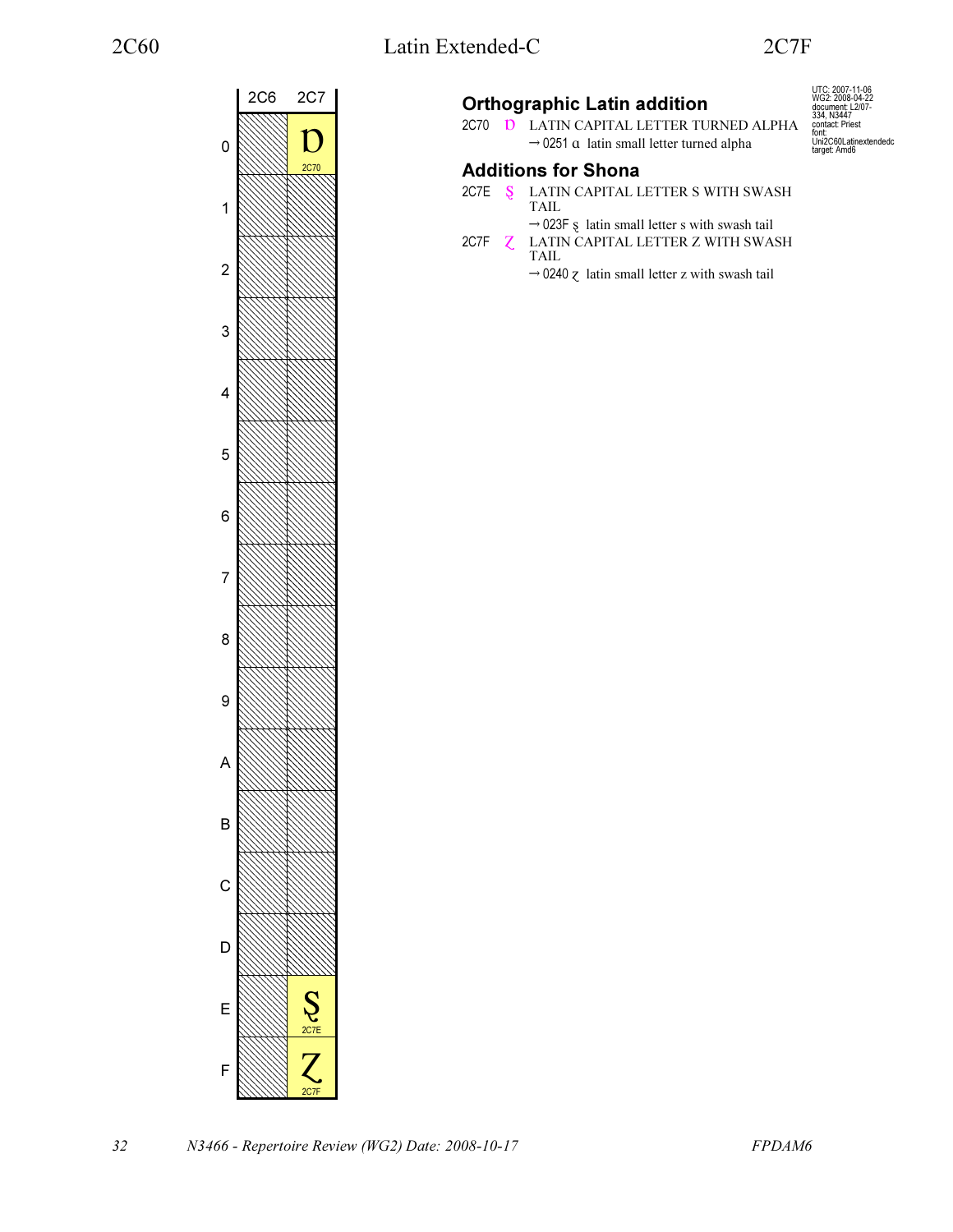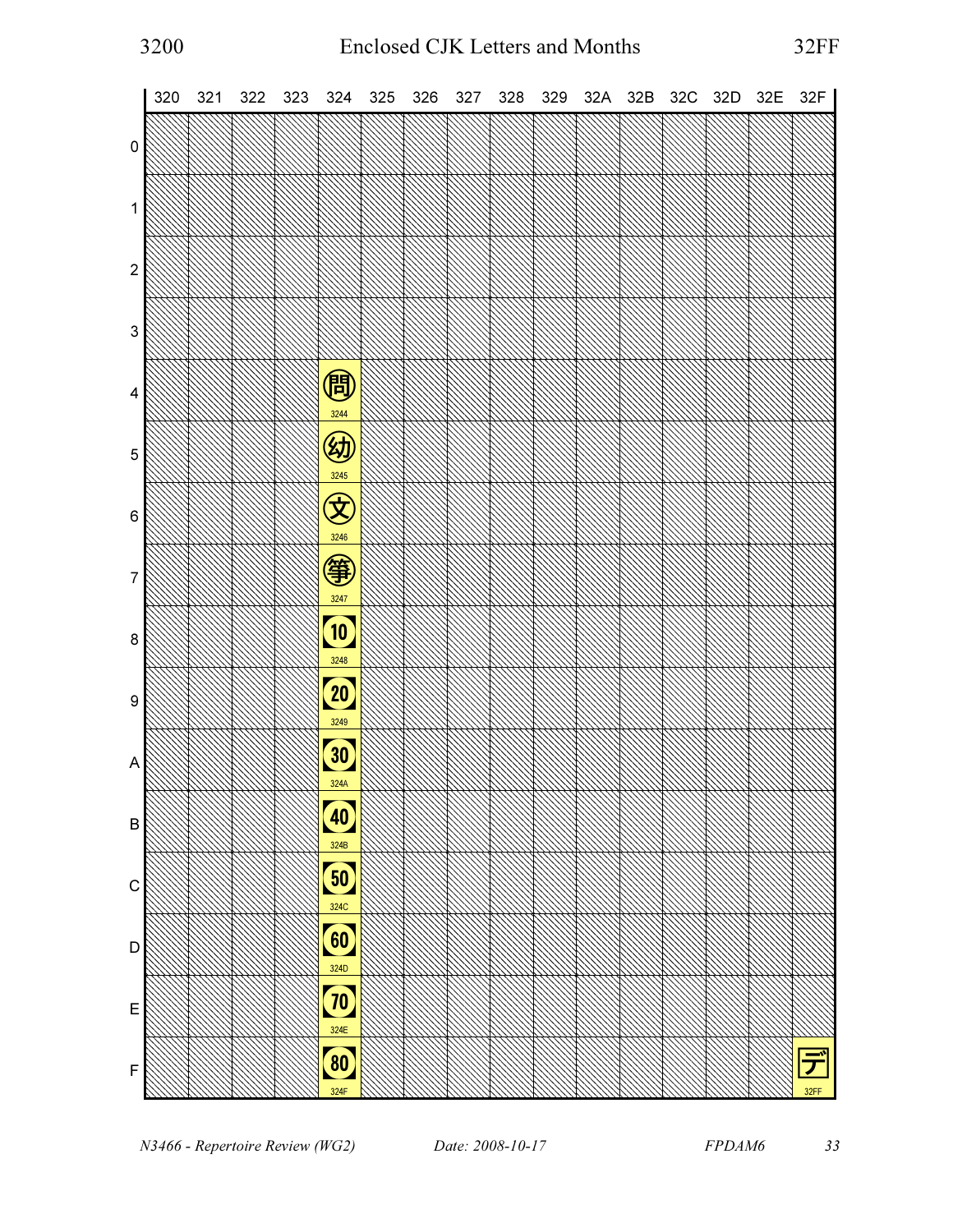| UTC:<br>WG2: 2008-04-24<br>document: L2/08- |            |                     | <b>Circled ideographs from ARIB STD</b>                    |
|---------------------------------------------|------------|---------------------|------------------------------------------------------------|
| 077R2, N3397<br>contact: Everson<br>font:   | <b>B24</b> |                     |                                                            |
| font:<br>Uni3200Cjklettersmonths<br>3244    |            | (問)                 | CIRCLED IDEOGRAPH QUESTION                                 |
|                                             |            |                     | $\approx$ <circle> 554F 問</circle>                         |
|                                             | 3245       | 幼                   | CIRCLED IDEOGRAPH KINDERGARTEN                             |
|                                             |            |                     | $\approx$ <circle> 5E7C <math>4\pi</math></circle>         |
|                                             | 3246       |                     | CIRCLED IDEOGRAPH SCHOOL                                   |
|                                             |            |                     | $\approx$ <circle> 6587 <math>\overline{X}</math></circle> |
|                                             | 3247       | 箏                   | CIRCLED IDEOGRAPH KOTO                                     |
|                                             |            |                     | $=$ Japanese harp                                          |
|                                             |            |                     | $\approx$ <circle>7B8F 箏</circle>                          |
|                                             |            |                     | <b>Circled numbers on black squares</b>                    |
|                                             |            |                     |                                                            |
|                                             |            |                     | from ARIB STD B24                                          |
|                                             | 3248       |                     | <sup>10</sup> CIRCLED NUMBER TEN ON BLACK<br><b>SQUARE</b> |
|                                             |            |                     | $=$ speed limit 10 km/h                                    |
|                                             | 3249       | (20)                | CIRCLED NUMBER TWENTY ON BLACK                             |
|                                             |            |                     | <b>SQUARE</b>                                              |
|                                             |            |                     | $=$ speed limit 20 km/h                                    |
|                                             | 324A       | $\left( 30 \right)$ | CIRCLED NUMBER THIRTY ON BLACK                             |
|                                             |            |                     | <b>SQUARE</b><br>$=$ speed limit 30 km/h                   |
|                                             | 324B       | (40)                | CIRCLED NUMBER FORTY ON BLACK                              |
|                                             |            |                     | <b>SQUARE</b>                                              |
|                                             |            |                     | $=$ speed limit 40 km/h                                    |
|                                             | 324C       | (50)                | CIRCLED NUMBER FIFTY ON BLACK                              |
|                                             |            |                     | <b>SQUARE</b>                                              |
|                                             |            |                     | $=$ speed limit 50 km/h                                    |
|                                             | 324D       | $\left[60\right]$   | CIRCLED NUMBER SIXTY ON BLACK<br><b>SQUARE</b>             |
|                                             |            |                     | $=$ speed limit 60 km/h                                    |
|                                             | 324E       | $\omega$            | CIRCLED NUMBER SEVENTY ON BLACK                            |
|                                             |            |                     | <b>SQUARE</b>                                              |
|                                             |            |                     | $=$ speed limit 70 km/h                                    |
|                                             | 324F       | $\left(80\right)$   | CIRCLED NUMBER EIGHTY ON BLACK                             |
|                                             |            |                     | <b>SQUARE</b><br>$=$ speed limit 80 km/h                   |
|                                             |            |                     |                                                            |
|                                             |            |                     | <b>Squared katakana from ARIB STD B24</b>                  |
|                                             | 32FF       | げ                   | SQUARED KATAKANA DE                                        |

= data broadcasting service linked with a main program

 $\approx$  <square> 30C7  $\neq$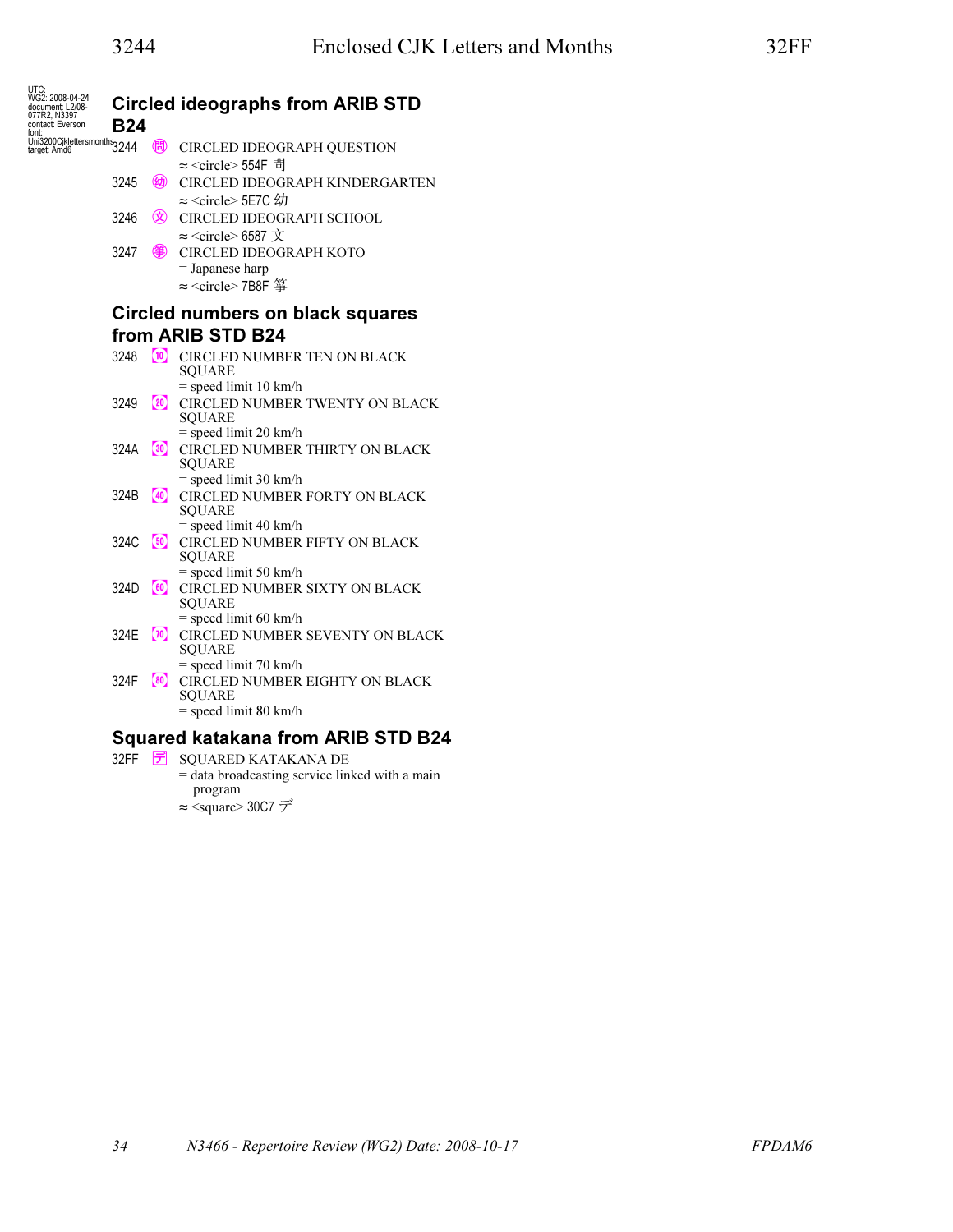|                | A4D A4E                         |                                 | A4F          |
|----------------|---------------------------------|---------------------------------|--------------|
| 0              | Β<br>A4D0                       | N<br>A4E0                       | F<br>A4F0    |
| 1              | P<br>A4D1                       | A4E1                            | Ø<br>A4F1    |
| $\overline{c}$ | $\overline{\mathsf{d}}$<br>A4D2 | S<br>A4E2                       | A4F2         |
| 3              | A4D3                            | R<br>A4E3                       | O<br>A4F3    |
| 4              | A4D4                            | H<br>A4E4                       | J.<br>A4F4   |
| 5              | A4D5                            |                                 | A4F5         |
| 6              | Ġ<br>A4D6                       | A4E5<br>A4E6                    | A4F6         |
| 7              | K                               | H                               | $\Box$       |
| 8              | A4D7<br>A4D8                    | A4E7<br>A4E8                    | A4F7<br>A4F8 |
| 9              | A4D9                            | A4E9                            | 9<br>A4F9    |
| A              | $\bigcap$<br>A4DA               | $\overline{\mathsf{W}}$<br>A4EA | œ<br>A4FA    |
| B              | A4DB                            | A4EB                            | .,<br>A4FB   |
| C              |                                 |                                 | 9            |
| Е              | A4DC                            | A4EC                            | A4FC         |
| E              | A4DD                            | A4ED                            | A4FD         |
| F              | A4DE<br>A4DF                    | A4EE<br>A4EF                    | A4FE<br>A4FF |

The name "Lisu" is preferred by the user community. Many linguists also use the name "Fraser" or "Fraser Lisu". Used for the Old Lisu orthography.

#### Consonants

| A4D0   | B             | <b>LISU LETTER BA</b>  |
|--------|---------------|------------------------|
| A4D1   | P             | <b>LISU LETTER PA</b>  |
| A4D2   | d             | <b>LISU LETTER PHA</b> |
| A4D3   | D             | <b>LISU LETTER DA</b>  |
| A4D4   | Τ             | <b>LISU LETTER TA</b>  |
| A4D5   | Τ             | <b>LISU LETTER THA</b> |
| A4D6   | G             | <b>LISU LETTER GA</b>  |
| A4D7   | K             | LISU LETTER KA         |
| A4D8   | K             | LISU LETTER KHA        |
| A4D9   | J             | <b>LISU LETTER JA</b>  |
| A4DA   | Ċ             | LISU LETTER CA         |
| A4DB   | Ć             | LISU LETTER CHA        |
| A4DC   | $\frac{Z}{F}$ | <b>LISU LETTER DZA</b> |
| A4DD   |               | <b>LISU LETTER TSA</b> |
| A4DE   | Е             | LISU LETTER TSHA       |
| A4DF   | М             | <b>LISU LETTER MA</b>  |
| A4E0   | N             | <b>LISU LETTER NA</b>  |
| A4E1   | L             | <b>LISU LETTER LA</b>  |
| A4E2   | S             | <b>LISU LETTER SA</b>  |
| A4E3   | R             | <b>LISU LETTER ZHA</b> |
| A4E4   | Я             | <b>LISU LETTER ZA</b>  |
| A4E5   | ٨             | LISU LETTER NGA        |
| A4E6   | V             | <b>LISU LETTER HA</b>  |
| A4E7   | H             | <b>LISU LETTER XA</b>  |
| A4E8   | G             | <b>LISU LETTER HHA</b> |
| A4E9   | ⋂             | <b>LISU LETTER FA</b>  |
| A4EA   | W             | <b>LISU LETTER WA</b>  |
| A4EB   | Χ             | <b>LISU LETTER SHA</b> |
| A4EC   | Y             | <b>LISU LETTER YA</b>  |
| A4ED   | Я             | <b>LISU LETTER GHA</b> |
| Vowels |               |                        |
|        |               | .<br>ex s              |

| A4EE | А | <b>LISU LETTER A</b>  |
|------|---|-----------------------|
| A4EF | А | LISU LETTER AE        |
| A4F0 | F | <b>LISU LETTER E</b>  |
| A4F1 | ㅋ | <b>LISU LETTER EU</b> |
| A4F2 | ı | <b>LISU LETTER I</b>  |
| A4F3 | 0 | LISU LETTER O         |
| A4F4 | U | LISU LETTER U         |
| A4F5 |   | <b>LISU LETTER UE</b> |
| A4F6 |   | <b>LISU LETTER UH</b> |
| A4F7 |   | LISU LETTER OE        |

#### Tones

| A4F8                            | LISU LETTER TONE MYA TI |
|---------------------------------|-------------------------|
| $\cdot$ $\cdot$ $\cdot$ $\cdot$ |                         |

- A4F9 , LISU LETTER TONE NA PO
- A4FA .. LISU LETTER TONE MYA CYA<br>A4FB .. LISU LETTER TONE MYA BO
- A4FB " LISU LETTER TONE MYA BO<br>A4FC : LISU LETTER TONE MYA NA
- A4FC ; LISU LETTER TONE MYA NA<br>A4FD : LISU LETTER TONE MYA JEU
- : LISU LETTER TONE MYA JEU

#### Punctuation

A4FE - LISU PUNCTUATION COMMA A4FF = LISU PUNCTUATION FULL STOP

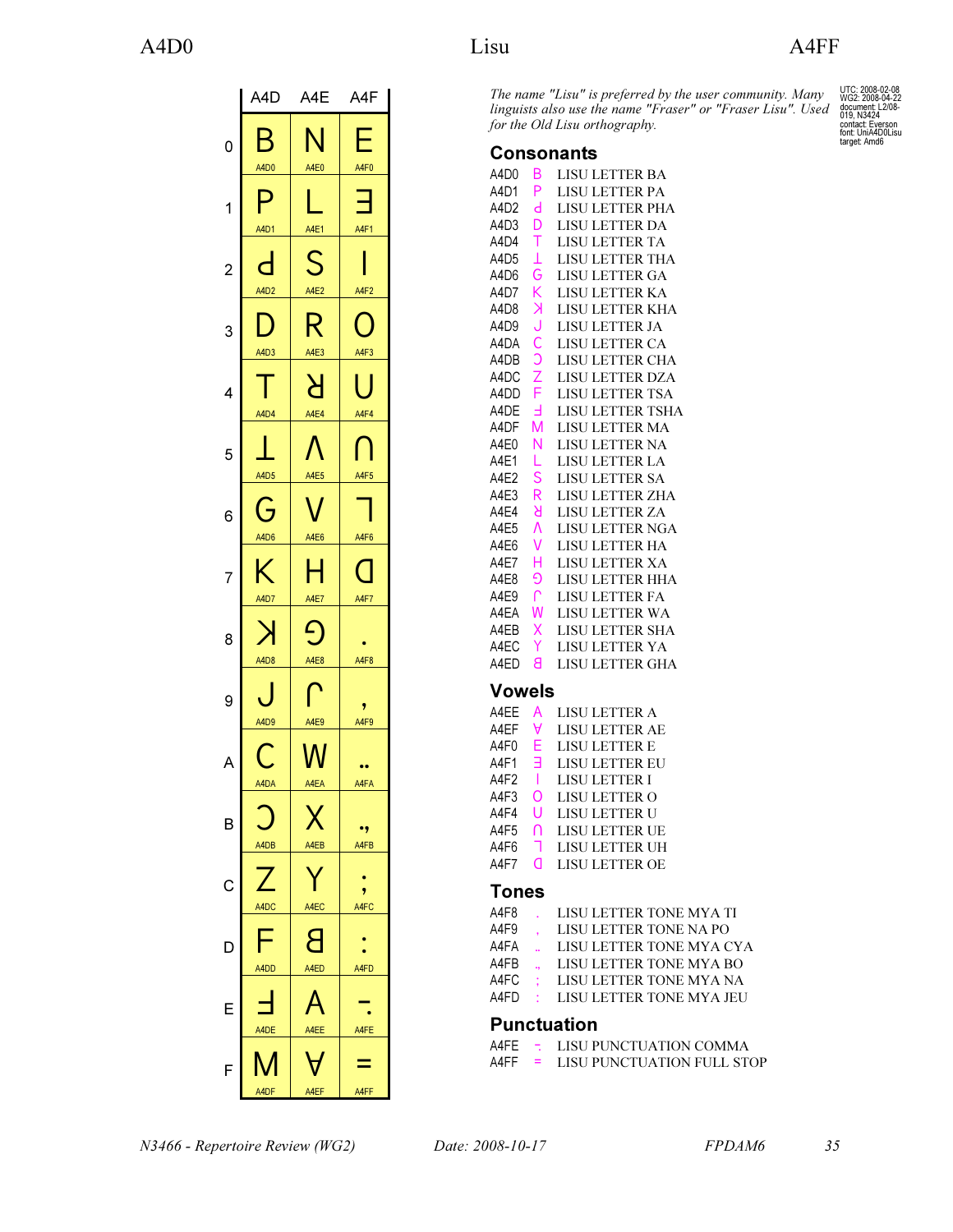## A6A0 Bamum Bamum A6FF

|   | A6A                              | A6B                                              | A6C                               | A6D A6E                            |                                  | A6F                                                                           |
|---|----------------------------------|--------------------------------------------------|-----------------------------------|------------------------------------|----------------------------------|-------------------------------------------------------------------------------|
| 0 | $\bm{\delta}$<br>A6A0            | P<br>A6B0                                        | $\mathbf{q}$<br>A6C0              | $\mathsf{F}$<br>A6D0               | ∕ि<br>A6E0                       | $\overline{\phantom{a}}$<br>$\mathcal{L}^{\mathcal{A}}$<br>$\underline{A6F0}$ |
| 1 | И                                | ┠                                                | $\boldsymbol{\eta}$               | $\mathbf{y}$                       | $\underline{\alpha}$             | $\hat{\mathcal{C}}$                                                           |
| 2 | A6A1<br>$\bar{\bar{o}}$          | A6B1<br>Ÿ                                        | A6C1<br>$\mathsf{I}^{\mathsf{=}}$ | A6D1<br>$\mathcal{L}$              | A6E1<br>$\zeta$                  | A6F1<br>Ċ                                                                     |
|   | A6A2                             | A6B2                                             | A6C2                              | A6D2                               | A6E2                             | A6F2                                                                          |
| 3 | y.<br>A6A3                       | <u> </u><br>A6B3                                 | W<br>A6C3                         | $\mathbf{f}$<br>A6D3               | ካ<br>A6E3                        | $\prime$<br>A6F3                                                              |
| 4 | $\overline{\mathcal{A}}$<br>A6A4 | V÷<br>A6B4                                       | $\boldsymbol{\mathsf{N}}$<br>A6C4 | よ<br>A6D4                          | $\mathcal{Y}$<br>A6E4            | <i> · </i> ·<br>A6F4                                                          |
| 5 | l <u>.</u>                       | Y                                                | ŀ                                 | $\mathcal{D}$                      | $\mathsf{L}^{\mathsf{C}}$        | $\boldsymbol{\tau}$                                                           |
| 6 | A6A5<br>$\div$                   | A6B5<br>$\mathbf{\mathbf{\mathord{\mathsf{L}}}}$ | A6C5<br>$\mathbf{d}$              | A6D5<br>h                          | A6E5<br>$\overline{5}$           | A6F5<br>Tŀ                                                                    |
| 7 | A6A6<br>ス                        | A6B6<br>だ                                        | A6C6<br>$\bm{\measuredangle}$     | A6D6<br>ጦ                          | A6E6<br>$\mathcal{F}$            | A6F6<br>$\overline{\mathbf{r}}$                                               |
| 8 | A6A7<br>$\overline{\mathcal{A}}$ | A6B7<br><u>(</u>                                 | A6C7<br>$\boldsymbol{\eta}$       | A6D7<br>M                          | A6E7<br>$\mathbf T$              | A6F7                                                                          |
| 9 | A6A8<br>Ò                        | A6B8<br>È                                        | A6C8<br>Z                         | A6D8<br>$\boldsymbol{\mathcal{F}}$ | A6E8<br>$\overline{\mathcal{A}}$ |                                                                               |
| A | A6A9<br>$\mathbf{f}$             | A6B9<br>g.                                       | A6C9<br>$\mathcal{A}$             | A6D9<br>Ŀ                          | A6E9<br>$\overline{\mathcal{F}}$ |                                                                               |
|   | A6AA                             | A6BA                                             | A6CA                              | A6DA                               | A6EA                             |                                                                               |
| B | ·<br>A6AB                        | $\mathbf{r}$<br>A6BB                             | 1<br>A6CB                         | Ħ<br>A6DB                          | $\mathbf{r}$<br>A6EB             |                                                                               |
| C | $\mathbf{\dot{\rho}}$<br>A6AC    | $\dot{\succ}$<br>A6BC                            | <u>Ş</u><br>A6CC                  | $\dot{0}$<br>A6DC                  | $\Gamma$<br>A6EC                 |                                                                               |
| D | ΣJ                               | $\boldsymbol{\mathcal{S}}$                       | ှာ                                | 9.                                 | $\mathcal{S}$                    |                                                                               |
| E | A6AD<br><b>}</b>                 | A6BD<br>4                                        | A6CD                              | A6DD<br>己<br>다                     | A6ED<br>Л                        |                                                                               |
|   | A6AE                             | A6BE                                             | A6CE                              | A6DE                               | A6EE                             |                                                                               |
| F | ŕ<br>A6AF                        | ၣ<br>A6BF                                        | ŅΝ<br>A6CF                        | $\bm{\mathcal{N}}$<br>A6DF         | $\delta$<br>A6EF                 |                                                                               |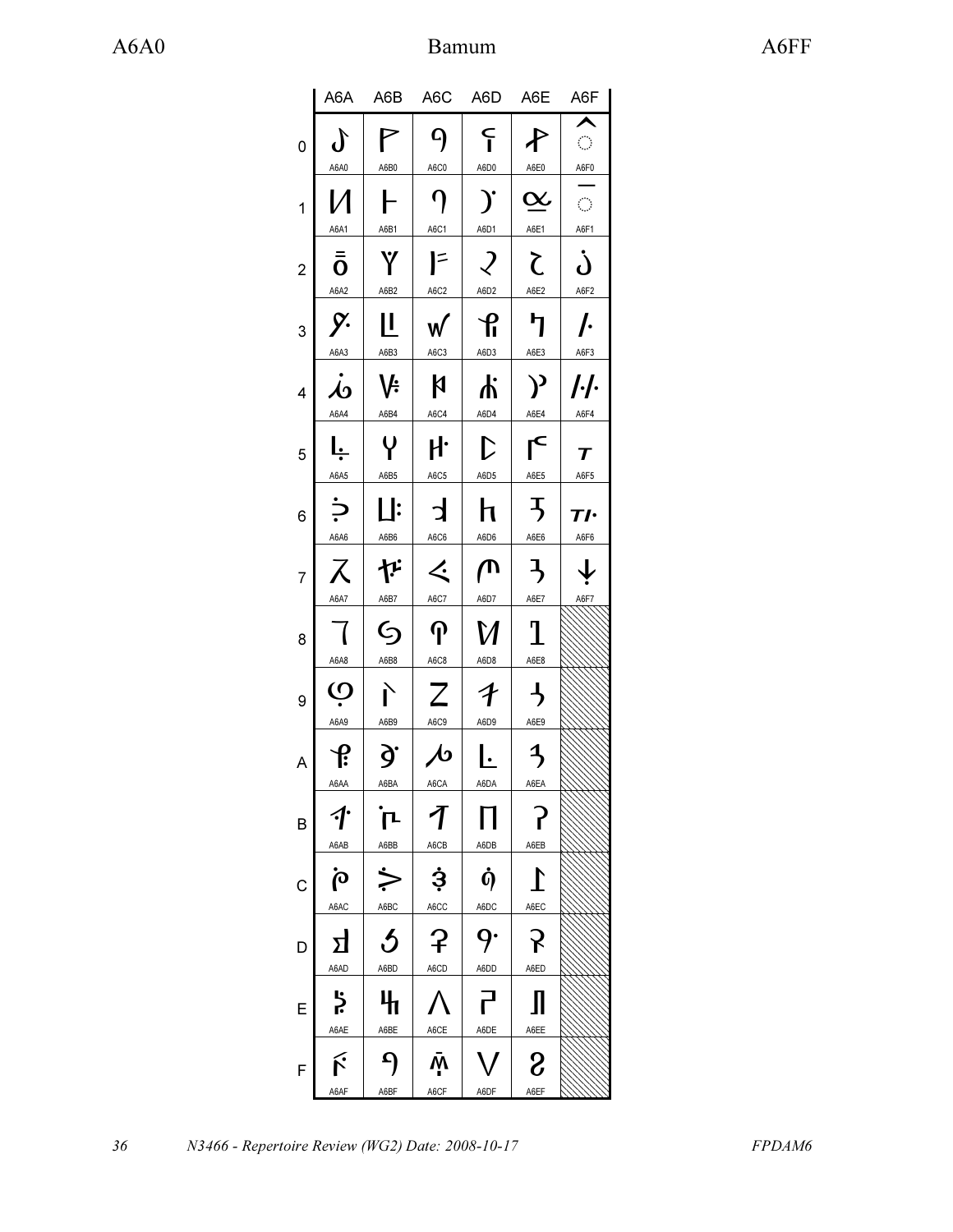| UTC: 2007-02-09 changed<br>two names<br>proposal N3213 - move | Syllables        |         |                                                    |
|---------------------------------------------------------------|------------------|---------|----------------------------------------------------|
| Bamum by 2 cols<br>WG2: 2007-04-25<br>document: L2/07-024,    | A6A0             | J       | BAMUM LETTER A                                     |
| N3209                                                         | A6A1             | N       | BAMUM LETTER KA                                    |
| contact: Everson<br>font: UniA6A0Bamum                        | A6A2             | ō       | <b>BAMUM LETTER U</b>                              |
| target: Amd5                                                  | A6A3             | y.      | <b>BAMUM LETTER KU</b>                             |
|                                                               | A6A4             | s       | <b>BAMUM LETTER EE</b>                             |
|                                                               | A6A5             | Ļ       | <b>BAMUM LETTER REE</b>                            |
|                                                               | A6A6             | خ       | <b>BAMUM LETTER TAE</b>                            |
|                                                               | A6A7             | λ       | <b>BAMUM LETTER O</b>                              |
|                                                               | A6A8             | ٦       | <b>BAMUM LETTER NYI</b>                            |
|                                                               | A6A9             | Ó       | <b>BAMUM LETTER I</b>                              |
|                                                               | A6AA             | Ք       | <b>BAMUM LETTER LA</b>                             |
|                                                               | A6AB             | F       | BAMUM LETTER PA                                    |
|                                                               | A6AC             | p       | BAMUM LETTER RII                                   |
|                                                               | A6AD             | ᄭ       | <b>BAMUM LETTER RIEE</b>                           |
|                                                               | A6AE             | ķ,      | BAMUM LETTER LEEEE                                 |
|                                                               | A6AF             | ŕ       | <b>BAMUM LETTER MEEEE</b>                          |
|                                                               | A6B0             | P       | <b>BAMUM LETTER TAA</b>                            |
|                                                               | A6B1             | F       | <b>BAMUM LETTER NDAA</b>                           |
|                                                               | A6B2             | Ϋ       | <b>BAMUM LETTER NJAEM</b>                          |
|                                                               | A6B3             | Ш<br>٧÷ | <b>BAMUM LETTER M</b>                              |
|                                                               | A6B4<br>A6B5     | Y       | <b>BAMUM LETTER SUU</b>                            |
|                                                               | A6B6             | Цŀ      | BAMUM LETTER MU<br>BAMUM LETTER SHII               |
|                                                               | A6B7             | が       | <b>BAMUM LETTER SI</b>                             |
|                                                               | A6B8             | G       | <b>BAMUM LETTER SHEUX</b>                          |
|                                                               | A6B9             | È       | <b>BAMUM LETTER SEUX</b>                           |
|                                                               | A6BA             | ğ.      | <b>BAMUM LETTER KYEE</b>                           |
|                                                               | A6BB             | Ւ       | BAMUM LETTER KET                                   |
|                                                               | A6BC             | ⊱       | <b>BAMUM LETTER NUAE</b>                           |
|                                                               | A6BD             | 5       | <b>BAMUM LETTER NU</b>                             |
|                                                               | A6BE             | 4       | <b>BAMUM LETTER NJUAE</b>                          |
|                                                               | A6BF             | J       | <b>BAMUM LETTER YOQ</b>                            |
|                                                               | A6C0             | 9       | <b>BAMUM LETTER SHU</b>                            |
|                                                               | A6C1             | 9       | BAMUM LETTER YUQ                                   |
|                                                               | A6C2             | F       | <b>BAMUM LETTER YA</b>                             |
|                                                               | A6C3             | w       | <b>BAMUM LETTER NSHA</b>                           |
|                                                               | A6C4             | N       | <b>BAMUM LETTER KEUX</b>                           |
|                                                               | A6C5             | ŀ۲      | <b>BAMUM LETTER PEUX</b>                           |
|                                                               | A6C6             | Ŀ       | <b>BAMUM LETTER NJEE</b>                           |
|                                                               | A6C7             | く       | <b>BAMUM LETTER NTEE</b>                           |
|                                                               | A6C8             | Պ       | <b>BAMUM LETTER PUE</b>                            |
|                                                               | A6C9             | Ζ<br>ゃ  | <b>BAMUM LETTER WUE</b><br><b>BAMUM LETTER PEE</b> |
|                                                               | A6CA<br>A6CB     | T       | <b>BAMUM LETTER FEE</b>                            |
|                                                               | A6CC             | \$      | <b>BAMUM LETTER RU</b>                             |
|                                                               | A6CD             | ₽       | <b>BAMUM LETTER LU</b>                             |
|                                                               | A6CE             | Λ       | <b>BAMUM LETTER MI</b>                             |
|                                                               | A6CF             | Ϋ́      | <b>BAMUM LETTER NI</b>                             |
|                                                               | A6D0             | ۴       | <b>BAMUM LETTER REUX</b>                           |
|                                                               | A6D1             | ).      | <b>BAMUM LETTER RAE</b>                            |
|                                                               | A6D <sub>2</sub> | 2       | <b>BAMUM LETTER KEN</b>                            |
|                                                               | A6D3             | ቶ       | <b>BAMUM LETTER NGKWAEN</b>                        |
|                                                               | A6D4             | Ψ       | <b>BAMUM LETTER NGGA</b>                           |
|                                                               | A6D <sub>5</sub> | D       | <b>BAMUM LETTER NGA</b>                            |
|                                                               | A6D6             | h       | <b>BAMUM LETTER SHO</b>                            |
|                                                               | A6D7             | ጦ       | <b>BAMUM LETTER PUAE</b>                           |
|                                                               | A6D8             | И       | <b>BAMUM LETTER FU</b>                             |
|                                                               | A6D9             | F       | <b>BAMUM LETTER FOM</b>                            |

| A6DA | ı.                      | <b>BAMUM LETTER WA</b>       |
|------|-------------------------|------------------------------|
| A6DB | П                       | <b>BAMUM LETTER NA</b>       |
| A6DC | ġ                       | <b>BAMUM LETTER LI</b>       |
| A6DD | 9.                      | <b>BAMUM LETTER PI</b>       |
| A6DE | 7                       | <b>BAMUM LETTER LOO</b>      |
| A6DF | $\vee$                  | <b>BAMUM LETTER KO</b>       |
| A6E0 | P                       | <b>BAMUM LETTER MBEN</b>     |
| A6E1 | $\underline{\alpha}$    | <b>BAMUM LETTER REN</b>      |
| A6E2 | <b>Z</b>                | <b>BAMUM LETTER MEN</b>      |
| A6E3 | ካ                       | <b>BAMUM LETTER MA</b>       |
| A6E4 | $\mathcal{V}$           | <b>BAMUM LETTER TI</b>       |
| A6E5 | Ľ                       | <b>BAMUM LETTER KI</b>       |
| A6E6 | $\overline{5}$          | <b>BAMUM LETTER MO</b>       |
|      |                         | also used for digit one      |
| A6F7 | $\overline{1}$          | <b>BAMUM LETTER MBAA</b>     |
|      |                         | also used for digit two      |
| A6F8 | T                       | <b>BAMUM LETTER TET</b>      |
|      |                         | tèt                          |
|      |                         | also used for digit three    |
| A6F9 | $\overline{a}$          | <b>BAMUM LETTER KPA</b>      |
|      |                         | also used for digit four     |
| A6FA | $\overline{\mathbf{3}}$ | <b>BAMUM LETTER TEN</b>      |
|      |                         | tèn                          |
|      |                         | also used for digit five     |
| A6EB | 5                       | <b>BAMUM LETTER NTUU</b>     |
|      |                         | also used for digit six      |
| A6FC | $\mathsf{L}$            | <b>BAMUM LETTER SAMBA</b>    |
|      |                         | also used for digit seven    |
| A6FD | ç                       | <b>BAMUM LETTER FAAMAE</b>   |
|      |                         | also used for digit eight    |
| A6EE | $\mathbf{I}$            | <b>BAMUM LETTER KOVUU</b>    |
|      |                         | also used for digit nine     |
| A6EF | 8                       | <b>BAMUM LETTER KOGHOM</b>   |
|      |                         | also used for digit zero     |
|      |                         | formerly used for number ten |
|      |                         | <b>Combining marks</b>       |
|      |                         |                              |

- A6F0  $\degree$  BAMUM COMBINING MARK KOQNDON
- A6F1  $\overline{\circ}$  BAMUM COMBINING MARK TUKWENTIS

### Punctuation

- A6F2 Ò BAMUM NJAEMLI
- A6F3 / BAMUM FULL STOP
- A6F4 *II* BAMUM COLON<br>A6F5 **7** BAMUM COMMA
- $\tau$  BAMUM COMMA
- A6F6 TI. BAMUM SEMICOLON
- A6F7  $\downarrow$  BAMUM QUESTION MARK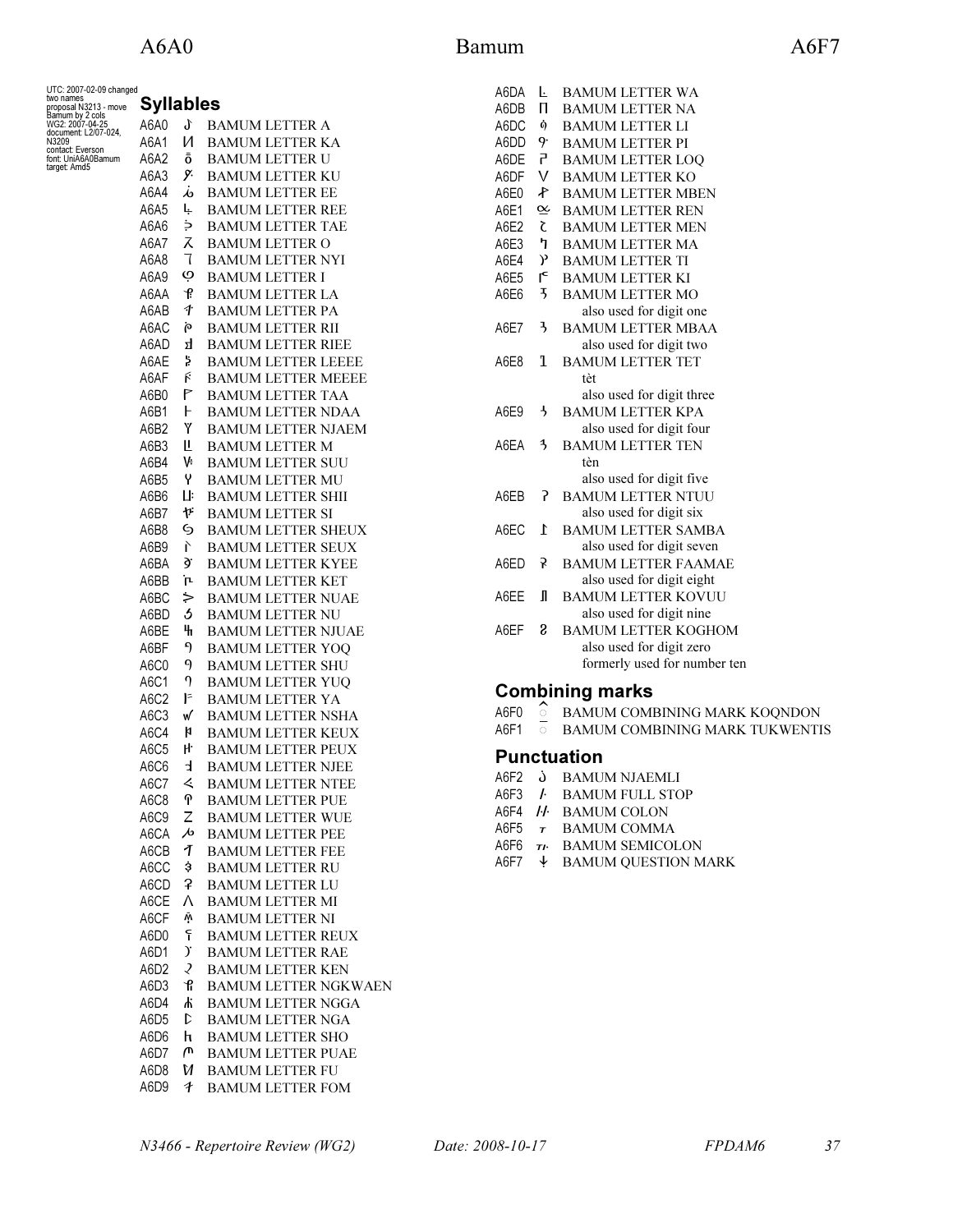UTC: 2007-08-09 WG2: 2007-09-21 document: L2/07- 354, N3367 contact: Anshuman

Pandey font: UniA830Indicnumbers



## North Indic number forms

- A830 I NORTH INDIC FRACTION ONE QUARTER<br>A831 II NORTH INDIC FRACTION ONE HALF
- **II** NORTH INDIC FRACTION ONE HALF
- A832 III NORTH INDIC FRACTION THREE **QUARTERS**
- A833 ꠳ NORTH INDIC FRACTION ONE SIXTEENTH
- A834  $\leq$  NORTH INDIC FRACTION ONE EIGHTH<br>A835  $\leq$  NORTH INDIC FRACTION THREE
	- NORTH INDIC FRACTION THREE
	- **SIXTEENTHS**
- A836 NORTH INDIC QUARTER MARK<br>A837 NORTH INDIC PLACEHOLDER M NORTH INDIC PLACEHOLDER MARK

#### North Indic currency sign

A838 NORTH INDIC RUPEE MARK

## North Indic miscellaneous sign

A839 **S** NORTH INDIC QUANTITY MARK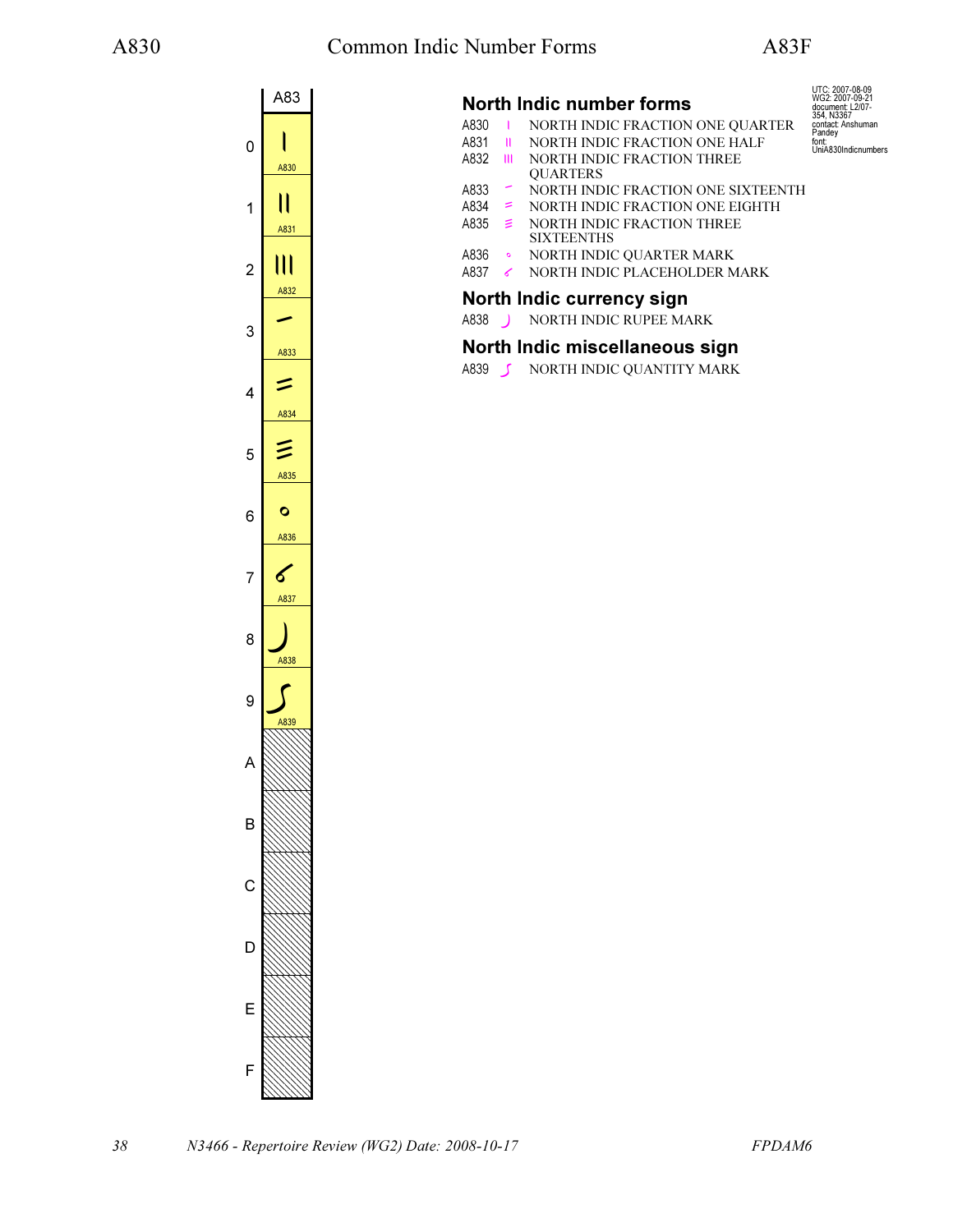|                | A8E                     | A8F                    |
|----------------|-------------------------|------------------------|
|                | $\circ$                 | <u>नि</u>              |
| 0              | $\bigcap$               | $\hat{\mathcal{C}}$    |
|                |                         |                        |
|                | A8E0                    | A8F0                   |
|                | १                       | 2                      |
| 1              | $\hat{\mathbb{C}}$      | Ô                      |
|                | A8E1                    | A8F1                   |
|                | २                       |                        |
|                |                         | ٣                      |
| $\overline{c}$ | $\bigcirc$              |                        |
|                | A8E2                    | A8F2                   |
|                | $\ddot{\mathbf{z}}$     |                        |
| 3              | $\hat{\mathcal{L}}$     | $\frac{3}{2}$          |
|                |                         |                        |
|                | A8E3                    | A8F3                   |
|                | γ                       |                        |
| 4              | $\hat{\mathbb{C}}$      |                        |
|                | A8E4                    |                        |
|                | ٩                       | VSC ASF4               |
|                | $\hat{\mathcal{C}}$     | $rac{1}{2}$            |
| 5              |                         |                        |
|                | A8E5                    |                        |
|                | Ę                       |                        |
| 6              | $\hat{\mathcal{L}}$     |                        |
|                | A8E6                    | Sm ve                  |
|                |                         |                        |
|                | $\circ$                 |                        |
| 7              | $\overline{\mathbb{C}}$ | $\mathcal{S}$          |
|                | A8E7                    | A8F7                   |
|                |                         |                        |
| 8              | $rac{c}{c}$             | છ                      |
|                |                         |                        |
|                | A8E8                    | A8F8                   |
|                | ९                       |                        |
| 9              | $\bigcirc$              | $\boldsymbol{\dot{C}}$ |
|                | A8E9                    | A8F9                   |
|                | अ                       |                        |
| A              | $\bigcirc$              |                        |
|                |                         |                        |
|                | A8EA                    | A8FA                   |
|                | उ                       |                        |
| B              | $\bigcirc$              |                        |
|                | A8EB                    | A8FB                   |
|                | क                       |                        |
|                |                         |                        |
| C              | Ō                       |                        |
|                | A8EC                    |                        |
|                | न                       |                        |
| D              | $\bigcirc$              |                        |
|                |                         |                        |
|                | A8ED                    |                        |
|                | प                       |                        |
| F              | $\bigcirc$              |                        |
|                | A8EE                    |                        |
|                | ₹                       |                        |
|                | $\overline{\mathbb{C}}$ |                        |
| F              |                         |                        |
|                | A8EF                    |                        |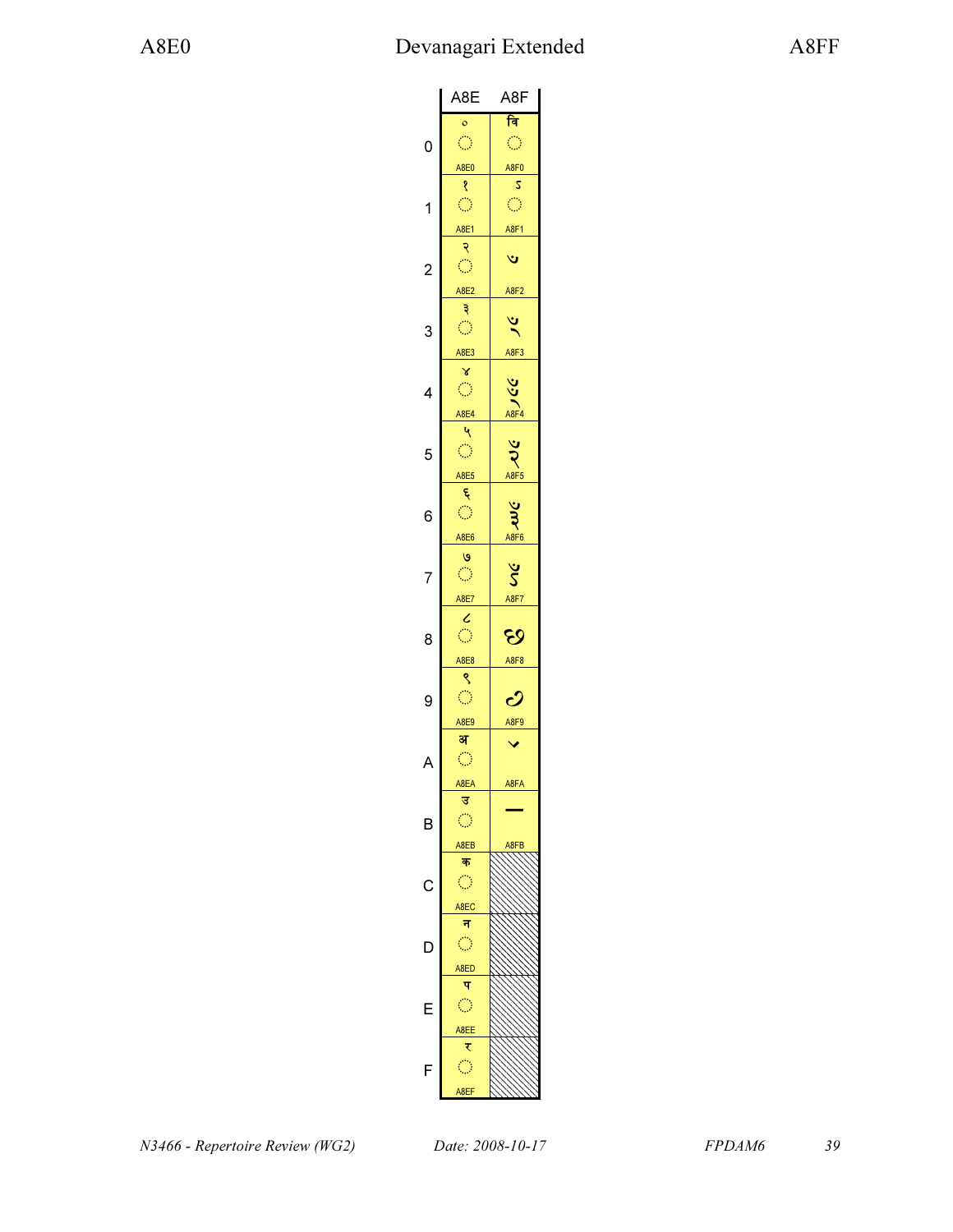| UTC: 2008-08-15                             |                             |         |                                                                   |
|---------------------------------------------|-----------------------------|---------|-------------------------------------------------------------------|
| WG2: 2008-04-22<br>WG2: 2008-10-13          |                             |         | <b>Cantillation marks for the Samaveda</b>                        |
| (added editorial marks)<br>contact: Everson | A8E0                        | $\circ$ | COMBINING DEVANAGARI DIGIT ZERO                                   |
| document: N3456<br>L2/08-176, L2/08-050,    |                             |         | = vaidika saamasvara anka shuunya                                 |
| N3383, L2/08-110,<br>N3488, L2/08-273       | A8E1                        | Ō       | COMBINING DEVANAGARI DIGIT ONE                                    |
| font:<br>Uni0900Devanagari                  |                             |         | = vaidika saamasvara anka eka udaatta                             |
| target: Amd6                                | A8E2                        | $\circ$ | COMBINING DEVANAGARI DIGIT TWO                                    |
|                                             |                             |         | = vaidika saamasvara anka dvi svarita                             |
|                                             | A8E3                        | $\circ$ | COMBINING DEVANAGARI DIGIT THREE                                  |
|                                             |                             |         | = vaidika saamasvara anka tri anudaatta                           |
|                                             | A8E4                        | Ö       | COMBINING DEVANAGARI DIGIT FOUR                                   |
|                                             |                             |         | = vaidika saamasvara anka chatur                                  |
|                                             | A8E5                        | Ö       | COMBINING DEVANAGARI DIGIT FIVE                                   |
|                                             |                             |         | = vaidika saamasvara anka pancha                                  |
|                                             | A8E6                        | Ö       | COMBINING DEVANAGARI DIGIT SIX                                    |
|                                             |                             |         | = vaidika saamasvara anka shatt                                   |
|                                             | A8E7                        | $\circ$ | COMBINING DEVANAGARI DIGIT SEVEN                                  |
|                                             |                             |         | = vaidika saamasvara anka sapta                                   |
|                                             | A8E8                        | $\circ$ | COMBINING DEVANAGARI DIGIT EIGHT                                  |
|                                             | A8F9                        |         | = vaidika saamasvara anka ashta                                   |
|                                             |                             | $\circ$ | COMBINING DEVANAGARI DIGIT NINE<br>= vaidika saamasvara anka nava |
|                                             | A8EA                        | Ö       | COMBINING DEVANAGARI LETTER A                                     |
|                                             |                             |         | = vaidika saamasvara abhinihita                                   |
|                                             | A8EB                        | O       | COMBINING DEVANAGARI LETTER U                                     |
|                                             |                             |         | = vaidika saamasvara u                                            |
|                                             | A8EC                        | $\circ$ | COMBINING DEVANAGARI LETTER KA                                    |
|                                             |                             |         | = vaidika saamasvara ka                                           |
|                                             | A8ED                        | $\circ$ | COMBINING DEVANAGARI LETTER NA                                    |
|                                             |                             |         | = vaidika saamasvara namana                                       |
|                                             | A8EE                        | $\circ$ | COMBINING DEVANAGARI LETTER PA                                    |
|                                             |                             |         | = vaidika saamasvara prannatam                                    |
|                                             | A8EF                        | Ö       | COMBINING DEVANAGARI LETTER RA                                    |
|                                             |                             |         | = vaidika saamasvara ra                                           |
|                                             | A8F0                        | बि<br>O | COMBINING DEVANAGARI LETTER VI                                    |
|                                             |                             |         | = vaidika saamasvara vinata                                       |
|                                             | A8F1                        | $\circ$ | COMBINING DEVANAGARI SIGN                                         |
|                                             |                             |         | AVAGRAHA                                                          |
|                                             |                             |         | = vaidika saamasvara diirghiibhaava                               |
|                                             |                             |         | <b>Marks of nasalization</b>                                      |
|                                             | A8F2                        |         | DEVANAGARI SIGN SPACING                                           |
|                                             |                             |         | CANDRABINDU                                                       |
|                                             |                             |         | $=$ vaidika candrabindu                                           |
|                                             | A8F3                        | ५       | DEVANAGARI SIGN CANDRABINDU                                       |
|                                             |                             |         | <b>VIRAMA</b>                                                     |
|                                             |                             |         | = vaidika anusvaara candrabindu tiryak                            |
|                                             | A8F4                        | 99.     | DEVANAGARI SIGN DOUBLE                                            |
|                                             |                             |         | CANDRABINDU VIRAMA                                                |
|                                             |                             |         | = vaidika anusvaara dvi candrabindu tiryak                        |
|                                             | $\triangle$ OF <sub>E</sub> |         | DEVANAGADI CICNICANDRA                                            |

|      | used to indicate that a gap in a manuscript or |
|------|------------------------------------------------|
|      | text is not a lacuna                           |
| A8FA | DEVANAGARI CARET                               |
|      | = vaidika trutikaa                             |
|      | zero-advance character centred on the point    |
|      | between two orthographic syllables             |
| A8FB | DEVANAGARI HEADSTROKE                          |
|      | $=$ shirorekhaa                                |
|      | used to indicate uncertain manuscript          |
|      | readings                                       |
|      |                                                |
|      |                                                |
|      |                                                |
|      |                                                |
|      |                                                |

A8F9  $\odot$  DEVANAGARI GAP FILLER

| A8F2 |                      | DEVANAGARI SIGN SPACING                    |
|------|----------------------|--------------------------------------------|
|      |                      | CANDRABINDU                                |
|      |                      | $=$ vaidika candrabindu                    |
| A8F3 | $\tilde{\mathbf{z}}$ | DEVANAGARI SIGN CANDRABINDU                |
|      |                      | <b>VIRAMA</b>                              |
|      |                      | = vaidika anusvaara candrabindu tirvak     |
| A8F4 | š                    | DEVANAGARI SIGN DOUBLE                     |
|      |                      | CANDRABINDU VIRAMA                         |
|      |                      | = vaidika anusvaara dvi candrabindu tiryak |
| A8F5 | उँ                   | DEVANAGARI SIGN CANDRABINDU TWO            |
|      |                      | = vaidika anusvaara candrabindu sa-dvi     |
| A8F6 | इ                    | DEVANAGARI SIGN CANDRABINDU                |
|      |                      | <b>THREE</b>                               |
|      |                      | = vaidika anusvaara candrabindu sa-tri     |
| A8F7 |                      | DEVANAGARI SIGN CANDRABINDU                |
|      |                      | AVAGRAHA                                   |
|      |                      |                                            |

= vaidika anusvaara candrabindu sa-avagraha

## Editorial marks

- A8F8 & DEVANAGARI SIGN PUSHPIKA
- = vaidika pushpikaa used as a placeholder or "filler" often flanked by double dandas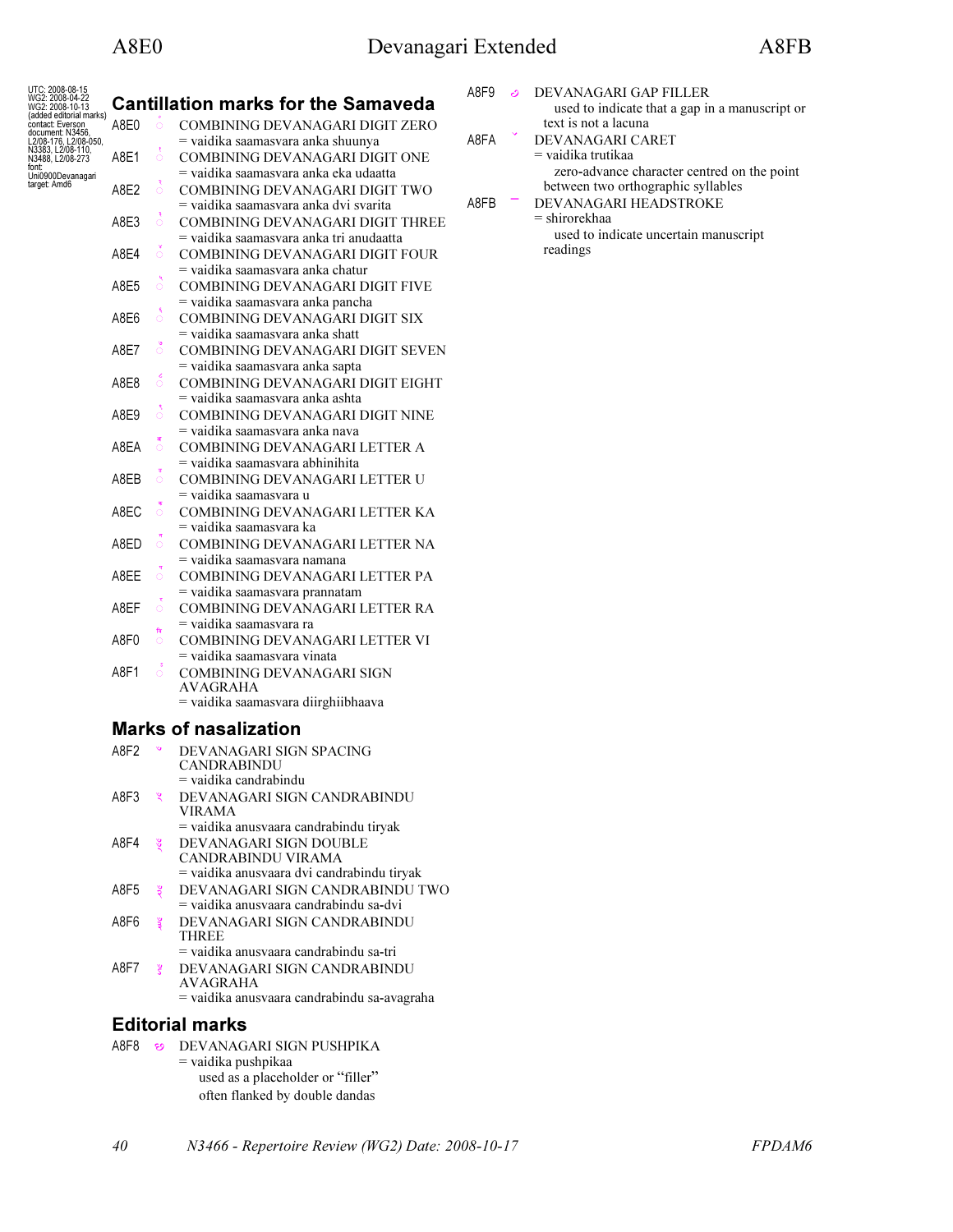|                | A98                                   | A99                    | A9A                          | A9B                             | A9C                               | A9D                                       |
|----------------|---------------------------------------|------------------------|------------------------------|---------------------------------|-----------------------------------|-------------------------------------------|
| 0              | $\bigcirc$<br>A980                    | <b>AZIT</b><br>A990    | <b>ISN</b><br>A9A0           | A<br>A9B0                       | C<br>A9C0                         | $\mathbf O$<br>A9D0                       |
| 1              | $\tilde{\circ}$<br>A981               | $\mathbf{W}$<br>A991   | $\mathbb{Q}$<br><b>A9A1</b>  | $\mathbf{a}$<br>A9B1            | $\frac{\frac{1}{2}}{\frac{1}{2}}$ | ി∩∩<br>A9D1                               |
| $\overline{2}$ | $\hat{\mathbb{C}}$<br>A982            | $\P$<br>A992           | $\mathbb{G}$<br>A9A2         | மா<br>A9B2                      | $\sum_{i=1}^{n}$<br>A9C2          | $\Omega$                                  |
| 3              | ्र<br>A983                            | <b>ICLJ</b><br>A993    | $\omega$<br>A9A3             | $rac{3}{\sqrt{2}}$<br>A9B3      | <b>CH</b><br>A9C3                 | $\mathbb{C}$<br>$\bigcup_{\mathsf{A9D3}}$ |
| 4              | ઉત્તમ<br>A984                         | $\mathbb{C}$<br>A994   | $\mathbb{R}$<br>A9A4         | $\bigcirc$ 2<br>A9B4            | A9C4                              | $\overline{\textbf{G}}$<br>A9D4           |
| 5              | $\mathbb{Q}$<br>A985                  | a<br>A995              | $\mathbf{u}$<br>A9A5         | $\bigcirc$<br>A9B5              | $\mathbb{E}$<br>A9C5              | ၛ<br>A9D <sub>5</sub>                     |
| 6              | <b>AZIT</b><br>A986                   | (Ule<br>A996           | $\mathbf{\Omega}$<br>A9A6    | $\frac{a}{c}$<br>A9B6           | $\mathbf{O}$<br>A9C6              | $\mathcal{C}$<br>A9D6                     |
| 7              | LAN                                   | $\mathbb{R}$           | <b>CON</b>                   | $\Omega$<br>$\langle \rangle$   | ័                                 | <b>CCU</b>                                |
| 8              | A987<br>$\mathbb{C}$                  | A997<br>医              | <b>A9A7</b><br>$\mathcal{F}$ | A9B7<br>ा                       | A9C7                              | A9D7<br>$\mathbf{\Omega}$                 |
| 9              | பி                                    | A998<br>$\overline{C}$ | A9A8<br><b>El</b>            | A9B8                            | A9C8<br>⊅                         | A9D8<br><b>WI</b>                         |
| A              | A989<br>$\mathbb{Z}$                  | A999<br><b>CODO</b>    | A9A9<br><b>WI</b>            | A9B9<br>யி $\circ$              | A9C9                              | A9D9                                      |
| B              | A98A<br>$\mathcal{L}_{\mathsf{A98B}}$ | A99A<br>$\mathbb{C}$   | A9AA<br>থা                   | A9BA<br>$\mathring{\mathbb{Q}}$ | A9CA                              |                                           |
| C              | $\mathcal{C}_{\mathsf{A}}$            | A99B<br>$\mathbb{C}$   | A9AB<br>൬൛                   | A9BB<br>$\mathcal{O}$           | A9CB                              |                                           |
| D              | A98C<br>$\tilde{\mathcal{E}}$         | A99C<br>$\mathbf{U}$   | A9AC<br><b>M</b>             | A9BC<br>े                       | A9CC                              |                                           |
| Ε              | A98D<br>$\sum_{\text{A98E}}$          | A99D<br>$\omega$       | A9AD<br>$\mathbb{O}$         | A9BD                            | A9CD                              | $\mathsf{\hat{O}}$                        |
|                | <b>GOD</b>                            | A99E<br>m              | A9AE<br><b>17A</b>           |                                 |                                   | A9DE<br>ന                                 |
| F              | A98F                                  | A99F                   | A9AF                         | $\overline{\mathbb{C}}$<br>A9BF | A9CF                              | A9DF                                      |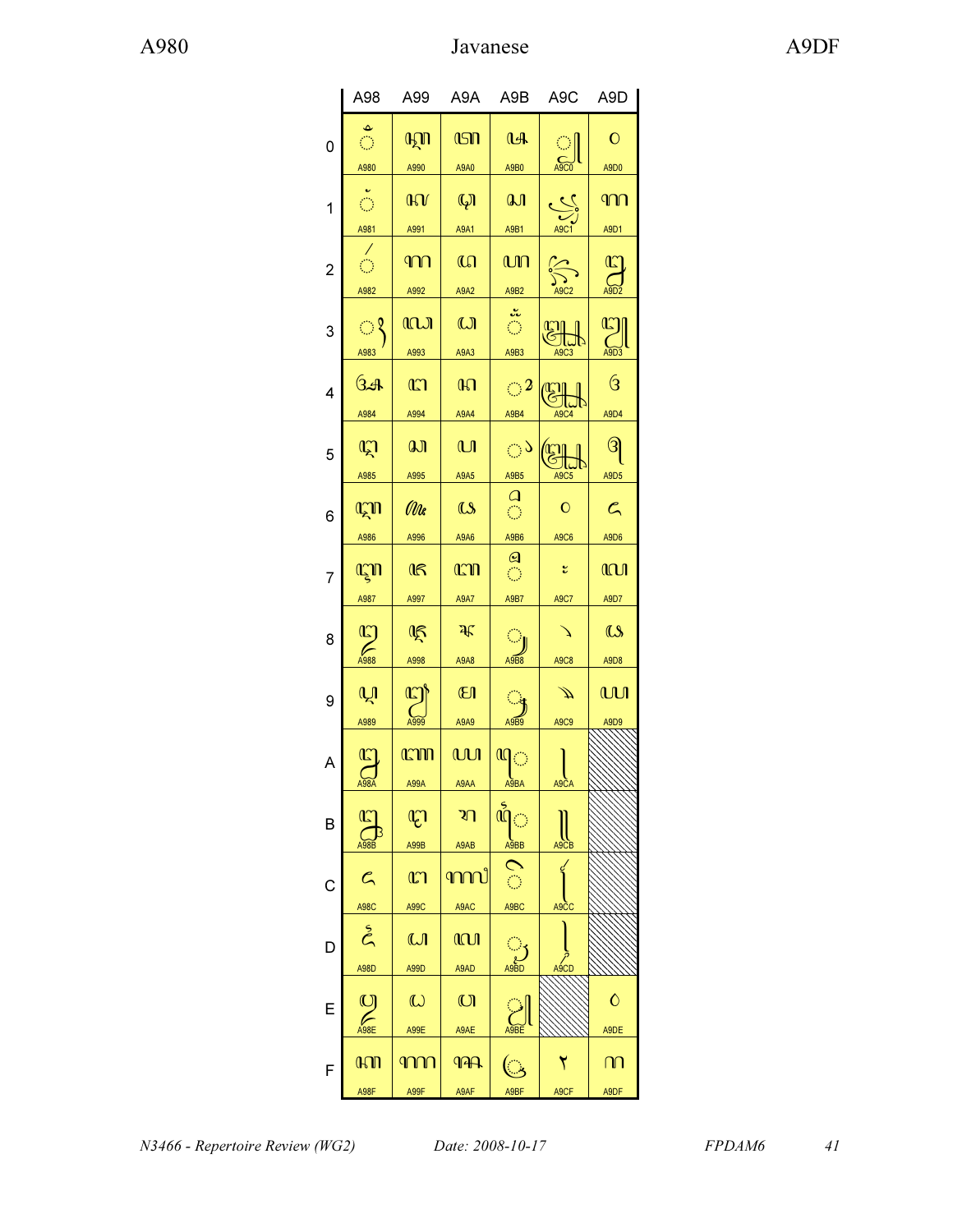## A980 Javanese A9C8

| <b>UTC: \$\$\$\$</b><br>WG2: 2008-04-22   |                |                 |                                                           | A9A7             | <b>CON</b>           | JAVANESE LETTER BA                                 |
|-------------------------------------------|----------------|-----------------|-----------------------------------------------------------|------------------|----------------------|----------------------------------------------------|
| contact: Everson<br>document: L2/07-232R, |                |                 | <b>Various signs</b>                                      | A9A8             | वह                   | <b>JAVANESE LETTER BA MURDA</b>                    |
| N3292R, N23329,<br>N3319R3, L2/08-015     | A980           |                 | JAVANESE SIGN PANYANGGA                                   |                  |                      | $= bha$                                            |
| font: UniA980<br>target: Amd6             | A981           | $\ddot{\circ}$  | $=$ ardhacandra<br>JAVANESE SIGN CECAK                    | A9A9<br>A9AA ww  | ŒΠ                   | JAVANESE LETTER MA                                 |
|                                           |                |                 | $=$ anusvara                                              | A9AB             | ্যা                  | JAVANESE LETTER YA<br>JAVANESE LETTER RA           |
|                                           | A982           | $\acute{o}$     | JAVANESE SIGN LAYAR                                       | A9AC mm          |                      | JAVANESE LETTER RA AGUNG                           |
|                                           |                |                 | $=$ repha                                                 | A9AD             | ന്ധേ                 | JAVANESE LETTER LA                                 |
|                                           | A983           | ୍               | JAVANESE SIGN WIGNYAN                                     | A9AE             | $\mathbf{C}$         | JAVANESE LETTER WA                                 |
|                                           |                |                 | $=$ visarga                                               | A9AF             | ୀୟର                  | JAVANESE LETTER SA MURDA                           |
|                                           | <b>Letters</b> |                 |                                                           |                  |                      | $=$ sha                                            |
|                                           | A984           | 64              | JAVANESE LETTER A                                         | A9B0             | LA.                  | JAVANESE LETTER SA MAHAPRANA                       |
|                                           | A985           | QQ.             | JAVANESE LETTER I KAWI                                    | A9B1             | வ                    | $=$ ssa                                            |
|                                           | A986           |                 | <b>ET JAVANESE LETTER I</b>                               | A9B <sub>2</sub> | $\mathbf{u}$         | JAVANESE LETTER SA<br>JAVANESE LETTER HA           |
|                                           | A987           |                 | <b>ET JAVANESE LETTER II</b>                              |                  |                      |                                                    |
|                                           | A988           | $\mathbb{Z}$    | JAVANESE LETTER U                                         | <b>Sign</b>      |                      |                                                    |
|                                           | A989           | oti             | JAVANESE LETTER PA CEREK                                  | A9B3             |                      | JAVANESE SIGN CECAK TELU                           |
|                                           |                |                 | $=$ vocalic $r$                                           |                  |                      | $=$ triple cecak                                   |
|                                           | A98A           | မြ              | JAVANESE LETTER NGA LELET                                 |                  |                      | <b>Dependent vowel signs</b>                       |
|                                           | A98B           |                 | $=$ vocalic 1<br>JAVANESE LETTER NGA LELET RASWADI        |                  |                      |                                                    |
|                                           |                | $\mathfrak{B}$  | $=$ vocalic $\Pi$                                         | A9B4             |                      | <sup>02</sup> JAVANESE VOWEL SIGN TARUNG<br>$=$ aa |
|                                           | A98C           | $\epsilon$      | JAVANESE LETTER E                                         | A9B5             | $\circ$              | JAVANESE VOWEL SIGN TOLONG                         |
|                                           | A98D           | $\zeta$         | JAVANESE LETTER AI                                        |                  |                      | $= 0$                                              |
|                                           | A98E           | <b>D</b>        | JAVANESE LETTER O                                         | A9B6             | $\int_{0}^{a}$       | JAVANESE VOWEL SIGN WULU                           |
|                                           | A98F           | am -            | JAVANESE LETTER KA                                        |                  |                      | $=$ i                                              |
|                                           | A990           | ogn             | JAVANESE LETTER KA SASAK                                  | A9B7             | ឹ                    | JAVANESE VOWEL SIGN WULU MELIK                     |
|                                           |                |                 | $=$ qa                                                    |                  |                      | $=$ ii                                             |
|                                           | A991           | <b>GCV</b>      | JAVANESE LETTER KA MURDA<br>$=$ kha                       | A9B8             | $\Theta_{\rm J}$     | JAVANESE VOWEL SIGN SUKU<br>$=$ $\mathbf{u}$       |
|                                           | A992           | ന്ന             | JAVANESE LETTER GA                                        | A9B9             | $\mathcal{A}$        | JAVANESE VOWEL SIGN SUKU MENDUT                    |
|                                           | A993           | m               | JAVANESE LETTER GA MURDA                                  |                  |                      | $=$ uu                                             |
|                                           |                |                 | $=$ gha                                                   |                  |                      | JAVANESE VOWEL SIGN TALING                         |
|                                           | A994           | m               | JAVANESE LETTER NGA                                       |                  |                      | $= e$                                              |
|                                           | A995           | வ               | JAVANESE LETTER CA                                        | A9BB             | $\mathfrak{a}_\circ$ | JAVANESE VOWEL SIGN DIRGA MURE                     |
|                                           | A996           | <i>Ob</i> e     | JAVANESE LETTER CA MURDA                                  | A9BC             | ်                    | $=$ ai<br>JAVANESE VOWEL SIGN PEPET                |
|                                           |                |                 | $=$ cha                                                   |                  |                      | $=$ ae                                             |
|                                           | A997<br>A998   | <b>165</b><br>Ķ | JAVANESE LETTER JA<br>JAVANESE LETTER NYA MURDA           |                  |                      |                                                    |
|                                           |                |                 | $=$ jnya                                                  |                  |                      | Dependent consonant signs                          |
|                                           | A999           | 쀵               | JAVANESE LETTER JA MAHAPRANA                              | A9BD             | $\Theta$             | JAVANESE CONSONANT SIGN KERET                      |
|                                           |                |                 | $=$ jha                                                   |                  |                      | $=$ vocalic r                                      |
|                                           | A99A           | <b>COU</b>      | JAVANESE LETTER NYA                                       | A9BE             | ା                    | JAVANESE CONSONANT SIGN PENGKAL                    |
|                                           | A99B           | G.              | JAVANESE LETTER TTA                                       | A9BF (a          |                      | $=$ medial ya<br>JAVANESE CONSONANT SIGN CAKRA     |
|                                           | A99C           | <b>COL</b>      | JAVANESE LETTER TTA MAHAPRANA                             |                  |                      | $=$ medial ra                                      |
|                                           | A99D           | M               | $=$ ttha<br>JAVANESE LETTER DDA                           |                  |                      |                                                    |
|                                           | A99E           | $\omega$        | JAVANESE LETTER DDA MAHAPRANA                             | Sign             |                      |                                                    |
|                                           |                |                 | $=$ ddha                                                  | A9C0             | $\frac{1}{2}$        | JAVANESE PANGKONG                                  |
|                                           | A99F           | ന്ന             | JAVANESE LETTER NA MURDA                                  |                  |                      | $=$ virama                                         |
|                                           |                |                 | $=$ nna                                                   |                  |                      | <b>Punctuation</b>                                 |
|                                           | A9A0           | <b>asn</b>      | <b>JAVANESE LETTER TA</b>                                 | A9C1             | ا کیک                | JAVANESE LEFT RERENGGAN                            |
|                                           | A9A1           | ąл              | <b>JAVANESE LETTER TA MURDA</b>                           | A9C2             | $\hat{\mathbb{S}}$   | JAVANESE RIGHT RERENGGAN                           |
|                                           |                |                 | $=$ tha                                                   | A9C3             | $H_{\mathbb{S}}$     | JAVANESE PADA ANDAP                                |
|                                           | A9A2<br>A9A3   | ណ<br>$\omega$   | <b>JAVANESE LETTER DA</b><br>JAVANESE LETTER DA MAHAPRANA | A9C4             | (四)                  | JAVANESE PADA MADYA                                |
|                                           |                |                 | $=$ dha                                                   | A9C5             | $\mathbb{R}$         | JAVANESE PADA LUHUR                                |
|                                           | A9A4           | ណ               | JAVANESE LETTER NA                                        | A9C6             | $\overline{O}$       | JAVANESE PADA WINDU                                |
|                                           | A9A5           | പ               | JAVANESE LETTER PA                                        | A9C7             |                      | JAVANESE PADA PANGKAT                              |
|                                           | A9A6           | <b>CS</b>       | JAVANESE LETTER PA MURDA                                  | A9C8             |                      | JAVANESE PADA LINGSA                               |
|                                           |                |                 | $=$ pha                                                   |                  |                      | = danda                                            |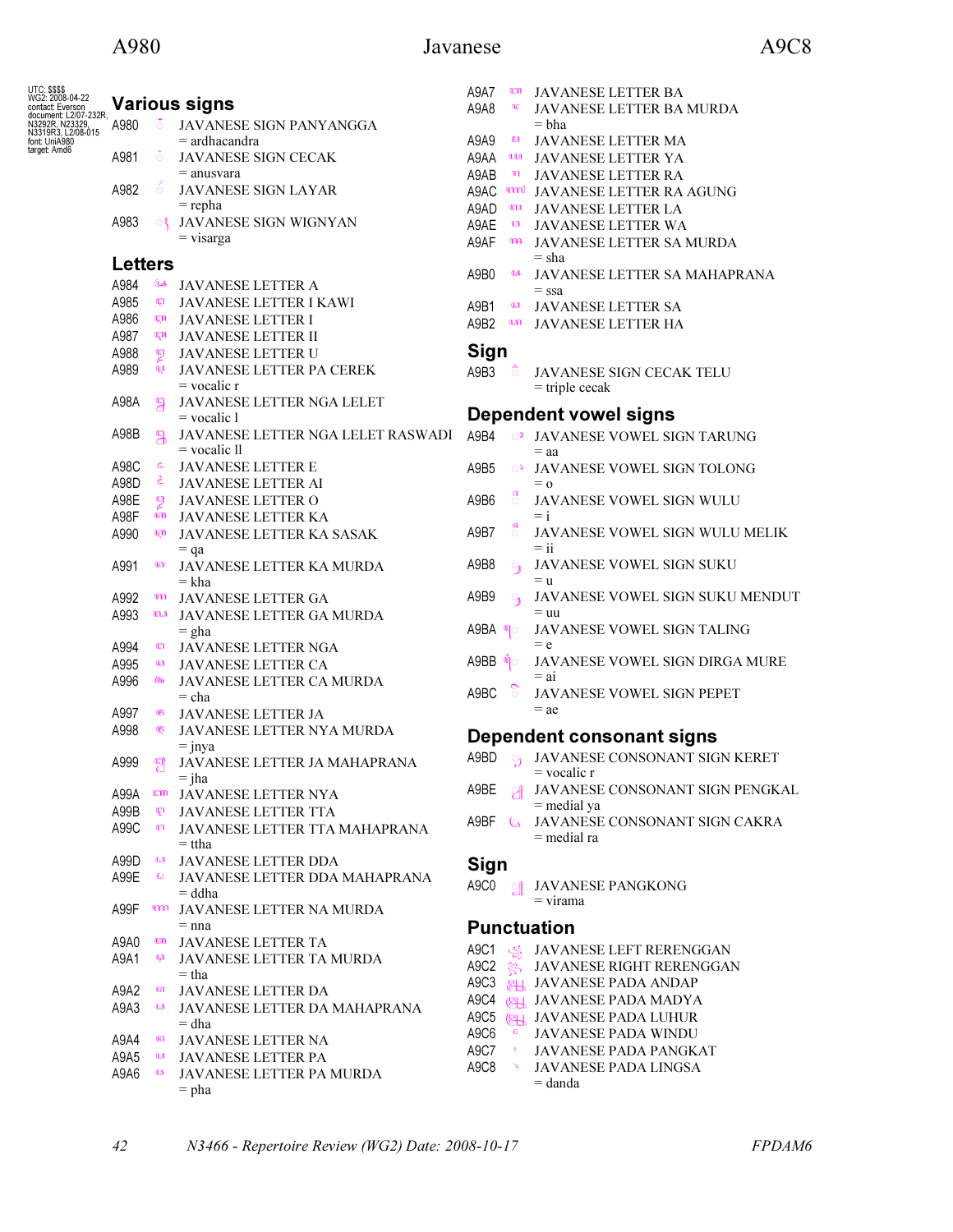| A9C9                          | Æ | JAVANESE PADA LUNGSI                |
|-------------------------------|---|-------------------------------------|
|                               |   | $=$ double danda                    |
| A9CA                          |   | <b>JAVANESE PADA ADEG</b>           |
| A <sub>9</sub> C <sub>B</sub> |   | <b>JAVANESE PADA ADEG ADEG</b>      |
| A9CC                          |   | JAVANESE PADA PISELEH               |
| A9CD                          |   | <b>JAVANESE TURNED PADA PISELEH</b> |

# Syllable reduplicator

| A9CF | <b>JAVANESE PANGRANGKEP</b>                              |  |
|------|----------------------------------------------------------|--|
|      | $\rightarrow$ 0662 $\overline{ }$ arabic-indic digit two |  |

# Digits

| A9D0             | $\overline{O}$ | JAVANESE DIGIT ZERO         |
|------------------|----------------|-----------------------------|
| A9D1             | າກາ            | JAVANESE DIGIT ONE          |
| A9D <sub>2</sub> | မျှ            | JAVANESE DIGIT TWO          |
| A9D3             | ğ              | JAVANESE DIGIT THREE        |
| A9D4             |                | JAVANESE DIGIT FOUR         |
| A9D5             | ရ              | JAVANESE DIGIT FIVE         |
| A9D6             | ς              | JAVANESE DIGIT SIX          |
| A9D7             | <b>COM</b>     | JAVANESE DIGIT SEVEN        |
| A9D8             | <b>CS</b>      | JAVANESE DIGIT EIGHT        |
| A9D9             | <b>uu</b>      | JAVANESE DIGIT NINE         |
| A9DA             | $\varnothing$  | <reserved></reserved>       |
| A9DB             | $\mathbb Z$    | $<$ reserved $>$            |
| A9DC             | $\varnothing$  | <reserved></reserved>       |
| A9DD             | $\mathbb Z$    | <reserved></reserved>       |
| A9DE             |                | JAVANESE PADA TIRTA TUMETES |
| A9DF             | m              | JAVANESE PADA ISEN-ISEN     |
|                  |                |                             |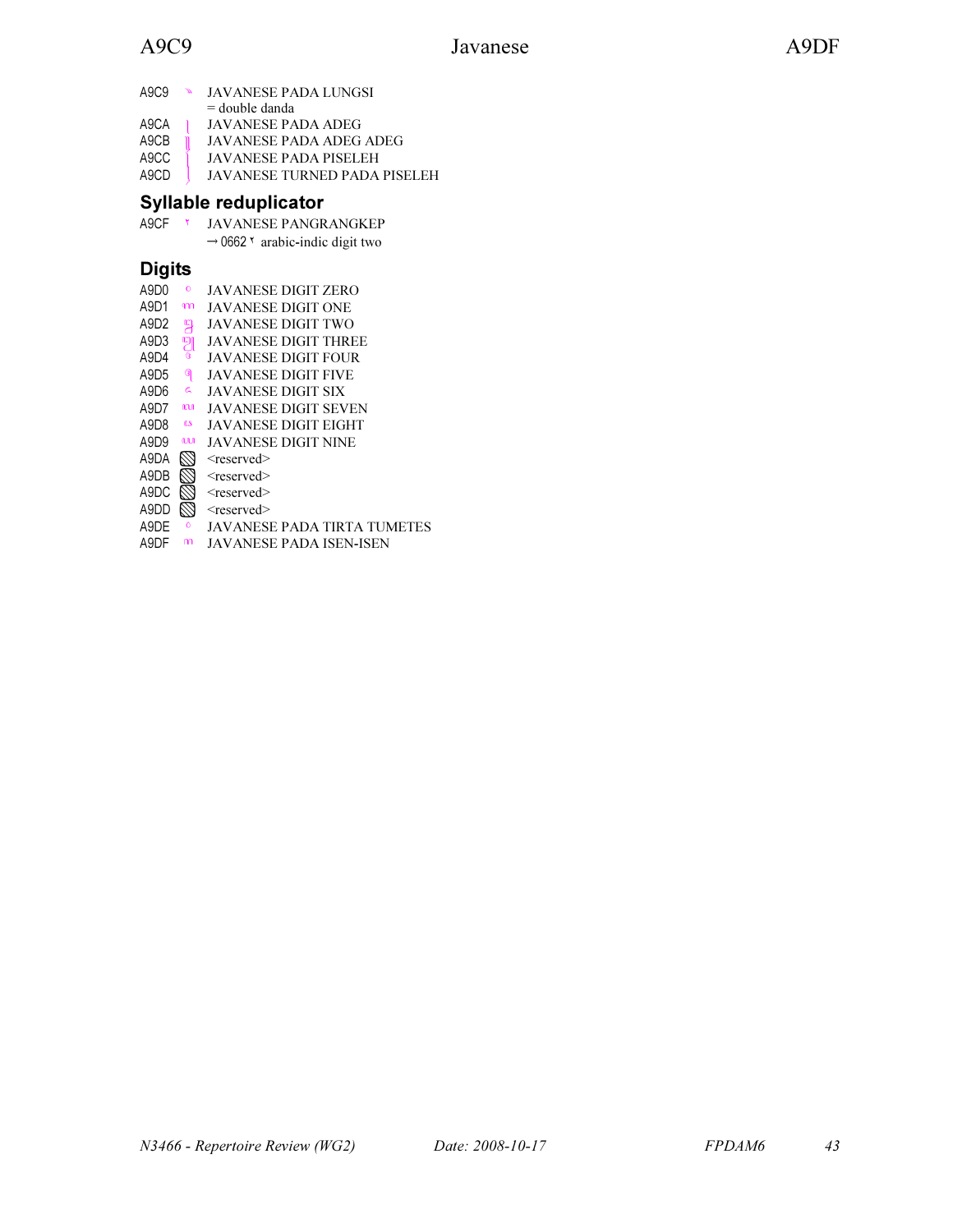# AA60 Myanmar Extended-A AA7F



UTC: 2008-08-15<br>WG2: 2008-04-22<br>WG2: 2008-04-22<br>(13 chars inserted,<br>2 renamed)<br>contact: Everson<br>document: N3423,<br>N3492, L2/08-276<br>font:<br>Uni1000Myanmar<br>Larget: AMD6

|                | AA6         | AA7                         |
|----------------|-------------|-----------------------------|
|                |             | ≈                           |
| 0              | က           |                             |
|                | AA60        | <b>AA70</b>                 |
|                |             |                             |
| 1              | ဢ           | ၮ                           |
|                | AA61        | <b>AA71</b>                 |
|                |             |                             |
| $\overline{c}$ | W           | $\sqrt{2}$                  |
|                | AA62        | <b>AA72</b>                 |
|                |             |                             |
| 3              | ဢ           | Ń                           |
|                | AA63        | AA73                        |
|                |             |                             |
| 4              | $\infty$    | $\overline{\mathcal{Y}}$    |
|                | AA64        | <b>AA74</b>                 |
|                |             |                             |
| 5              | ၯ           | $\overline{\mathsf{C}}$     |
|                | AA65        | d<br><b>AA75</b>            |
|                |             |                             |
| 6              | တ           |                             |
|                | AA66        | AA76                        |
|                |             |                             |
| 7              | $\infty$    | $\mathcal{S}_{\mathcal{C}}$ |
|                |             |                             |
|                | AA67        | AA77                        |
| 8              | တ           | ⊁∕                          |
|                | AA68        | AA78                        |
|                |             |                             |
| 9              | $\infty$    | ၵု                          |
|                | AA69        | AA79                        |
|                |             |                             |
| Д              | $\infty$    |                             |
|                |             |                             |
|                | AA6A        |                             |
| B              | ଚ           |                             |
|                |             |                             |
|                | AA6B        |                             |
|                |             |                             |
| C              | CR          |                             |
|                | AA6C        |                             |
|                |             |                             |
| D              |             |                             |
|                | AA6D        |                             |
|                |             |                             |
| F              | Ь           |                             |
|                | AA6E        |                             |
|                |             |                             |
| F              | O           |                             |
|                | <u>AA6F</u> |                             |
|                |             |                             |

|             |                    | Khamti Shan consonants                                        |
|-------------|--------------------|---------------------------------------------------------------|
| AA60        | က                  | <b>MYANMAR LETTER KHAMTI GA</b>                               |
| AA61        | ထ                  | MYANMAR LETTER KHAMTI CA                                      |
| AA62        | $\omega$           | <b>MYANMAR LETTER KHAMTI CHA</b>                              |
| AA63        | $\infty$           | <b>MYANMAR LETTER KHAMTI JA</b>                               |
| AA64        | $\infty$           | MYANMAR LETTER KHAMTI JHA                                     |
| AA65        | <b>SP</b>          | MYANMAR LETTER KHAMTI NYA                                     |
| AA66        | ഩ                  | MYANMAR LETTER KHAMTI TTA                                     |
| AA67        | $\infty$           | <b>MYANMAR LETTER KHAMTI TTHA</b>                             |
| AA68        | ഩ                  | MYANMAR LETTER KHAMTI DDA                                     |
| AA69        | $\infty$           | MYANMAR LETTER KHAMTI DDHA                                    |
| AA6A        | $\infty$           | <b>MYANMAR LETTER KHAMTI DHA</b>                              |
| AA6B        | ၹ                  | <b>MYANMAR LETTER KHAMTI NA</b>                               |
| AA6C        | $\infty$           | <b>MYANMAR LETTER KHAMTI SA</b>                               |
| AA6D        | $\mathbf{p}$       | MYANMAR LETTER KHAMTI HA                                      |
| AA6E        | လ                  | MYANMAR LETTER KHAMTI HHA                                     |
| AA6F        | $\overline{O}$     | <b>MYANMAR LETTER KHAMTI FA</b>                               |
| AA70        | $\approx$          | <b>MYANMAR MODIFIER LETTER KHAMTI</b><br><b>REDUPLICATION</b> |
| AA71        | ၮ                  | <b>MYANMAR LETTER KHAMTI XA</b>                               |
| AA72        | $\infty$           | <b>MYANMAR LETTER KHAMTI ZA</b>                               |
| AA73        | $\mathbf{C}$       | <b>MYANMAR LETTER KHAMTI RA</b>                               |
|             |                    | <b>Extensions for Khamti Shan</b>                             |
| AA74        | န                  | MYANMAR LOGOGRAM KHAMTI OAY                                   |
| AA75        | က်                 | MYANMAR LOGOGRAM KHAMTI ON                                    |
| AA76        | ת.                 | MYANMAR LOGOGRAM KHAMTI HM                                    |
|             |                    | <b>Extensions for Aiton</b>                                   |
| <b>AA77</b> | $\delta_{\lambda}$ | <b>MYANMAR SYMBOL AITON</b>                                   |
|             |                    | <b>EXCLAMATION</b>                                            |
| AA78        | ⊭ি                 | <b>MYANMAR SYMBOL AITON ONE</b>                               |
| AA79        | ၵ                  | <b>MYANMAR SYMBOL AITON TWO</b>                               |
| AA7A        | လြ                 | <b>MYANMAR LETTER AITON RA</b>                                |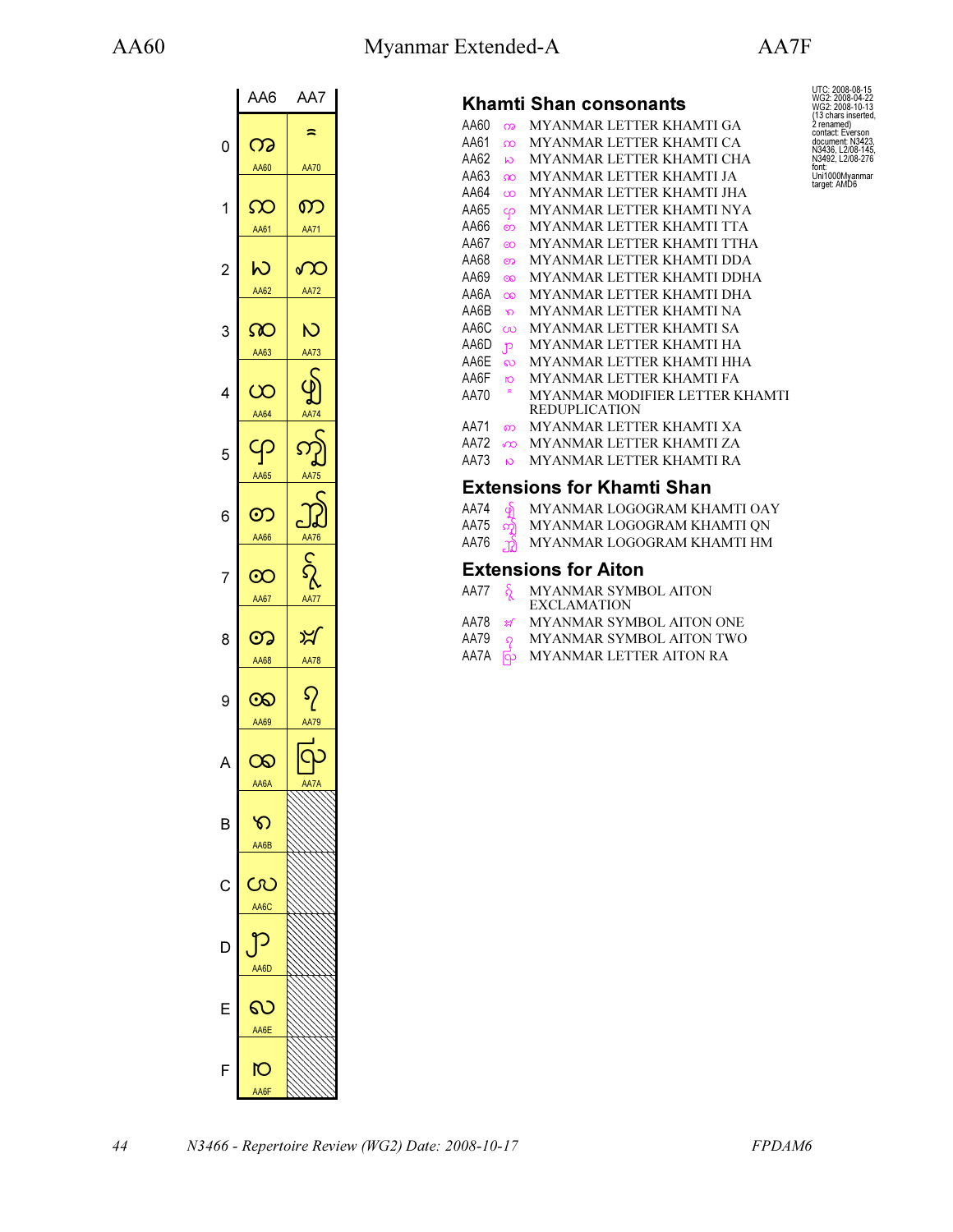|                | ABC                                         | <b>ABD</b>                                                | <b>ABE</b>                              | <b>ABF</b>                                           |
|----------------|---------------------------------------------|-----------------------------------------------------------|-----------------------------------------|------------------------------------------------------|
| 0              | $\overline{\mathbf{W}}$<br>ABC <sub>0</sub> | <b>N</b><br>ABD <sub>0</sub>                              | $\mathcal{L}$<br>ABE0                   | O<br>ABF <sub>0</sub>                                |
| 1              | <u>က</u><br>ABC1                            | $\mathrm{I}\!\mathrm{I}$<br>ABD1                          | ▥<br>ABE1                               | ဇွ<br>ABF1                                           |
| $\overline{c}$ | $\overline{\mathbf{C}}$<br>ABC <sub>2</sub> | $\overline{\mathbb{L}}$<br>ABD <sub>2</sub>               | $\overline{\mathcal{F}}$<br>ABE2        | ဇွ<br>ABF <sub>2</sub>                               |
| 3              | 压<br>ABC <sub>3</sub>                       | $\overline{z}$<br>ABD3                                    | ୖ<br>ABE3                               | ႙ၟ<br>ABF3                                           |
| 4              | 邪<br>ABC4                                   | ᢡ<br>ABD4                                                 | ੀ<br>ABE4                               | 8<br>ABF4                                            |
| 5              | $\overline{U}$<br>ABC <sub>5</sub>          | $\overline{\mathbf{X}}$<br>ABD <sub>5</sub>               | $\hat{\mathcal{O}}$<br>ABE <sub>5</sub> | န<br>ABF <sub>5</sub>                                |
| 6              | $\overline{\mathcal{H}}$<br>ABC6            | $\overline{\mathcal{C}}$<br>ABD6                          | ං<br>ABE <sub>6</sub>                   | କ<br>ABF <sub>6</sub>                                |
| 7              | <mark>2</mark> р<br>ABC7                    | স্ত<br>ABD7                                               | $\frac{1}{2}$<br>ABE7                   | $\mathcal{B}% _{0}=\mathcal{A}_{\mathrm{C}}$<br>ABF7 |
| 8              | $\overline{\Sigma}$<br>ABC <sub>8</sub>     | 忈<br>ABD <sub>8</sub>                                     | $\bigcirc$<br>S<br>ABE8                 | <u>କ</u><br>ABF <sub>8</sub>                         |
| 9              | ء∭<br>ABC <sub>9</sub>                      | $\overline{\mathbf{d}}$<br>ABD9                           | Ψ<br>$\mathbb{C}^{\infty}$<br>ABE9      | ௐ<br>ABF9                                            |
| A              | __<br><u>ಒ</u><br><b>ABCA</b>               | ग<br><b>ABDA</b>                                          | 9<br>$\bigcirc$<br><b>ABEA</b>          |                                                      |
| B              | 又<br>ABCB                                   | Ш<br><b>ABDB</b>                                          | ABEB                                    |                                                      |
| С              | 冗<br><b>ABCC</b>                            | <b>ABDC</b>                                               | $\bigcirc$ .<br><b>ABEC</b>             |                                                      |
| D              | A                                           | F                                                         | O                                       |                                                      |
| E              | <b>ABCD</b><br>န္တ                          | ABDD<br>Ж                                                 | ABED                                    |                                                      |
| F              | ABCE<br><b>ABCF</b>                         | <b>ABDE</b><br>$\boldsymbol{\overline{C}}$<br><b>ABDF</b> |                                         |                                                      |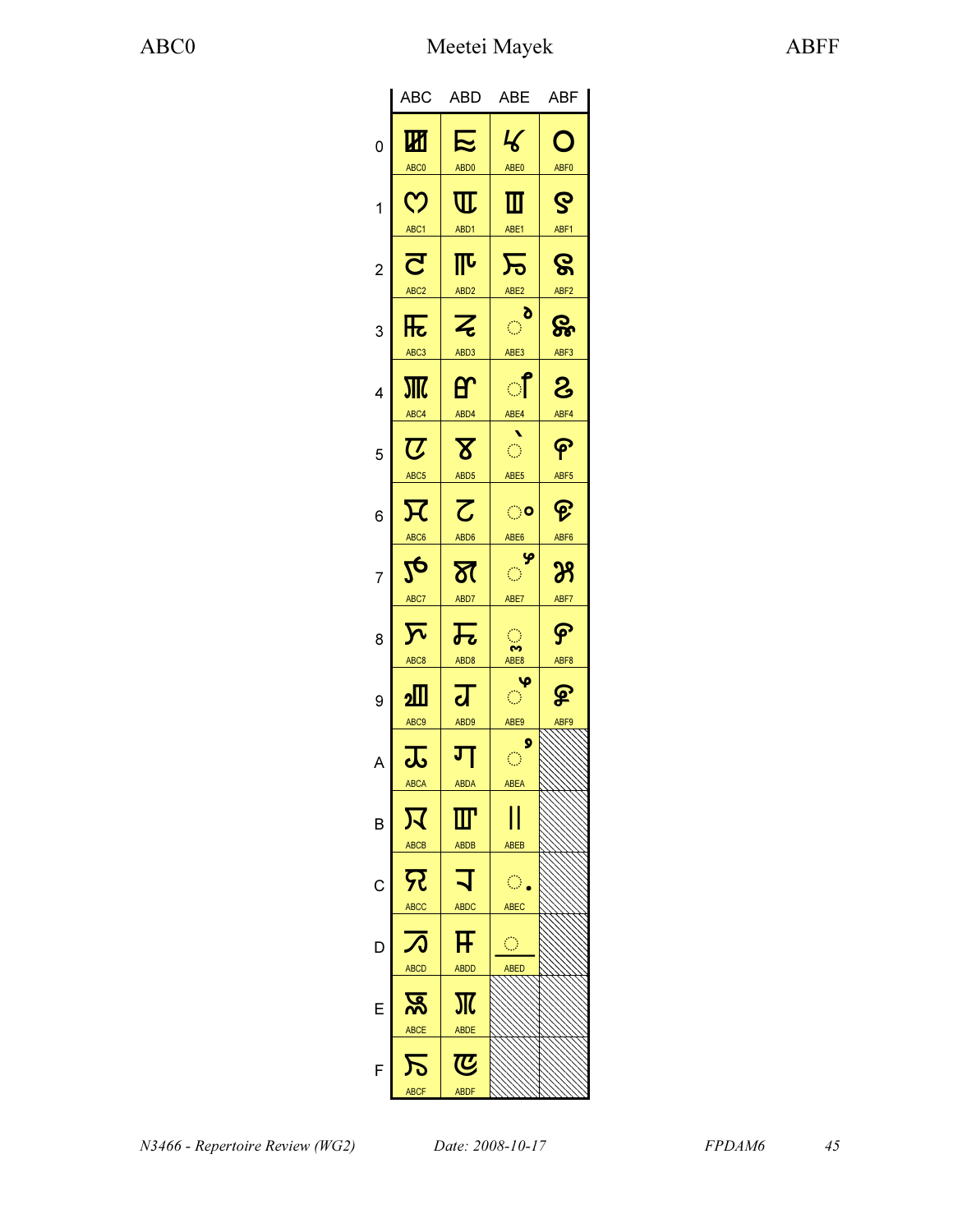## ABC0 Meetei Mayek ABF9

| UTC: 2007-02-06<br>(dandas removed)                                                                                              |                                                |                            | The name "Meetei Mayek" is used in official documentation<br>in Manipur. Many linguists also use the name "Meitei | ABDE             | Т                     | <b>MEETE</b>              |
|----------------------------------------------------------------------------------------------------------------------------------|------------------------------------------------|----------------------------|-------------------------------------------------------------------------------------------------------------------|------------------|-----------------------|---------------------------|
| WG2: 2007-04-24<br>(revised order, dandas<br>added)<br>WG2: 2008-10-13<br>(remove extension, one<br>document L2/08-232R, Letters | Mayek", and other transliterations also occur. |                            | ABDF                                                                                                              | ভ                | $= p$<br><b>MEETE</b> |                           |
|                                                                                                                                  |                                                |                            |                                                                                                                   | ABE0             | ч                     | $= n$<br><b>MEETE</b>     |
| contact: Everson<br>font:<br>UniABC0Meiteimayek                                                                                  | ABC0                                           | W                          | MEETEI MAYEK LETTER KOK<br>= ka                                                                                   | ABE1             | Ш                     | $=$ t<br><b>MEETE</b>     |
| target: Amd6                                                                                                                     | ABC <sub>1</sub>                               | ო                          | MEETEI MAYEK LETTER SAM<br>$=$ sa                                                                                 | ABE2             | ਸ਼                    | $=$ ng<br><b>MEETE</b>    |
|                                                                                                                                  | ABC <sub>2</sub>                               | ਟ                          | MEETEI MAYEK LETTER LAI<br>$=$ la                                                                                 |                  |                       | $=$ i                     |
|                                                                                                                                  | ABC3                                           | 厒                          | MEETEI MAYEK LETTER MIT                                                                                           |                  |                       | Dependent vo              |
|                                                                                                                                  |                                                |                            | $=$ ma                                                                                                            | ABE3             | ి                     | <b>MEETE</b><br>$= 0$     |
|                                                                                                                                  | ABC4<br>ABC <sub>5</sub>                       | Ж<br>$\boldsymbol{\sigma}$ | MEETEI MAYEK LETTER PA<br>MEETEI MAYEK LETTER NA                                                                  | ABE4             | ा                     | <b>MEETE</b>              |
|                                                                                                                                  | ABC <sub>6</sub>                               | ਸ                          | MEETEI MAYEK LETTER CHIL                                                                                          |                  |                       | $=$ i                     |
|                                                                                                                                  |                                                |                            | $=$ ca                                                                                                            | ABE5             | $\circ$               | <b>MEETE</b><br>$=$ aa    |
|                                                                                                                                  | ABC7                                           | $2\phi$                    | MEETEI MAYEK LETTER TIL<br>$= ta$                                                                                 | ABE6             | ଂ                     | <b>MEETE</b>              |
|                                                                                                                                  | ABC8                                           | ⊼                          | MEETEI MAYEK LETTER KHOU                                                                                          |                  |                       | $= e$                     |
|                                                                                                                                  |                                                |                            | $=$ kha                                                                                                           | ABE7             | ଁ                     | <b>MEETE</b>              |
|                                                                                                                                  | ABC <sub>9</sub>                               | ᇒ                          | MEETEI MAYEK LETTER NGOU                                                                                          |                  |                       | $=$ ou                    |
|                                                                                                                                  |                                                |                            | $=$ nga                                                                                                           | ABE8             | ō                     | <b>MEETE</b>              |
|                                                                                                                                  | ABCA                                           | ᠼ                          | MEETEI MAYEK LETTER THOU<br>$=$ tha                                                                               | ABE9             | ି                     | $=$ u<br><b>MEETE</b>     |
|                                                                                                                                  | ABCB                                           | ਸ਼                         | MEETEI MAYEK LETTER WAI                                                                                           |                  |                       | $=$ ei                    |
|                                                                                                                                  |                                                |                            | $=$ wa                                                                                                            | ABEA             | ੰ                     | <b>MEETE</b>              |
|                                                                                                                                  | ABCC                                           | 요                          | MEETEI MAYEK LETTER YANG                                                                                          |                  |                       | $=$ anusva                |
|                                                                                                                                  |                                                |                            | $=$ ya                                                                                                            |                  |                       | <b>Punctuation</b>        |
|                                                                                                                                  | ABCD                                           | ∞                          | MEETEI MAYEK LETTER HUK<br>$=$ ha                                                                                 | ABEB             | Ш                     | <b>MEETE</b>              |
|                                                                                                                                  | ABCE                                           | ষ্ক                        | MEETEI MAYEK LETTER UN                                                                                            | ABEC             |                       | = double<br><b>MEETE</b>  |
|                                                                                                                                  |                                                |                            | $=$ u                                                                                                             |                  | $\circ$ .             | $=$ heavy                 |
|                                                                                                                                  | ABCF<br>ABD <sub>0</sub>                       | ᠊ᠷ<br>E                    | MEETEI MAYEK LETTER I<br>MEETEI MAYEK LETTER PHAM                                                                 | ABED             | $\circ$               | <b>MEETE</b>              |
|                                                                                                                                  |                                                |                            | $=$ pha                                                                                                           |                  |                       | = killer                  |
|                                                                                                                                  | ABD1                                           | ℼ                          | MEETEI MAYEK LETTER ATIYA                                                                                         |                  |                       | $\rightarrow$ 103A        |
|                                                                                                                                  |                                                |                            | $= a$                                                                                                             | <b>Digits</b>    |                       |                           |
|                                                                                                                                  | ABD <sub>2</sub>                               | ℼ                          | MEETEI MAYEK LETTER GOK                                                                                           | ABF0             | $\circ$               | <b>MEETE</b>              |
|                                                                                                                                  | ABD3                                           | z                          | $=$ ga<br>MEETEI MAYEK LETTER JHAM                                                                                |                  |                       | $=$ phun                  |
|                                                                                                                                  |                                                |                            | $=$ jha                                                                                                           | ABF1             | ဇွ                    | <b>MEETE</b>              |
|                                                                                                                                  | ABD4 <b>er</b>                                 |                            | MEETEI MAYEK LETTER RAI                                                                                           |                  |                       | $=$ ama                   |
|                                                                                                                                  |                                                |                            | $=$ ra                                                                                                            | ABF2             | ႜႜႜႜႜ                 | <b>MEETE</b>              |
|                                                                                                                                  | ABD5 <b>8</b>                                  |                            | MEETEI MAYEK LETTER BA                                                                                            | ABF3             |                       | $=$ ani                   |
|                                                                                                                                  | ABD6                                           |                            | <b>Z</b> MEETEI MAYEK LETTER JIL                                                                                  |                  | ௐ                     | <b>MEETE</b><br>$=$ ahum  |
|                                                                                                                                  | ABD7                                           | স্ত                        | $=$ ja<br>MEETEI MAYEK LETTER DIL                                                                                 | ABF4             | ౭                     | <b>MEETE</b>              |
|                                                                                                                                  |                                                |                            | $= da$                                                                                                            |                  |                       | $=$ mari                  |
|                                                                                                                                  | ABD8                                           | ᠼ                          | MEETEI MAYEK LETTER GHOU                                                                                          | ABF5             | န                     | <b>MEETE</b>              |
|                                                                                                                                  |                                                |                            | $=$ gha                                                                                                           |                  |                       | $=$ manga                 |
|                                                                                                                                  | ABD9                                           | ग्र                        | MEETEI MAYEK LETTER DHOU                                                                                          | ABF <sub>6</sub> | ନ୍ତ                   | <b>MEETE</b><br>$=$ taruk |
|                                                                                                                                  |                                                |                            | $=$ dha                                                                                                           | ABF7             | Ж.                    | <b>MEETE</b>              |
|                                                                                                                                  | ABDA 피                                         |                            | MEETEI MAYEK LETTER BHAM<br>$= bha$                                                                               |                  |                       | $=$ taret                 |
|                                                                                                                                  |                                                |                            |                                                                                                                   | ABF8             | နှ                    | <b>MEETE</b>              |
|                                                                                                                                  |                                                |                            | <b>Final consonants</b>                                                                                           |                  |                       | $=$ nipal                 |
|                                                                                                                                  | ABDB III                                       |                            | MEETEI MAYEK LETTER KOK LONSUM                                                                                    | ABF9             | ଛ                     | <b>MEETE</b><br>$=$ mapal |
|                                                                                                                                  |                                                |                            | $=$ k                                                                                                             |                  |                       |                           |
|                                                                                                                                  | ABDC 국                                         |                            | MEETEI MAYEK LETTER LAI LONSUM<br>$= 1$                                                                           |                  |                       |                           |
|                                                                                                                                  |                                                |                            | ABDD F MEETEI MAYEK LETTER MIT LONSUM                                                                             |                  |                       |                           |

**I MAYEK LETTER PA LONSUM** I MAYEK LETTER NA LONSUM **I MAYEK LETTER TIL LONSUM** I MAYEK LETTER NGOU LONSUM I MAYEK LETTER I LONSUM owel signs **I MAYEK VOWEL SIGN ONAP I MAYEK VOWEL SIGN INAP I MAYEK VOWEL SIGN ANAP** I MAYEK VOWEL SIGN YENAP I MAYEK VOWEL SIGN SOUNAP **I MAYEK VOWEL SIGN UNAP I MAYEK VOWEL SIGN CHEINAP** I MAYEK VOWEL SIGN NUNG ara **I MAYEK CHEIKHEI** danda **HEREADER ELUM IYEK** tone. **I MAYEK APUN IYEK**  103A \$် myanmar sign asat **I MAYEK DIGIT ZERO I MAYEK DIGIT ONE I MAYEK DIGIT TWO I MAYEK DIGIT THREE I MAYEK DIGIT FOUR** I MAYEK DIGIT FIVE

- **I MAYEK DIGIT SIX**
- **I MAYEK DIGIT SEVEN**
- **I MAYEK DIGIT EIGHT** 
	- **I MAYEK DIGIT NINE**

 $=$  m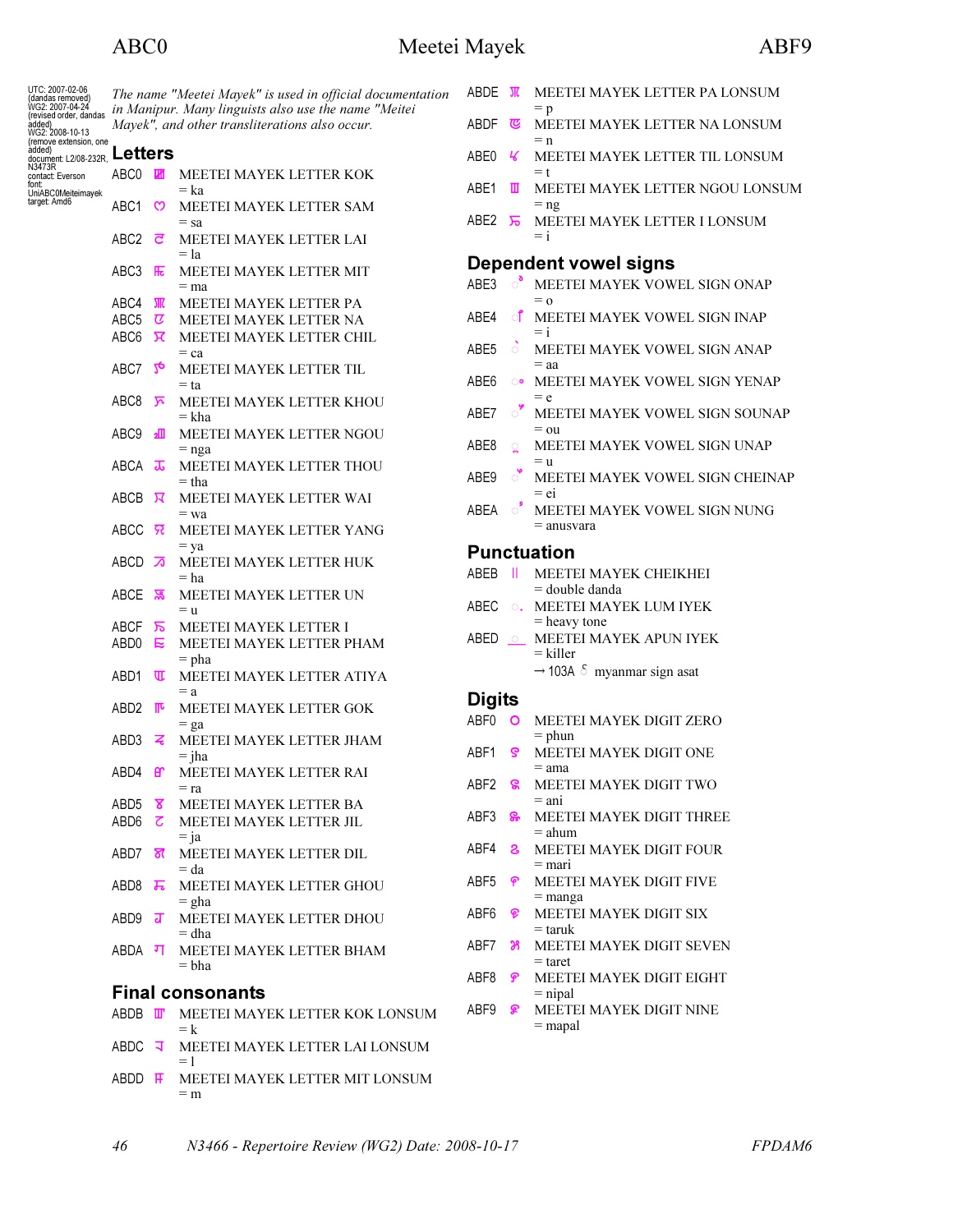## 10840 Imperial Aramaic 1085F

UTC: 2007-08-09 WG2: 2007-09-21 document: L2/07- 288, N3339 contact: Everson font: Uni10840Aramaic.ttf

|                | 1084                           | 1085                                |
|----------------|--------------------------------|-------------------------------------|
| 0              | K<br>10840                     | 10850                               |
| 1              | 10841                          | 10851                               |
| $\overline{c}$ | 10842                          | 10852                               |
| 3              | 10843                          | 10853                               |
| 4              | Λ<br>10844                     | $\boldsymbol{\mathcal{V}}$<br>10854 |
| 5              | 10845                          | 10855                               |
| 6              | 10846                          |                                     |
| 7              | $\bm{\eta}$<br>10847           | 10857                               |
| 8              | $\boldsymbol{\theta}$<br>10848 | 10858                               |
| 9              | 10849                          | 10859                               |
|                |                                | V)                                  |
| B              | 1084A                          | $\frac{1085A}{2}$                   |
| C              | 1084B                          | 1085B                               |
| D              | 1084C                          | 1085C                               |
| F              | 1084D                          | 1085D                               |
| F              | 1084E<br>1084F                 | 1085E<br>1085F                      |

### Letters

| LCLLCI J |               |                                       |
|----------|---------------|---------------------------------------|
| 10840    | N             | <b>IMPERIAL ARAMAIC LETTER ALEPH</b>  |
| 10841    | י             | <b>IMPERIAL ARAMAIC LETTER BETH</b>   |
| 10842    | ◀             | IMPERIAL ARAMAIC LETTER GIMEL         |
| 10843    | י             | IMPERIAL ARAMAIC LETTER DALETH        |
| 10844    | ヵ             | IMPERIAL ARAMAIC LETTER HE            |
| 10845    | ۹             | <b>IMPERIAL ARAMAIC LETTER WAW</b>    |
| 10846    | 1             | <b>IMPERIAL ARAMAIC LETTER ZAYIN</b>  |
| 10847    | n             | IMPERIAL ARAMAIC LETTER HETH          |
| 10848    | G             | <b>IMPERIAL ARAMAIC LETTER TETH</b>   |
| 10849    | ۸             | <b>IMPERIAL ARAMAIC LETTER YODH</b>   |
| 1084A    | Y             | <b>IMPERIAL ARAMAIC LETTER KAPH</b>   |
| 1084B    |               | <b>IMPERIAL ARAMAIC LETTER LAMEDH</b> |
| 1084C    | 3             | <b>IMPERIAL ARAMAIC LETTER MEM</b>    |
| 1084D    | $\mathbf{\S}$ | IMPERIAL ARAMAIC LETTER NUN           |
| 1084E    | ,             | IMPERIAL ARAMAIC LETTER SAMEKH        |
| 1084F    | v             | IMPERIAL ARAMAIC LETTER AYIN          |
| 10850    | $\mathbf{A}$  | <b>IMPERIAL ARAMAIC LETTER PE</b>     |
| 10851    | þ             | <b>IMPERIAL ARAMAIC LETTER SADHE</b>  |
| 10852    | চ             | IMPERIAL ARAMAIC LETTER QOPH          |
| 10853    | Y.            | <b>IMPERIAL ARAMAIC LETTER RESH</b>   |
| 10854    | V             | <b>IMPERIAL ARAMAIC LETTER SHIN</b>   |
| 10855    | h             | IMPERIAL ARAMAIC LETTER TAW           |

## Punctuation

10857  $\div$  IMPERIAL ARAMAIC SECTION SIGN

### Numbers

| 10858 | IMPERIAL ARAMAIC NUMBER ONE |
|-------|-----------------------------|
|       |                             |

- 10859 **V** IMPERIAL ARAMAIC NUMBER TWO
- 1085A **W** IMPERIAL ARAMAIC NUMBER THREE
- 1085B IMPERIAL ARAMAIC NUMBER TEN
- 1085C <sup>2</sup> IMPERIAL ARAMAIC NUMBER TWENTY
- 1085D IMPERIAL ARAMAIC NUMBER ONE HUNDRED
- 1085E **J** IMPERIAL ARAMAIC NUMBER ONE THOUSAND
- 1085F IMPERIAL ARAMAIC NUMBER TEN THOUSAND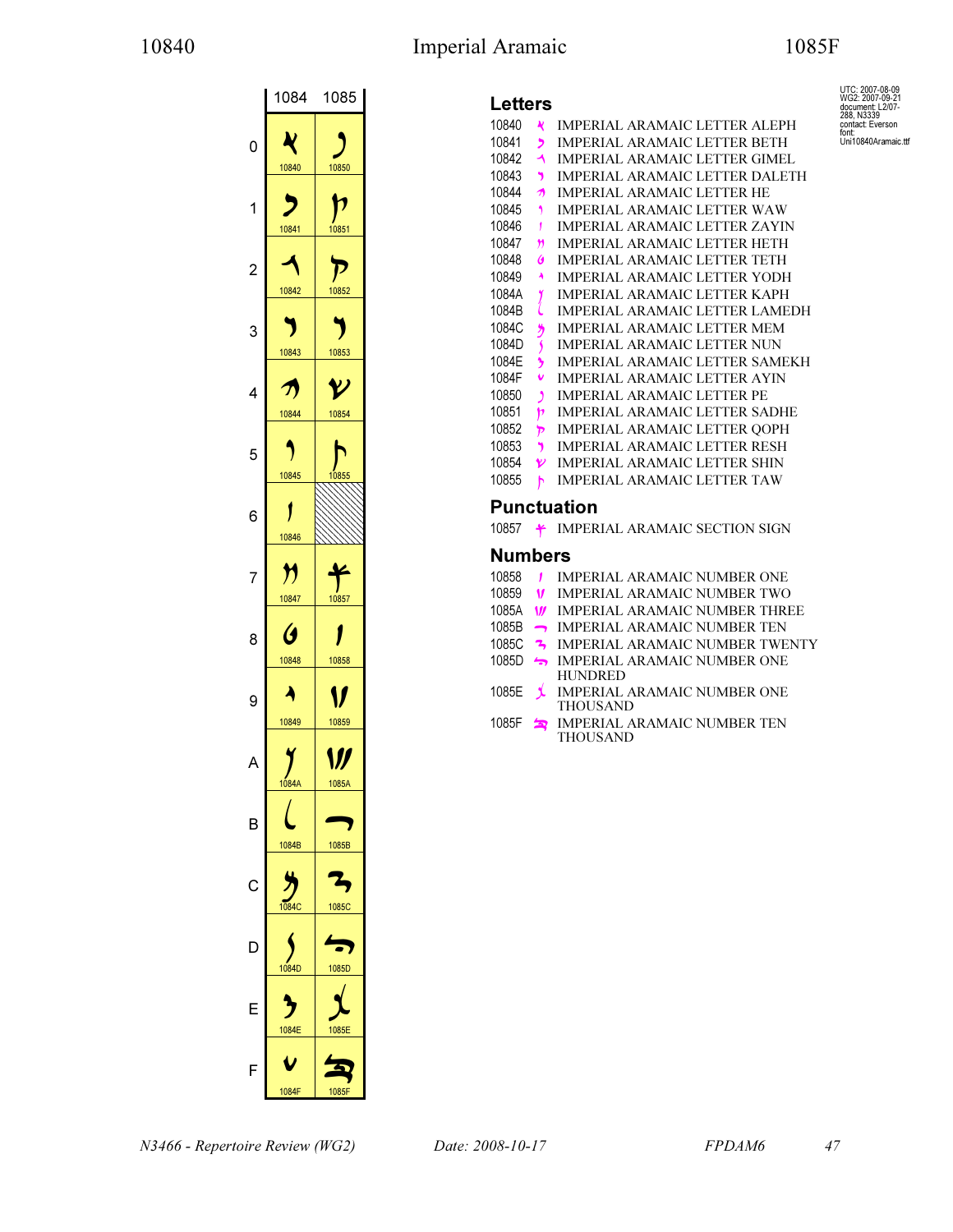# 10900 Phoenician 1091F



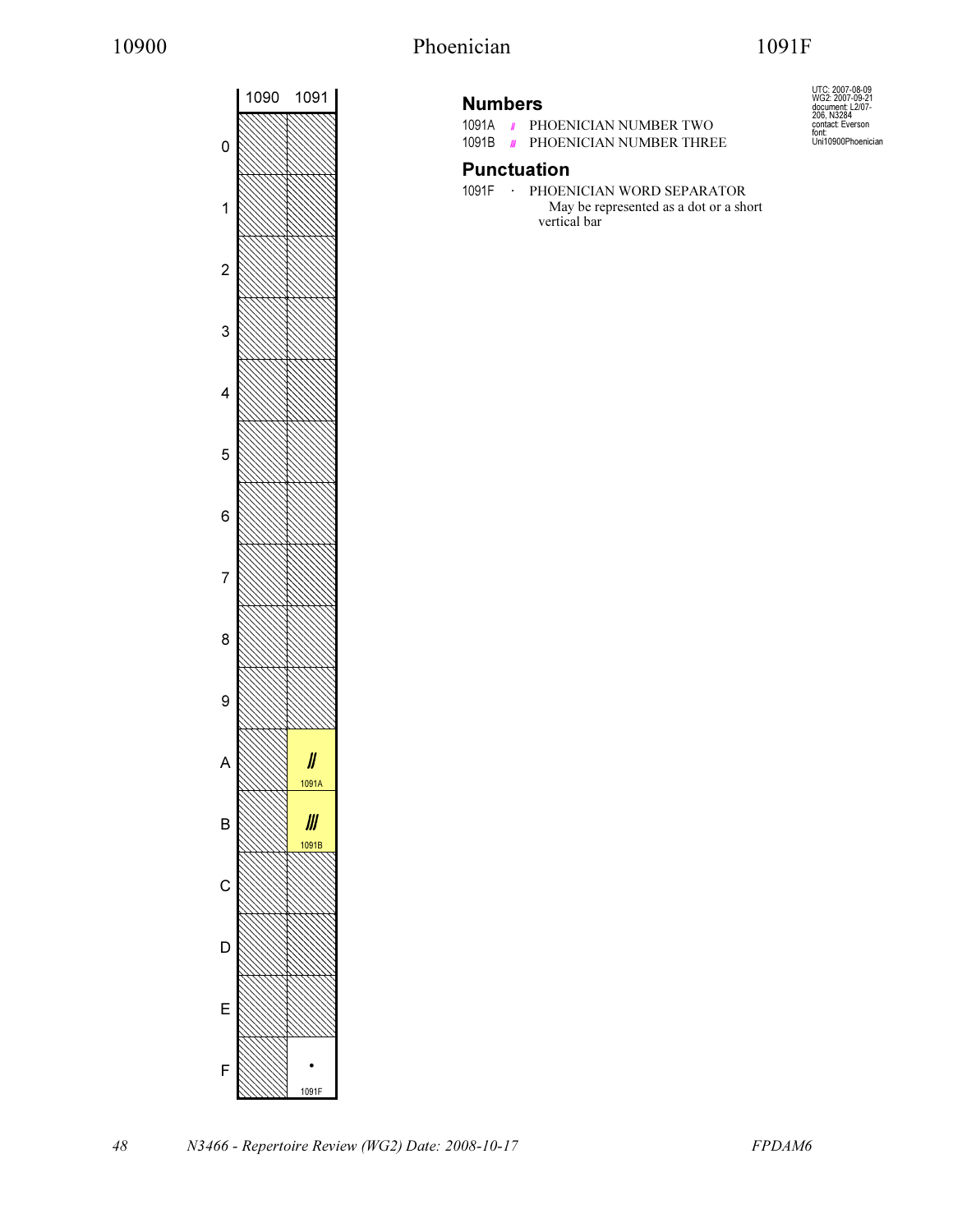|                | 10A6                         | 10A7                         |
|----------------|------------------------------|------------------------------|
| 0              | ᆛ<br>10A60                   | 10A70                        |
| 1              | 10A61                        | 10A71                        |
| $\overline{c}$ |                              | O                            |
| 3              | 10A62<br>ଽ                   | 10A72<br>Н                   |
| 4              | 10A63                        | 10A73                        |
| 5              | 10A64<br>O                   | 10A74<br>d                   |
| 6              | 10A65<br>ζ                   | 10A75                        |
|                | 10A66                        | 10A76                        |
| 8              | 10A67                        | 10A77                        |
| 9              | 10A68                        | 10A78<br>E                   |
|                | 10A69                        | 10A79<br>ဝှ                  |
| B              | <b>10A6A</b><br><u>հ</u>     | <b>10A7A</b><br>8            |
| C              | <b>10A6B</b>                 | <b>10A7B</b><br><u>ရ</u>     |
| D              | <b>10A6C</b><br>Ę            | <b>10A7C</b>                 |
| E              | <b>10A6D</b>                 | <b>10A7D</b>                 |
| F              | <b>10A6E</b><br><b>10A6F</b> | <b>10A7E</b><br><b>10A7F</b> |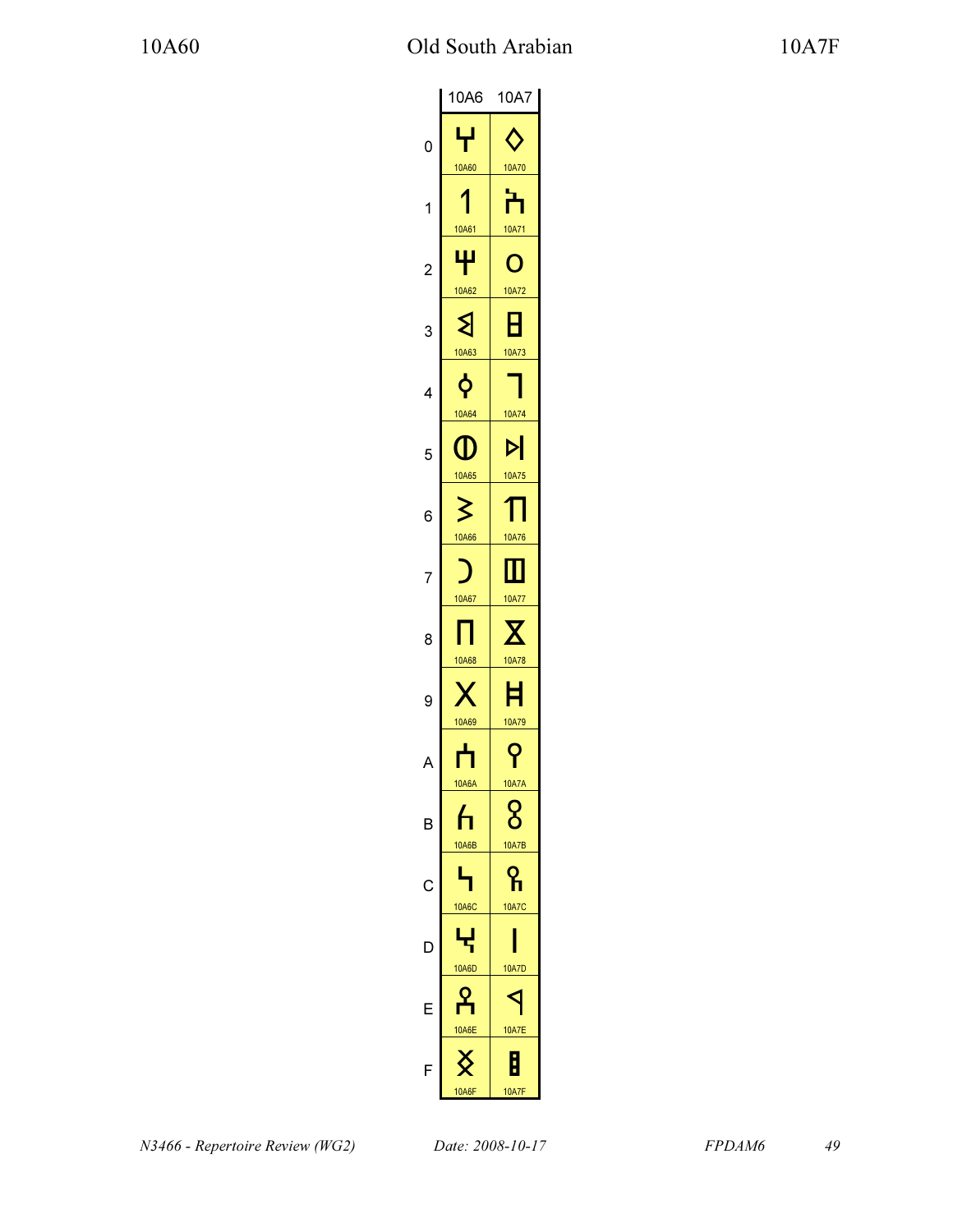# 10A60 Old South Arabian 10A7C

| UTC: 2008-02-08<br>WG2: 2008-04-22<br>/VG2: 2008-10-13 | <b>Letters</b>                                                                                                                                                                                                                                                      |                |                                                                                                                                  | 10A6D                     |              | U OLD SOUTH ARABIAN LETTER KHETH<br>= khah                                                                                                |
|--------------------------------------------------------|---------------------------------------------------------------------------------------------------------------------------------------------------------------------------------------------------------------------------------------------------------------------|----------------|----------------------------------------------------------------------------------------------------------------------------------|---------------------------|--------------|-------------------------------------------------------------------------------------------------------------------------------------------|
| (added annotation)<br>contact: Anderson<br>font:       | document N3395.<br>N3296R, N1689, N3517 Letter names are based on North-West Semitic; Arabic<br>names are given as aliases, along with Latin<br>unit_<br>Uni10A80Southarabian <i>transliterations. The historically-related Ethiopic letters are</i><br>also shown. |                |                                                                                                                                  |                           | 10A6E A      | transliterated as 1E2B h<br>$\rightarrow$ 1280 $\cdot$ <b>t</b> ethiopic syllable xa<br>OLD SOUTH ARABIAN LETTER SADHE<br>= sad           |
|                                                        | 10A60 H                                                                                                                                                                                                                                                             |                | OLD SOUTH ARABIAN LETTER HE<br>$=$ heh<br>transliterated as h                                                                    |                           |              | transliterated as 1E63 s<br>$\rightarrow$ 1338 <b>8</b> ethiopic syllable tsa                                                             |
|                                                        | 10A61                                                                                                                                                                                                                                                               | $\overline{1}$ | $\rightarrow$ 1200 <b>U</b> ethiopic syllable ha<br>OLD SOUTH ARABIAN LETTER LAMEDH<br>$=$ lam                                   | 10A6F<br>10A70 $\diamond$ | ∢            | OLD SOUTH ARABIAN LETTER SIN<br>transliterated as 015B s<br>OLD SOUTH ARABIAN LETTER FE                                                   |
|                                                        |                                                                                                                                                                                                                                                                     |                | transliterated as l<br>$\rightarrow$ 1208 $\Lambda$ ethiopic syllable la                                                         |                           |              | $=$ feh<br>transliterated as f<br>$\rightarrow$ 1348 <b>&amp;</b> ethiopic syllable fa                                                    |
|                                                        | 10A62 \                                                                                                                                                                                                                                                             |                | OLD SOUTH ARABIAN LETTER HETH<br>$=$ hah<br>transliterated as 1E25 h                                                             | 10A71 <b>ሕ</b>            |              | OLD SOUTH ARABIAN LETTER ALEF<br>$=$ alef<br>transliterated as 02BC                                                                       |
|                                                        | 10A63                                                                                                                                                                                                                                                               | হ              | $\rightarrow$ 1210 $\vec{A}$ ethiopic syllable hha<br>OLD SOUTH ARABIAN LETTER MEM<br>$=$ meem<br>transliterated as m            | 10A72 O                   |              | $\rightarrow$ 12A0 $\lambda$ ethiopic syllable glottal a<br>OLD SOUTH ARABIAN LETTER AYN<br>= ain                                         |
|                                                        | 10A64 \$                                                                                                                                                                                                                                                            |                | $\rightarrow$ 1218 $\sigma$ <sup>p</sup> ethiopic syllable ma<br>OLD SOUTH ARABIAN LETTER QOPH<br>$=$ qaf<br>transliterated as q | 10A73                     | н.           | transliterated as 02BD<br>$\rightarrow$ 12D0 $\theta$ ethiopic syllable pharyngeal a<br>OLD SOUTH ARABIAN LETTER DHADHE<br>$=$ dad        |
|                                                        | 10A65 <b>O</b>                                                                                                                                                                                                                                                      |                | $\rightarrow$ 1240 $\phi$ ethiopic syllable qa<br>OLD SOUTH ARABIAN LETTER WAW<br>$=$ waw<br>transliterated as w                 | 10A74                     | $\mathbf{L}$ | transliterated as 1E0D d<br>$\rightarrow$ 1340 $\theta$ ethiopic syllable tza<br>OLD SOUTH ARABIAN LETTER GIMEL<br>$=$ jeem               |
|                                                        | 10A66                                                                                                                                                                                                                                                               | - 3            | $\rightarrow$ 12C8 $\omega$ ethiopic syllable wa<br>OLD SOUTH ARABIAN LETTER SHIN<br>$=$ sheen<br>transliterated as 0161 §       | 10A75 <b>메</b>            |              | transliterated as g<br>$\rightarrow$ 1308 <b>?</b> ethiopic syllable ga<br>OLD SOUTH ARABIAN LETTER DALETH<br>$=$ dal                     |
|                                                        | 10A67 D                                                                                                                                                                                                                                                             |                | $\rightarrow$ 1220 $\nu$ ethiopic syllable sza<br>OLD SOUTH ARABIAN LETTER RESH<br>$=$ reh<br>transliterated as r                | 10A76                     | $\mathbb{T}$ | transliterated as d<br>$\rightarrow$ 12F0 <b>£</b> ethiopic syllable da<br>OLD SOUTH ARABIAN LETTER GHAYN<br>$=$ ghain                    |
|                                                        | 10A68                                                                                                                                                                                                                                                               | - III          | $\rightarrow$ 1228 $\lambda$ ethiopic syllable ra<br>OLD SOUTH ARABIAN LETTER BETH<br>$=$ beh                                    | 10A77                     | ш            | transliterated as 0121 g<br>OLD SOUTH ARABIAN LETTER TETH<br>= tah                                                                        |
|                                                        |                                                                                                                                                                                                                                                                     |                | transliterated as b<br>$\rightarrow$ 1260 $\Omega$ ethiopic syllable ba<br>10A69 X OLD SOUTH ARABIAN LETTER TAW<br>$=$ teh       |                           |              | transliterated as 1E6D t<br>$\rightarrow$ 1320 $\alpha$ ethiopic syllable tha<br>10A78 <b>X</b> OLD SOUTH ARABIAN LETTER ZAYN<br>$=$ zain |
|                                                        | 10A6A <b>⊓</b>                                                                                                                                                                                                                                                      |                | transliterated as t<br>$\rightarrow$ 1270 $\cdot$ ethiopic syllable ta<br>OLD SOUTH ARABIAN LETTER SAMEKH<br>$=$ seen            | 10A79                     | Ħ            | transliterated as z<br>$\rightarrow$ 12D8 <b>H</b> ethiopic syllable za<br>OLD SOUTH ARABIAN LETTER DHALETH<br>= thal                     |
|                                                        | 10A6B <b>h</b>                                                                                                                                                                                                                                                      |                | transliterated as s<br>$\rightarrow$ 1230 Å ethiopic syllable sa<br>OLD SOUTH ARABIAN LETTER KAPH<br>$=$ kaf                     | 10A7A 9                   |              | transliterated as 1E0F d<br>OLD SOUTH ARABIAN LETTER YODH<br>$=$ yeh<br>transliterated as y                                               |
|                                                        | 10A6C <b>ካ</b>                                                                                                                                                                                                                                                      |                | transliterated as k<br>$\rightarrow$ 12A8 <b>h</b> ethiopic syllable ka<br>OLD SOUTH ARABIAN LETTER NUN                          | 10A7B                     | 8            | $\rightarrow$ 12E8 <b><math>\ell</math></b> ethiopic syllable ya<br>OLD SOUTH ARABIAN LETTER THAW<br>$=$ theh                             |
|                                                        |                                                                                                                                                                                                                                                                     |                | $=$ noon<br>transliterated as n<br>$\rightarrow$ 1290 $\prime\prime$ ethiopic syllable na                                        | 10A7C $R$                 |              | transliterated as 1E6F t<br>OLD SOUTH ARABIAN LETTER THETH<br>= zah<br>transliterated as 1E93 z                                           |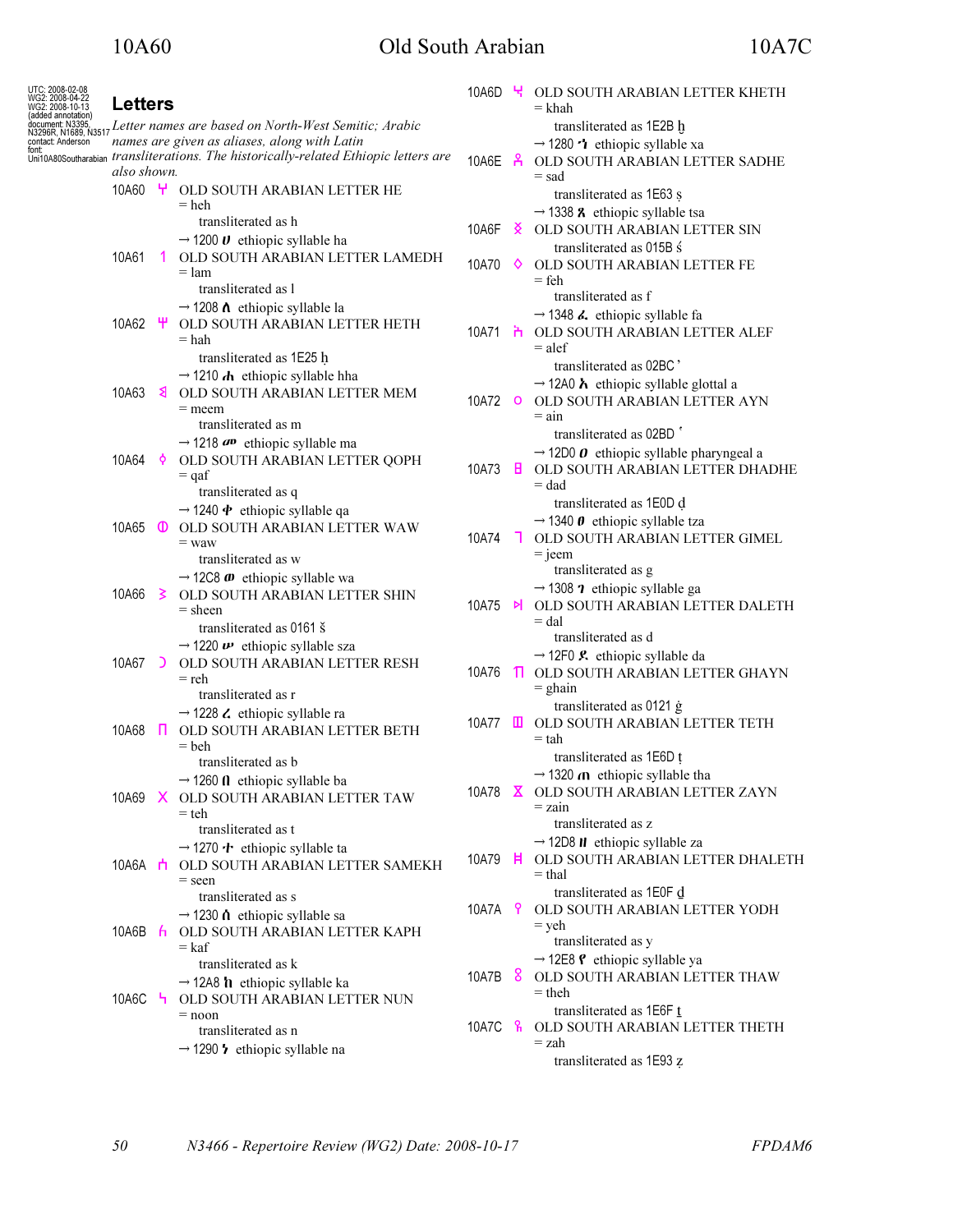## Numbers

10A7D OLD SOUTH ARABIAN NUMBER ONE

- 10A7E OLD SOUTH ARABIAN NUMBER FIFTY
- 10A7F OLD SOUTH ARABIAN NUMERIC INDICATOR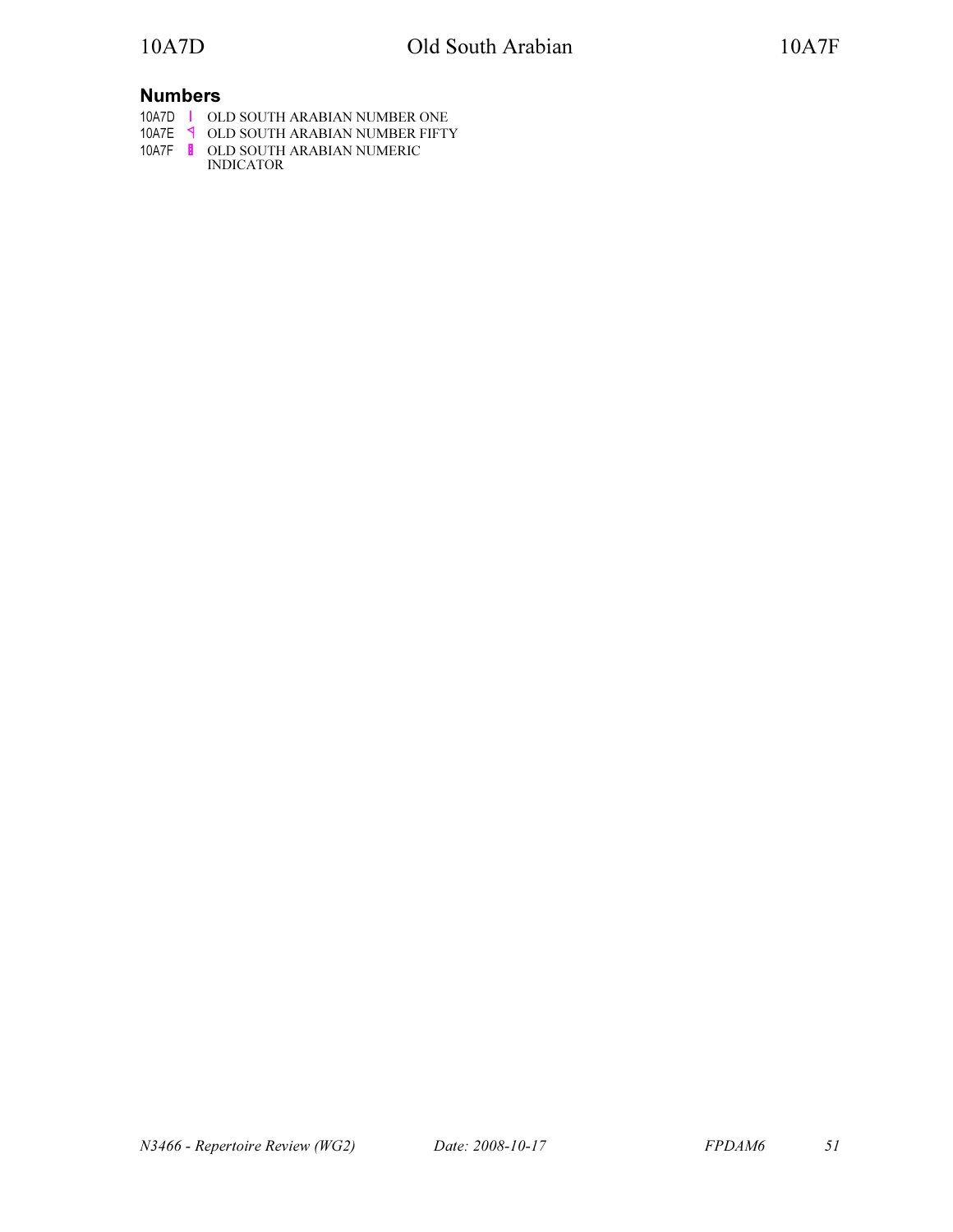# 10B40 Inscriptional Parthian 10B5F

|                | 10B4         | 10B5       |
|----------------|--------------|------------|
| 0              | U<br>10B40   | 10B50      |
| 1              | 10B41        | 10B51      |
| $\overline{c}$ | 10B42        | 10B52      |
| 3              | 10B43        | 10B53      |
| 4              | 10B44        | 10B54      |
| 5              | 10B45        | 10B55      |
| 6              | 10B46        |            |
| 7              | J<br>10B47   |            |
| 8              | 10B48        | 10B58      |
| g              | 10B49        | 10B59      |
| Δ              | 10B4A        | ∭<br>10B5A |
| B              | <b>10B4B</b> | Ш<br>10B5B |
| С              | 10B4C        | 10B5C      |
| D              | 10B4D        | 10B5D      |
|                | <b>10B4E</b> | 10B5E      |
| F              | 10B4F        | 10B5F      |

| <b>Letters</b>    |                  |                                                       | UTC: 2007-08-09<br>WG2: 2007-09-21                 |
|-------------------|------------------|-------------------------------------------------------|----------------------------------------------------|
| 10B40             | $\mathbf{u}$     | <b>INSCRIPTIONAL PARTHIAN LETTER</b>                  | document: L2/07-<br>207. N3286<br>contact: Everson |
|                   |                  | ALEPH                                                 | font:<br>Uni10840Aramaic.ttf                       |
| 10B41             | ک                | <b>INSCRIPTIONAL PARTHIAN LETTER BETH</b>             |                                                    |
| 10B42             | J                | <b>INSCRIPTIONAL PARTHIAN LETTER</b><br><b>GIMEL</b>  |                                                    |
| 10B43             | پ                | <b>INSCRIPTIONAL PARTHIAN LETTER</b><br>DALETH        |                                                    |
| 10B44             | ₩                | INSCRIPTIONAL PARTHIAN LETTER HE                      |                                                    |
| 10B45             | د                | <b>INSCRIPTIONAL PARTHIAN LETTER WAW</b>              |                                                    |
| 10B46             | <b>S</b>         | <b>INSCRIPTIONAL PARTHIAN LETTER</b><br>ZAYIN         |                                                    |
| 10B47             | لم               | INSCRIPTIONAL PARTHIAN LETTER HETH                    |                                                    |
| 10B48             | לל               | <b>INSCRIPTIONAL PARTHIAN LETTER TETH</b>             |                                                    |
| 10 <sub>B49</sub> | J                | <b>INSCRIPTIONAL PARTHIAN LETTER</b><br>YODH          |                                                    |
| 10B4A             | پ                | <b>INSCRIPTIONAL PARTHIAN LETTER KAPH</b>             |                                                    |
| 10B4B             | り                | <b>INSCRIPTIONAL PARTHIAN LETTER</b><br><b>LAMEDH</b> |                                                    |
| 10B4C             | YJ.              | <b>INSCRIPTIONAL PARTHIAN LETTER MEM</b>              |                                                    |
| 10B4D             | $\blacktriangle$ | <b>INSCRIPTIONAL PARTHIAN LETTER NUN</b>              |                                                    |
| 10B4E             | $\mathcal{D}$    | <b>INSCRIPTIONAL PARTHIAN LETTER</b><br><b>SAMEKH</b> |                                                    |
| 10B4F             | $\mathsf{z}$     | INSCRIPTIONAL PARTHIAN LETTER AYIN                    |                                                    |
| 10B50             | ≻                | <b>INSCRIPTIONAL PARTHIAN LETTER PE</b>               |                                                    |
| 10B51             |                  | N INSCRIPTIONAL PARTHIAN LETTER<br><b>SADHE</b>       |                                                    |
| 10B52             | У                | <b>INSCRIPTIONAL PARTHIAN LETTER QOPH</b>             |                                                    |
| 10B53             | ى                | <b>INSCRIPTIONAL PARTHIAN LETTER RESH</b>             |                                                    |
| 10B54             | <u>بر</u>        | <b>INSCRIPTIONAL PARTHIAN LETTER SHIN</b>             |                                                    |
| 10B55             | C                | <b>INSCRIPTIONAL PARTHIAN LETTER TAW</b>              |                                                    |
| <b>Numbers</b>    |                  |                                                       |                                                    |
| 10B58             | 1                | INSCRIPTIONAL PARTHIAN NUMBER ONE                     |                                                    |
| 10B59             | Ш                | <b>INSCRIPTIONAL PARTHIAN NUMBER</b><br>TWO           |                                                    |
| 10B5A             | Ш                | INSCRIPTIONAL PARTHIAN NUMBER<br><b>THREE</b>         |                                                    |
| 10B5B             | Ш                | <b>INSCRIPTIONAL PARTHIAN NUMBER</b><br><b>FOUR</b>   |                                                    |
| 10B5C             | ب                | INSCRIPTIONAL PARTHIAN NUMBER TEN                     |                                                    |
| 10B5D             | و                | <b>INSCRIPTIONAL PARTHIAN NUMBER</b><br><b>TWENTY</b> |                                                    |
| 10B5E             | <u> പ</u>        | INSCRIPTIONAL PARTHIAN NUMBER ONE<br>HUNDRED          |                                                    |
| 10B5F             | ぅ                | INSCRIPTIONAL PARTHIAN NUMBER ONE<br>THOUSAND         |                                                    |
|                   |                  |                                                       |                                                    |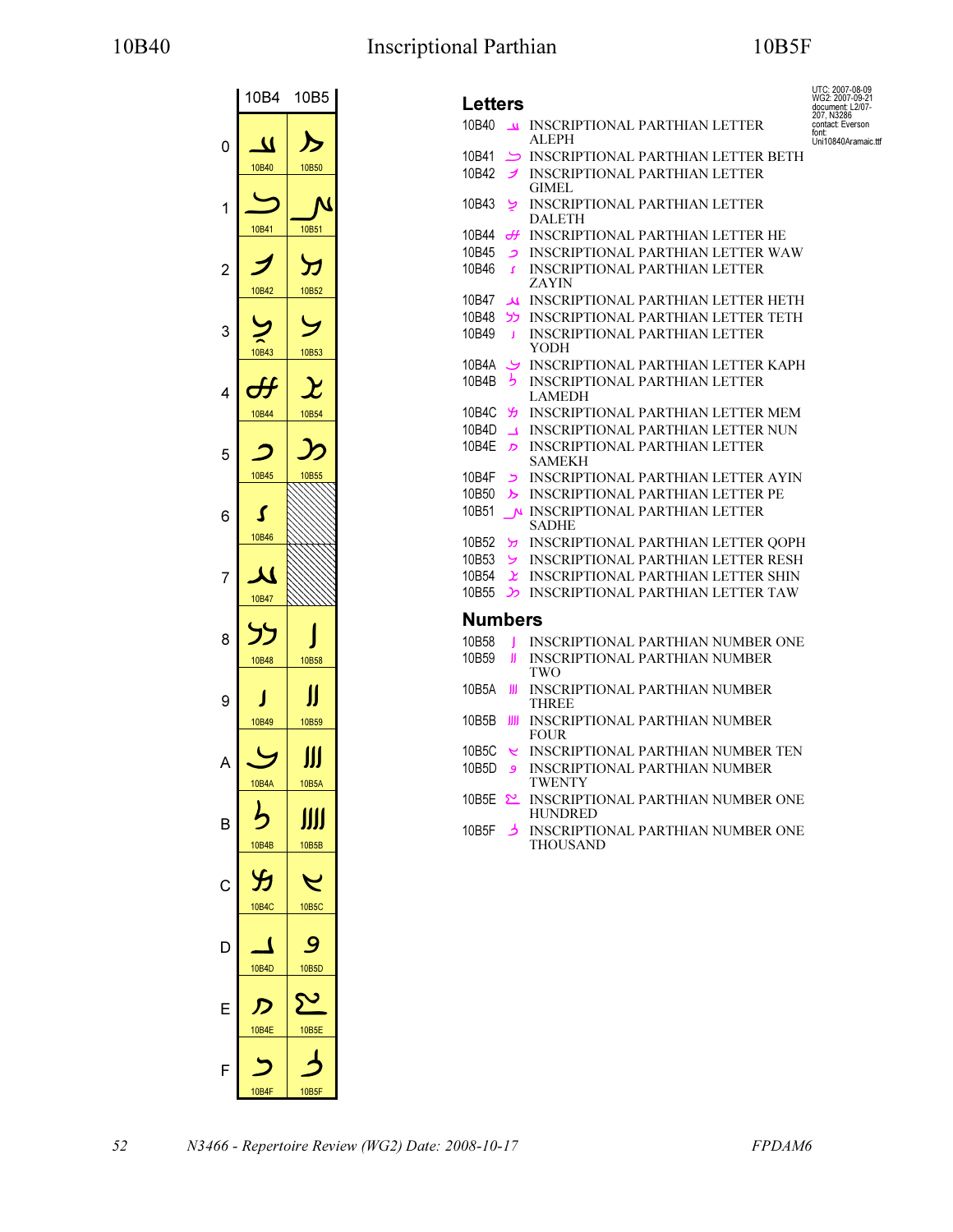# 10B60 Inscriptional Pahlavi 10B7F

UTC: 2007-08-09 WG2: 2007-09-21 document: L2/07- 207, N3286 contact: Everson font: Uni10840Aramaic



| <b>Letters</b>                    |                                                              |
|-----------------------------------|--------------------------------------------------------------|
| 10B60<br>$\overline{\mathbf{u}}$  | <b>INSCRIPTIONAL PAHLAVI LETTER ALEPH</b>                    |
| 10B61<br>$\blacksquare$           | <b>INSCRIPTIONAL PAHLAVI LETTER BETH</b>                     |
| 10B62<br>$\overline{1}$           | <b>INSCRIPTIONAL PAHLAVI LETTER GIMEL</b>                    |
| 10B63<br>$\overline{\mathbf{3}}$  | <b>INSCRIPTIONAL PAHLAVI LETTER</b>                          |
|                                   | <b>DALETH</b>                                                |
| 10B64<br>ج                        | <b>INSCRIPTIONAL PAHLAVI LETTER HE</b>                       |
| 10B65<br>$\mathbf{z}$             | <b>INSCRIPTIONAL PAHLAVI LETTER WAW-</b><br><b>AYIN-RESH</b> |
| 10B66<br>ś                        | <b>INSCRIPTIONAL PAHLAVI LETTER ZAYIN</b>                    |
| 10B67<br>r.                       | <b>INSCRIPTIONAL PAHLAVI LETTER HETH</b>                     |
| 10B68<br>$\overline{Q}$           | <b>INSCRIPTIONAL PAHLAVI LETTER TETH</b>                     |
| 10B69<br>د                        | <b>INSCRIPTIONAL PAHLAVI LETTER YODH</b>                     |
| 10B6A<br>3                        | <b>INSCRIPTIONAL PAHLAVI LETTER KAPH</b>                     |
| 10B6B<br>Y                        | <b>INSCRIPTIONAL PAHLAVI LETTER</b><br><b>LAMEDH</b>         |
| 10B6C<br>∕⊵                       | <b>INSCRIPTIONAL PAHLAVI LETTER MEM-</b><br><b>OOPH</b>      |
| 10B6D<br>$\overline{\phantom{a}}$ | INSCRIPTIONAL PAHLAVI LETTER NUN                             |
| 10B6E<br>႒ာ                       | <b>INSCRIPTIONAL PAHLAVI LETTER</b><br><b>SAMEKH</b>         |
| 10B6F<br>Q.                       | <b>INSCRIPTIONAL PAHLAVI LETTER PE</b>                       |
| 10B70<br>يو                       | INSCRIPTIONAL PAHLAVI LETTER SADHE                           |
| 10B71<br>$\overline{22}$          | <b>INSCRIPTIONAL PAHLAVI LETTER SHIN</b>                     |
| 10B72<br>ᡃ                        | <b>INSCRIPTIONAL PAHLAVI LETTER TAW</b>                      |
| <b>Numbers</b>                    |                                                              |
| 10B78<br>$\mathbf{1}$             | INSCRIPTIONAL PAHLAVI NUMBER ONE                             |
| 10B79<br>$\mathbf{n}$             | <b>INSCRIPTIONAL PAHLAVI NUMBER TWO</b>                      |
| 10B7A<br>m                        | <b>INSCRIPTIONAL PAHLAVI NUMBER</b>                          |
|                                   | <b>THREE</b>                                                 |
| 10B7B<br>m                        | <b>INSCRIPTIONAL PAHLAVI NUMBER FOUR</b>                     |
| 10B7C<br>ר                        | <b>INSCRIPTIONAL PAHLAVI NUMBER TEN</b>                      |
| 10B7D<br>3                        | <b>INSCRIPTIONAL PAHLAVI NUMBER</b><br><b>TWENTY</b>         |
| 10B7E<br>ķ                        | <b>INSCRIPTIONAL PAHLAVI NUMBER ONE</b><br><b>HUNDRED</b>    |
| 10B7F<br>Ľ                        | <b>INSCRIPTIONAL PAHLAVI NUMBER ONE</b><br><b>THOUSAND</b>   |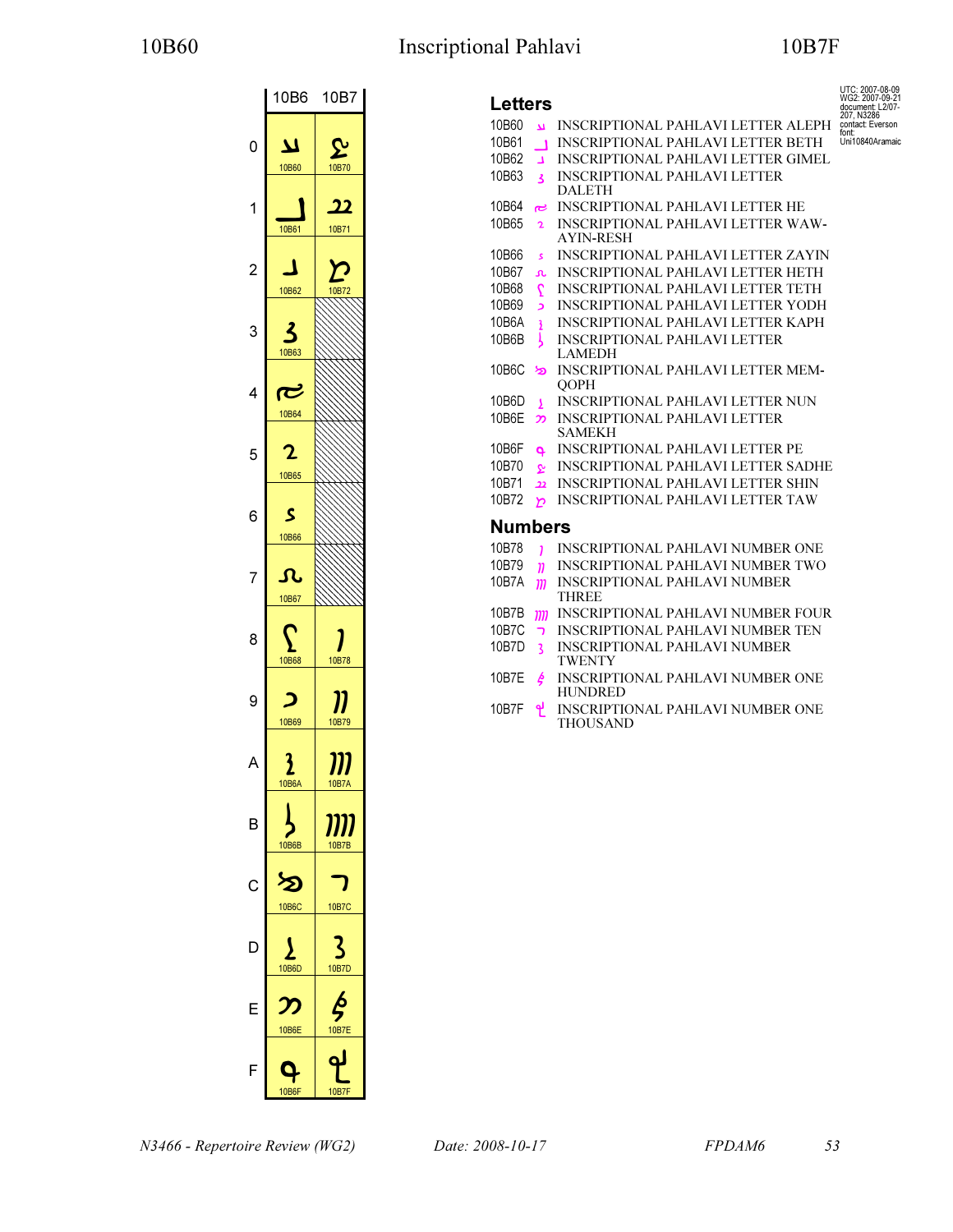|                         | 10C0                             |                        |                                  |                               | 10C1 10C2 10C3 10C4          |
|-------------------------|----------------------------------|------------------------|----------------------------------|-------------------------------|------------------------------|
| 0                       | し<br><b>10C00</b>                | $\mathcal{L}$<br>10C10 | Y<br><b>10C20</b>                | ĥ<br><b>10C30</b>             | ∧<br>10C40                   |
| 1                       | Ղ<br>10C01                       | 》<br>10C11             | M<br>10C21                       | Y<br>10C31                    | ¥<br>10C41                   |
| $\overline{\mathbf{c}}$ | $\chi$<br>10C02                  | $\aleph$<br>10C12      | *<br>10C22                       | 人<br>10C32                    | Y<br>10C42                   |
| 3                       | ┞                                | $\sf X$                | $\mathcal{E}$                    | $\lambda$                     | $\delta$                     |
| 4                       | 10C03<br>ト                       | 10C13<br>᠊ᠰ            | 10C23<br>Ł                       | 10C33<br>$\mathbf{H}$         | 10C43<br>仌                   |
| 5                       | 10C04<br>Ŏ                       | 10C14<br>H             | 10C24<br>$\mathbf{N}$            | 10C34<br>$\mathbf{N}$         | 10C44<br>k                   |
| 6                       | 10C05<br>≻                       | 10C15<br>D             | 10C25<br>$\ddot{\mathbf{c}}$     | 10C35<br>$\blacktriangleleft$ | 10C45<br>И                   |
| 7                       | 10C06<br>$\mathsf{N}$            | 10C16<br>$\bigcirc$    | 10C26<br>$\odot$                 | 10C36<br>$\triangleright$     | 10C46<br>$\vec{\mathcal{L}}$ |
| 8                       | 10C07<br>$\overline{\mathsf{I}}$ | 10C17<br>$\mathcal{P}$ | 10C27<br>$\sum$                  | 10C37<br>$\downarrow$         | 10C47<br>М                   |
| 9                       | 10C08<br>ბ                       | 10C18<br>P             | 10C28<br>₹                       | 10C38<br>个                    | 10C48                        |
| A                       | 10C09                            | 10C19<br>٦             | 10C29<br>$\overline{\mathbf{3}}$ | 10C39<br>$\mathcal{H}$        |                              |
| в                       | <b>10C0A</b>                     | <b>10C1A</b>           | 10C2A<br>ર્                      | 10C3A                         |                              |
|                         | 10C0B                            | 10C1B                  | 10C2B                            | 10C3B                         |                              |
| С                       | <b>10C0C</b>                     | ĥ<br>10C1C             | <b>10C2C</b>                     | 10C3C                         |                              |
| D                       | $\gamma$                         | B                      |                                  |                               |                              |
| E                       | 10C0D                            | 10C1D                  | 10C2D                            | 10C3D                         |                              |
| F                       | 10C0E                            | 10C1E                  | 10C2E                            | 10C3E                         |                              |
|                         | 10C0F                            | 10C1F                  | 10C2F                            | 10C3F                         |                              |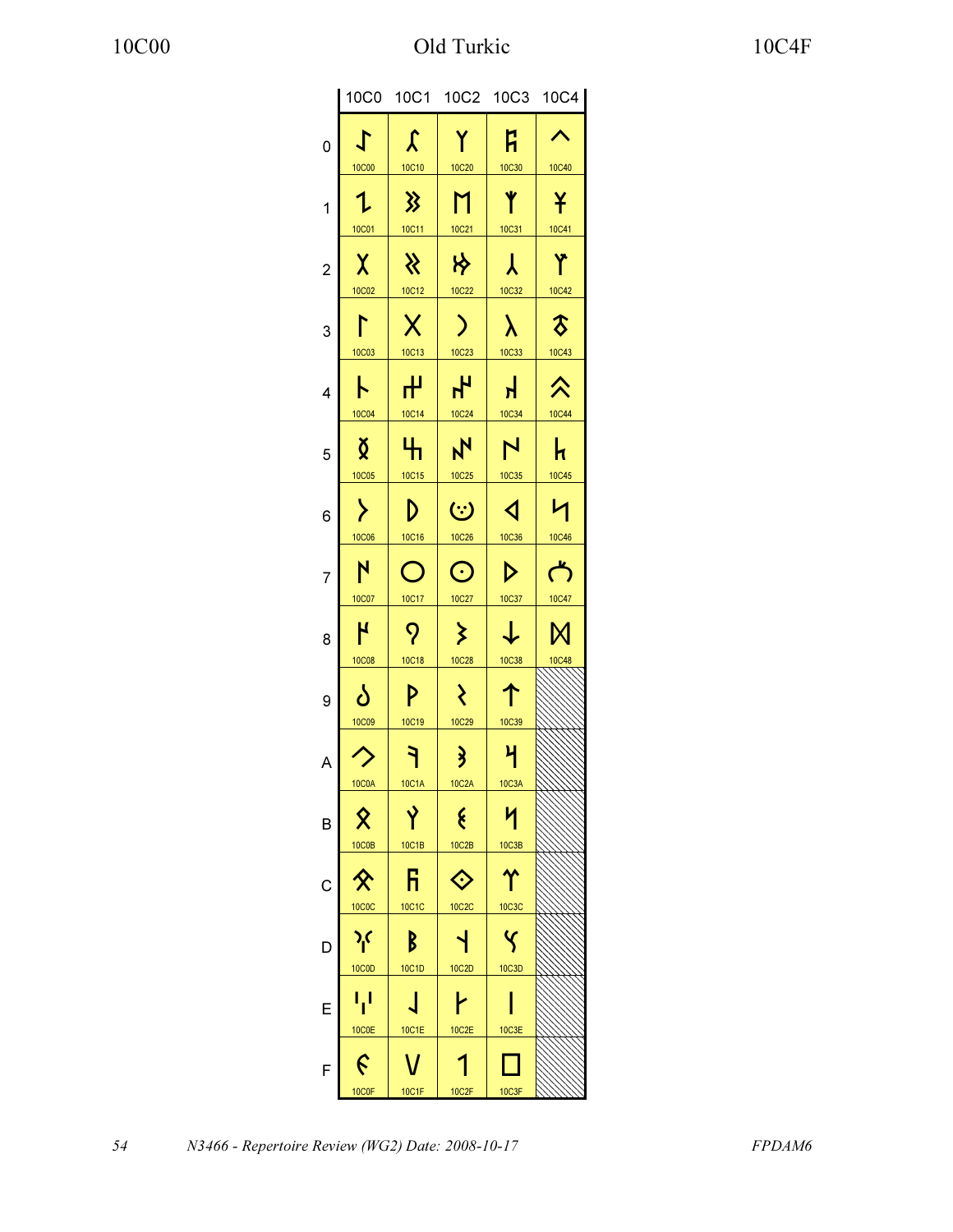| UTC: \$\$\$\$<br>WG2: 2008-04-25                       |                                                 |                                                                       | 10C38    |                     | OLD TURKIC LETTER ORKHON OQ   |
|--------------------------------------------------------|-------------------------------------------------|-----------------------------------------------------------------------|----------|---------------------|-------------------------------|
| document: N3357R                                       | <b>Vowels</b>                                   |                                                                       | 10C39    |                     | OLD TURKIC LETTER YENISEI OQ  |
| contact: Everson<br>font: Uni10C00OldTurkic<br>target: | 10C00 J                                         | OLD TURKIC LETTER ORKHON A                                            | 10C3A    | H.                  | OLD TURKIC LETTER ORKHON AR   |
|                                                        | 10C01<br>1                                      | OLD TURKIC LETTER YENISEI A                                           | 10C3B    | M                   | OLD TURKIC LETTER YENISEI AR  |
|                                                        | 10C02<br>$\chi$                                 | OLD TURKIC LETTER YENISEI AE                                          | 10C3C    | Υ                   | OLD TURKIC LETTER ORKHON AER  |
|                                                        | 10C03<br>T.                                     | OLD TURKIC LETTER ORKHON I                                            | 10C3D    |                     | OLD TURKIC LETTER ORKHON AS   |
|                                                        | 10C04<br>$\mathbf{r}$                           | OLD TURKIC LETTER YENISEI I                                           | 10C3E    |                     | OLD TURKIC LETTER ORKHON AES  |
|                                                        | 10C05<br>₫                                      | OLD TURKIC LETTER YENISEI E                                           | 10C3F O  |                     | OLD TURKIC LETTER ORKHON ASH  |
|                                                        | 10C06<br>$\rightarrow$                          | OLD TURKIC LETTER ORKHON O                                            | 10C40    | $\hat{\phantom{1}}$ | OLD TURKIC LETTER YENISEI ASH |
|                                                        | 10C07 N                                         | OLD TURKIC LETTER ORKHON OE                                           | 10C41    | ¥                   | OLD TURKIC LETTER ORKHON ESH  |
|                                                        | 10C08<br>H                                      | OLD TURKIC LETTER YENISEI OE                                          | 10C42    |                     | OLD TURKIC LETTER YENISEI ESH |
|                                                        | <b>Consonants</b>                               |                                                                       | 10C43    | T                   | OLD TURKIC LETTER ORKHON AT   |
|                                                        |                                                 |                                                                       | 10C44    | 《                   | OLD TURKIC LETTER YENISEI AT  |
|                                                        | 10C09<br>5.                                     | OLD TURKIC LETTER ORKHON AB                                           | 10C45    | $\mathbf{h}$        | OLD TURKIC LETTER ORKHON AET  |
|                                                        | 10C0A $\rightarrow$<br>10C0B $\hat{\mathbf{x}}$ | OLD TURKIC LETTER YENISEI AB                                          | 10C46 H  |                     | OLD TURKIC LETTER YENISEI AET |
|                                                        | 10C0C $\hat{\mathbf{x}}$                        | OLD TURKIC LETTER ORKHON AEB<br>OLD TURKIC LETTER YENISEI AEB         | 10C47 ෆ් |                     | OLD TURKIC LETTER ORKHON OT   |
|                                                        | 10C0D <sup>3</sup>                              | OLD TURKIC LETTER ORKHON AG                                           | 10C48    | M                   | OLD TURKIC LETTER ORKHON BASH |
|                                                        | $10C0E$ $\frac{11}{1}$                          | OLD TURKIC LETTER YENISEI AG                                          |          |                     |                               |
|                                                        | 10C0F $\epsilon$                                | OLD TURKIC LETTER ORKHON AEG                                          |          |                     |                               |
|                                                        | 10C10<br>$\lambda$                              | OLD TURKIC LETTER YENISEI AEG                                         |          |                     |                               |
|                                                        | 10C11 3                                         | OLD TURKIC LETTER ORKHON AD                                           |          |                     |                               |
|                                                        | 10C12 $\&$                                      | OLD TURKIC LETTER YENISEI AD                                          |          |                     |                               |
|                                                        | 10C13 $\times$                                  | OLD TURKIC LETTER ORKHON AED                                          |          |                     |                               |
|                                                        | 10C14<br>$\mathbf{f}$                           | OLD TURKIC LETTER ORKHON EZ                                           |          |                     |                               |
|                                                        | 10C15<br>ъ.                                     | OLD TURKIC LETTER YENISEI EZ                                          |          |                     |                               |
|                                                        | 10C16<br><sup>D</sup>                           | OLD TURKIC LETTER ORKHON AY                                           |          |                     |                               |
|                                                        | 10C17 O                                         | OLD TURKIC LETTER YENISEI AY                                          |          |                     |                               |
|                                                        | 10C18<br>- 9                                    | OLD TURKIC LETTER ORKHON AEY                                          |          |                     |                               |
|                                                        | 10C19<br>P                                      | OLD TURKIC LETTER YENISEI AEY                                         |          |                     |                               |
|                                                        | 10C1A<br>٦                                      | OLD TURKIC LETTER ORKHON AEK                                          |          |                     |                               |
|                                                        | 10C1B<br>$\mathbf{Y}$                           | OLD TURKIC LETTER YENISEI AEK                                         |          |                     |                               |
|                                                        | 10C1C R                                         | OLD TURKIC LETTER ORKHON OEK                                          |          |                     |                               |
|                                                        | $10C1D$ B                                       | OLD TURKIC LETTER YENISEI OEK                                         |          |                     |                               |
|                                                        | 10C1E<br>$\overline{\mathcal{A}}$               | OLD TURKIC LETTER ORKHON AL                                           |          |                     |                               |
|                                                        | 10C1F V                                         | OLD TURKIC LETTER YENISEI AL                                          |          |                     |                               |
|                                                        | 10C20<br>$\mathsf{Y}$                           | OLD TURKIC LETTER ORKHON AEL                                          |          |                     |                               |
|                                                        | 10C21 M                                         | OLD TURKIC LETTER ORKHON ELT                                          |          |                     |                               |
|                                                        | 10C22 *                                         | OLD TURKIC LETTER ORKHON EM                                           |          |                     |                               |
|                                                        | 10C23<br>$\rightarrow$                          | OLD TURKIC LETTER ORKHON AN                                           |          |                     |                               |
|                                                        | 10C24 H                                         | OLD TURKIC LETTER ORKHON AEN                                          |          |                     |                               |
|                                                        |                                                 | 10C25 N OLD TURKIC LETTER YENISEI AEN                                 |          |                     |                               |
|                                                        | 10C27 O                                         | 10C26 © OLD TURKIC LETTER ORKHON ENT<br>OLD TURKIC LETTER YENISEI ENT |          |                     |                               |
|                                                        | 10C28<br>$\rightarrow$                          | OLD TURKIC LETTER ORKHON ENC                                          |          |                     |                               |
|                                                        | 10C29                                           | OLD TURKIC LETTER YENISEI ENC                                         |          |                     |                               |
|                                                        | 10C2A<br>3                                      | OLD TURKIC LETTER ORKHON ENY                                          |          |                     |                               |
|                                                        | 10C2B<br>€                                      | OLD TURKIC LETTER YENISEI ENY                                         |          |                     |                               |
|                                                        | 10C2C $\diamondsuit$                            | OLD TURKIC LETTER YENISEI ANG                                         |          |                     |                               |
|                                                        | 10C2D<br>$\overline{A}$                         | OLD TURKIC LETTER ORKHON ENG                                          |          |                     |                               |
|                                                        | 10C2E <b>h</b>                                  | OLD TURKIC LETTER YENISEI AENG                                        |          |                     |                               |
|                                                        | 10C2F                                           | OLD TURKIC LETTER ORKHON EP                                           |          |                     |                               |
|                                                        | 10C30<br>Ħ                                      | OLD TURKIC LETTER ORKHON OP                                           |          |                     |                               |
|                                                        | 10C31<br>$\mathbf{r}$                           | OLD TURKIC LETTER ORKHON IC                                           |          |                     |                               |
|                                                        | 10C32<br><b>X</b>                               | OLD TURKIC LETTER ORKHON EC                                           |          |                     |                               |
|                                                        | 10C33<br>$\lambda$                              | OLD TURKIC LETTER YENISEI EC                                          |          |                     |                               |
|                                                        | 10C34<br>$\mathbf{H}$                           | OLD TURKIC LETTER ORKHON AQ                                           |          |                     |                               |
|                                                        | 10C35 N                                         | OLD TURKIC LETTER YENISEI AQ                                          |          |                     |                               |
|                                                        | 10C36 <b>4</b>                                  | OLD TURKIC LETTER ORKHON IQ                                           |          |                     |                               |
|                                                        | 10C37 $\triangleright$                          | OLD TURKIC LETTER YENISEI IQ                                          |          |                     |                               |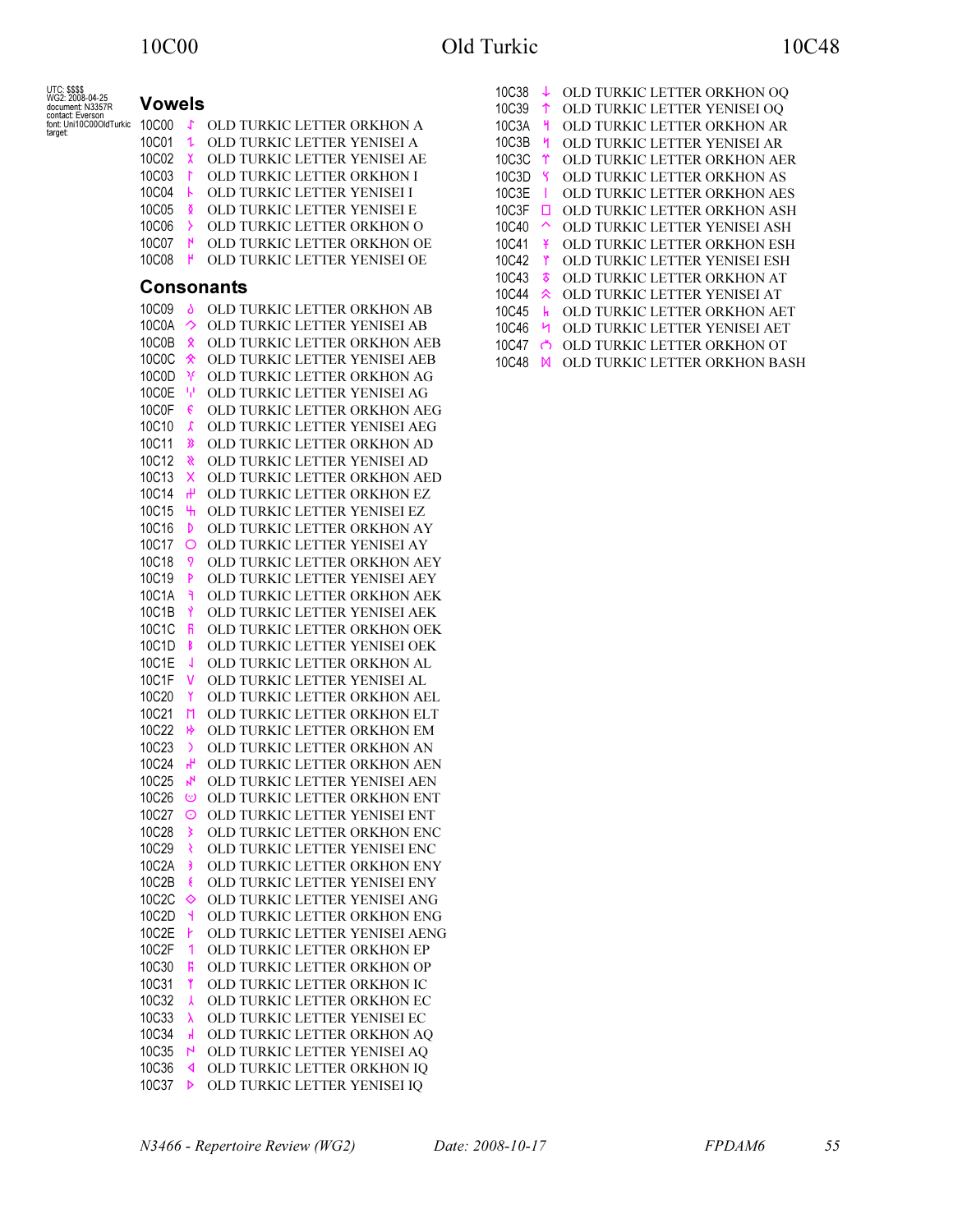# 10E60 Rumi Numeral Symbols 10E7F

UTC: 2008-02-08<br>WG2: 2008-04-22<br>document: L2/08-<br>140, N3430<br>contact<br>Anderson/Lazrek<br>font:<br>font: Uni10E60Ruminumerals

|                | 10E6              | 10E7               |
|----------------|-------------------|--------------------|
| 0              | 10E60             | 10E70              |
| 1              | 10E61             | 10E71              |
| $\overline{c}$ | L<br>Z<br>10E62   | 10E72              |
| 3              |                   | Ļ.                 |
| 4              | 10E63<br>4        | 10E73<br>(ر        |
| 5              | 10E64<br>Ł        | 10E74              |
| 6              | 10E65             | 10E75<br>န         |
| 7              | 10E66<br>Ŀ        | 10E76<br>$\varphi$ |
| 8              | 10E67<br>U        | 10E77              |
| 9              | 10E68             | 10E78<br>ىبا       |
|                | 10E69<br>س        | 10E79              |
|                | 10E6A             | 10E7A              |
| B              | ٠<br><b>10E6B</b> | 10E7B              |
| C              | 10E6C             | 10E70              |
| D              | 10E6D             | 10E7D              |
| F              | <b>10E6E</b>      | 10E7E              |
| F              | 10E6F             |                    |

| <b>Digits</b> |                          |                           |
|---------------|--------------------------|---------------------------|
| 10F60         | J                        | <b>RUMI DIGIT ONE</b>     |
| 10E61         | ک                        | RUMI DIGIT TWO            |
| 10F62         | ىم                       | <b>RUMI DIGIT THREE</b>   |
| 10E63         | $\overline{\phantom{a}}$ | <b>RUMI DIGIT FOUR</b>    |
| 10E64         | $\tau$                   | <b>RUMI DIGIT FIVE</b>    |
| 10E65         | ✓                        | <b>RUMI DIGIT SIX</b>     |
| 10E66         | $\overline{\phantom{a}}$ | <b>RUMI DIGIT SEVEN</b>   |
| 10F67         | $\overline{b}$           | <b>RUMI DIGIT EIGHT</b>   |
| 10F68         | ى                        | <b>RUMI DIGIT NINE</b>    |
| Numbers       |                          |                           |
| 10F69         | с                        | <b>RUMI NUMBER TEN</b>    |
| 10F6A         | $\mathbf{\tilde{z}}$     | RUMI NUMBER TWENTY        |
| 10F6B         | لہ                       | RUMI NUMBER THIRTY        |
| 10E6C         | سمح                      | RUMI NUMBER FORTY         |
| 10E6D         | $\mathcal{N}$            | <b>RUMI NUMBER FIFTY</b>  |
| 10E6E         | ę                        | RUMI NUMBER SIXTY         |
| 10E6F         | $\overline{a}$           | RUMI NUMBER SEVENTY       |
| 10E70         | ىم                       | RUMI NUMBER EIGHTY        |
| 10E71         | さ                        | RUMI NUMBER NINETY        |
| 10E72         | $\boldsymbol{\varrho}$   | RUMI NUMBER ONE HUNDRED   |
| 10F73         | ヶ                        | RUMI NUMBER TWO HUNDRED   |
| 10E74         | ئ                        | RUMI NUMBER TREE HUNDRED  |
| 10F75         | $\mathbf{\mathsf{x}}$    | RUMI NUMBER FOUR HUNDRED  |
| 10E76         | န                        | RUMI NUMBER FIVE HUNDRED  |
| 10E77         | Я                        | RUMI NUMBER SIX HUNDRED   |
| 10E78         | 一                        | RUMI NUMBER SEVEN HUNDRED |
| 10F79         | سِ                       | RUMI NUMBER EIGHT HUNDRED |
| 10F7A         | ۳                        | RUMI NUMBER NINE HUNDRED  |

## Fractions

|                             | 10E7B & RUMI FRACTION ONE HALF           |
|-----------------------------|------------------------------------------|
|                             | 10E7C <b>A</b> RUMI FRACTION ONE QUARTER |
|                             | 10E7D & RUMI FRACTION ONE THIRD          |
| $\sim$ $\sim$ $\sim$ $\sim$ |                                          |

10E7E  $\approx$  RUMI FRACTION TWO THIRDS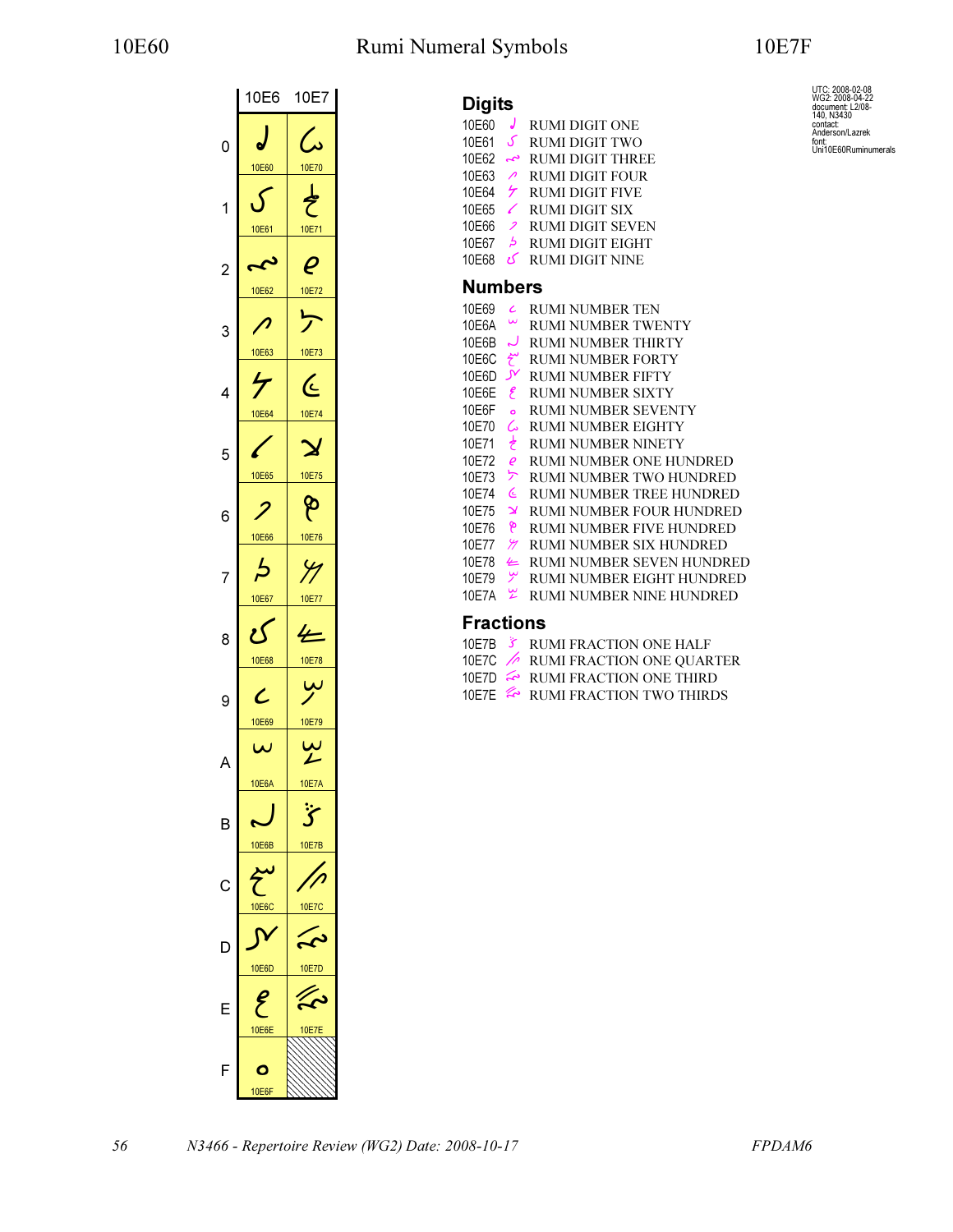|                |                                                |                                      |                                |                                        | 1108 1109 110A 110B 110C |
|----------------|------------------------------------------------|--------------------------------------|--------------------------------|----------------------------------------|--------------------------|
| $\mathbf 0$    | $\ddot{\mathbf{v}}$<br>$\overline{\mathbb{C}}$ | ସ୍                                   | $\mathbf{g}$<br>110A0          | $\bigcirc$                             |                          |
| $\mathbf{1}$   | 11080<br>$\frac{1}{\sqrt{2}}$                  | 11090<br>$\overline{G}$              | ধ                              | 110B0<br>ि                             | 110C0<br>ll              |
|                | 11081<br>$\mathbb{C}^*$                        | 11091<br><u>સ</u>                    | 110A1                          | 110B1<br>ା                             | 110C1                    |
| $\overline{c}$ | 11082                                          | 11092                                | $\mathbf{q}$<br>110A2          | 110B2                                  |                          |
| 3              | श्र<br>11083                                   | $\mathcal{B}$<br>11093               | 4<br>110A3                     | <u>୍</u> ଚ<br>110B3                    |                          |
| 4              | श्रे।<br>11084                                 | N<br>11094                           | श्व<br>110A4                   | $\sum_{110B4}$                         |                          |
| 5              | $\mathsf{S}$                                   | E                                    | $\mathbf{q}$                   | $\sum_{i=1}^n$                         |                          |
| 6              | 11085<br>$\boldsymbol{\xi}$                    | ઞ                                    | 110A5<br>প                     | 110B5<br>ै                             |                          |
|                | 11086                                          | 11096                                | 110A6                          | 110B6                                  |                          |
| 7              | उ<br>11087                                     | $2$<br>11097                         | ধ<br>110A7                     | ା<br>110B7                             |                          |
| 8              | $\mathfrak{F}$<br>11088                        | $\mathcal{S}_{\mathcal{S}}$<br>11098 | ੫<br>110A8                     | ौ<br>110B8                             |                          |
| 9              | $\overline{a}$<br>11089                        | $\overline{\mathcal{S}}$<br>11099    | $\blacktriangleleft$<br>110A9  | $\mathbb{Q}$<br>110B9                  |                          |
| A              | 1108A                                          | $\dot{\mathcal{S}}$<br>1109A         | $\boldsymbol{\Theta}$<br>110AA | $\bigcirc$<br>$\overrightarrow{110BA}$ |                          |
| В              | 1108B                                          | ८<br>1109B                           | <u>વ</u><br><b>110AB</b>       | o<br>110BB                             |                          |
| C              |                                                |                                      | ধ                              |                                        |                          |
| D              | 1108C                                          | 1109C<br>$\operatorname{\mathsf{H}}$ | 110AC                          | 110BC<br>$\bullet$                     |                          |
|                | 1108D                                          | 1109D                                | 110AD                          | 110BD                                  |                          |
| Е              | 1108E                                          | 1109E                                | સ<br><b>110AE</b>              |                                        |                          |
| F              | 1108F                                          | 1109F                                | <b>110AF</b>                   |                                        |                          |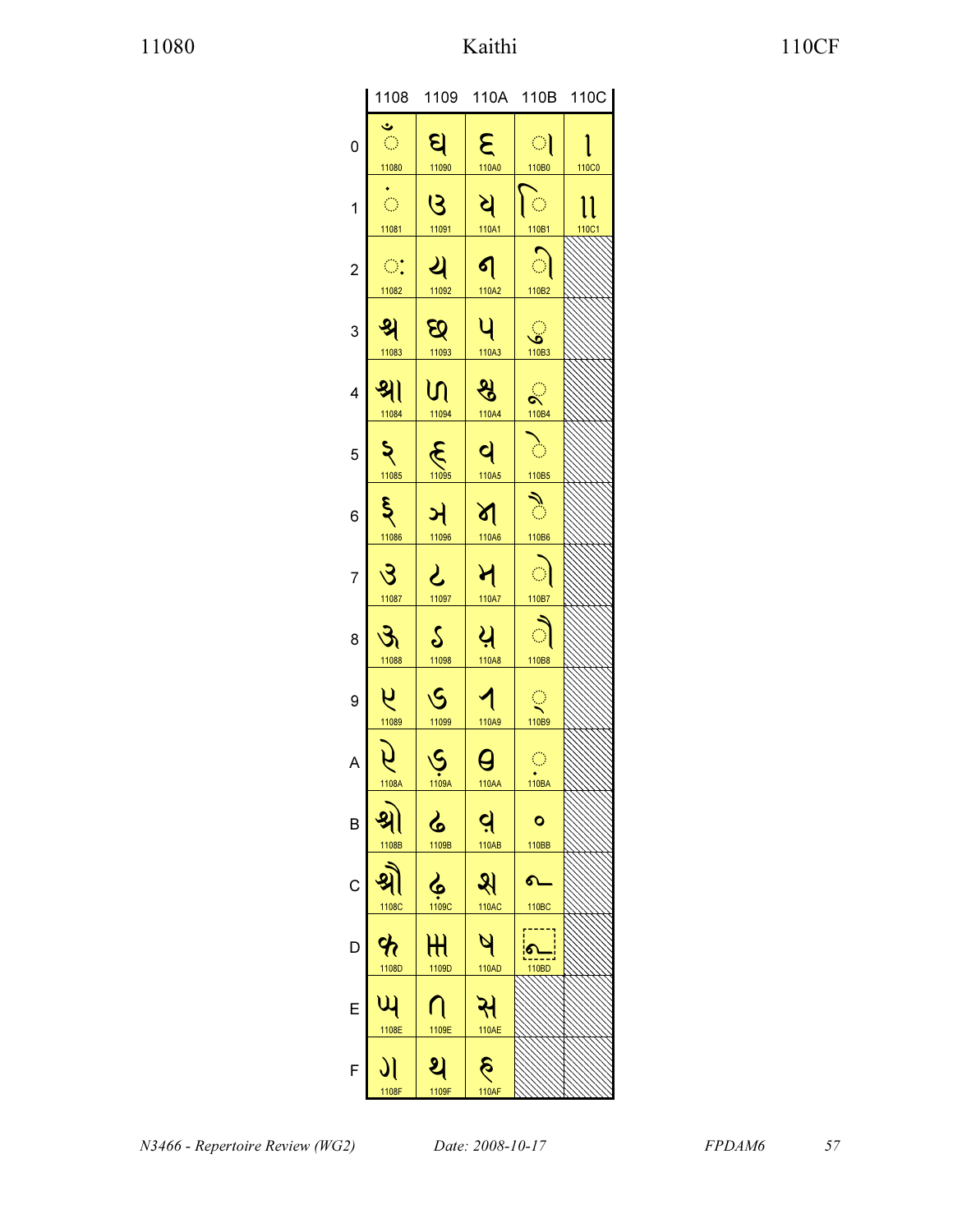|                      |                |                  | KAITHI SIGN CANDRABINDU                      |
|----------------------|----------------|------------------|----------------------------------------------|
| contact: Pandey      | 11081          | $\circ$          | KAITHI SIGN ANUSVARA                         |
| font: Uni11080Ќaithi | 11082          | $\circ$ :        | KAITHI SIGN VISARGA                          |
|                      |                |                  | Independent vowels                           |
|                      | 11083          | श्र              | KAITHI LETTER A                              |
|                      | 11084          | શ્રા             | <b>KAITHI LETTER AA</b>                      |
|                      | 11085          | ২                | KAITHI LETTER I                              |
|                      | 11086          | ६                | KAITHI LETTER II                             |
|                      | 11087          | s,               | KAITHI LETTER U                              |
|                      | 11088          | S,               | KAITHI LETTER UU                             |
|                      | 11089          | 9                | <b>KAITHI LETTER E</b>                       |
|                      | 1108A          | y                | KAITHI LETTER AI                             |
|                      | 1108B          | શ્રો             | KAITHI LETTER O                              |
|                      | 1108C          | શ્રી             | KAITHI LETTER AU                             |
|                      |                |                  | <b>Consonants</b>                            |
|                      | 1108D          | क                | KAITHI LETTER KA                             |
|                      | 1108E          | ખ                | KAITHI LETTER KHA                            |
|                      | 1108F          | IJ               | KAITHI LETTER GA                             |
|                      | 11090          | ସ                | KAITHI LETTER GHA                            |
|                      | 11091          | ७                | KAITHI LETTER NGA                            |
|                      | 11092          | থ                | KAITHI LETTER CA                             |
|                      | 11093          | છ                | KAITHI LETTER CHA                            |
|                      | 11094          | U                | KAITHI LETTER JA                             |
|                      | 11095          | $\hat{\epsilon}$ | KAITHI LETTER JHA                            |
|                      | 11096          | ઞ                | KAITHI LETTER NYA                            |
|                      | 11097          | ટ                | KAITHI LETTER TTA                            |
|                      | 11098          | S                | KAITHI LETTER TTHA                           |
|                      | 11099          | $\mathcal{S}$    | KAITHI LETTER DDA                            |
|                      | 1109A          | Ś                | KAITHI LETTER DDDHA                          |
|                      | 1109B          | ଌ                | KAITHI LETTER DDHA                           |
|                      | 1109C          | ଌ                | KAITHI LETTER RHA                            |
|                      | 1109D<br>1109E | н                | KAITHI LETTER NNA<br>KAITHI LETTER TA        |
|                      | 1109F          | ∩<br>থ           | KAITHI LETTER THA                            |
|                      | 110A0          | 3                | <b>KAITHI LETTER DA</b>                      |
|                      | 110A1          | ষ                | KAITHI LETTER DHA                            |
|                      | 110A2          | ଣ                | KAITHI LETTER NA                             |
|                      | 110A3          | ч                | KAITHI LETTER PA                             |
|                      | 110A4          | श्व              | KAITHI LETTER PHA                            |
|                      | 110A5          | $\mathbf{q}$     | KAITHI LETTER BA                             |
|                      | 110A6          | শ                | KAITHI LETTER BHA                            |
|                      | 110A7          | স                | KAITHI LETTER MA                             |
|                      | 110A8          | À                | KAITHI LETTER YA                             |
|                      | 110A9          | ◀                | KAITHI LETTER RA                             |
|                      | 110AA          | e                | KAITHI LETTER LA                             |
|                      | 110AB          | ą                | KAITHI LETTER VA                             |
|                      | 110AC          | খ                | KAITHI LETTER SHA                            |
|                      | 110AD<br>110AE | Ч<br>સ           | KAITHI LETTER SSA<br><b>KAITHI LETTER SA</b> |
|                      | 110AF          | $\delta$         | KAITHI LETTER HA                             |
|                      |                |                  |                                              |
|                      |                |                  | <b>Dependent vowel signs</b>                 |

## 110B0 \$ KAITHI VOWEL SIGN AA

110B1  $\odot$  KAITHI VOWEL SIGN I 110B2 **S** KAITHI VOWEL SIGN II 110B3  $\circ$  KAITHI VOWEL SIGN U 110B4 & KAITHI VOWEL SIGN UU

| 110B5 | ਨ                | KAITHI VOWEL SIGN E               |
|-------|------------------|-----------------------------------|
| 110B6 | $\sum_{i=1}^{n}$ | KAITHI VOWEL SIGN AI              |
| 110B7 |                  | $\circ$ KAITHI VOWEL SIGN O       |
|       |                  | 110B8 <b>NAITHI VOWEL SIGN AU</b> |
|       |                  |                                   |

### Various signs

- 110B9 Q KAITHI SIGN VIRAMA
- 110BA \$ KAITHI SIGN NUKTA
- 110BB KAITHI ABBREVIATION SIGN
- 110BC **•** KAITHI ENUMERATION SIGN
- 110BD **KAITHI NUMBER SIGN**
- 110BE  $\overline{\otimes}$  <reserved>
- 110BF  $\oslash$  <reserved>
- 110C0 | KAITHI DANDA
- 110C1 KAITHI DOUBLE DANDA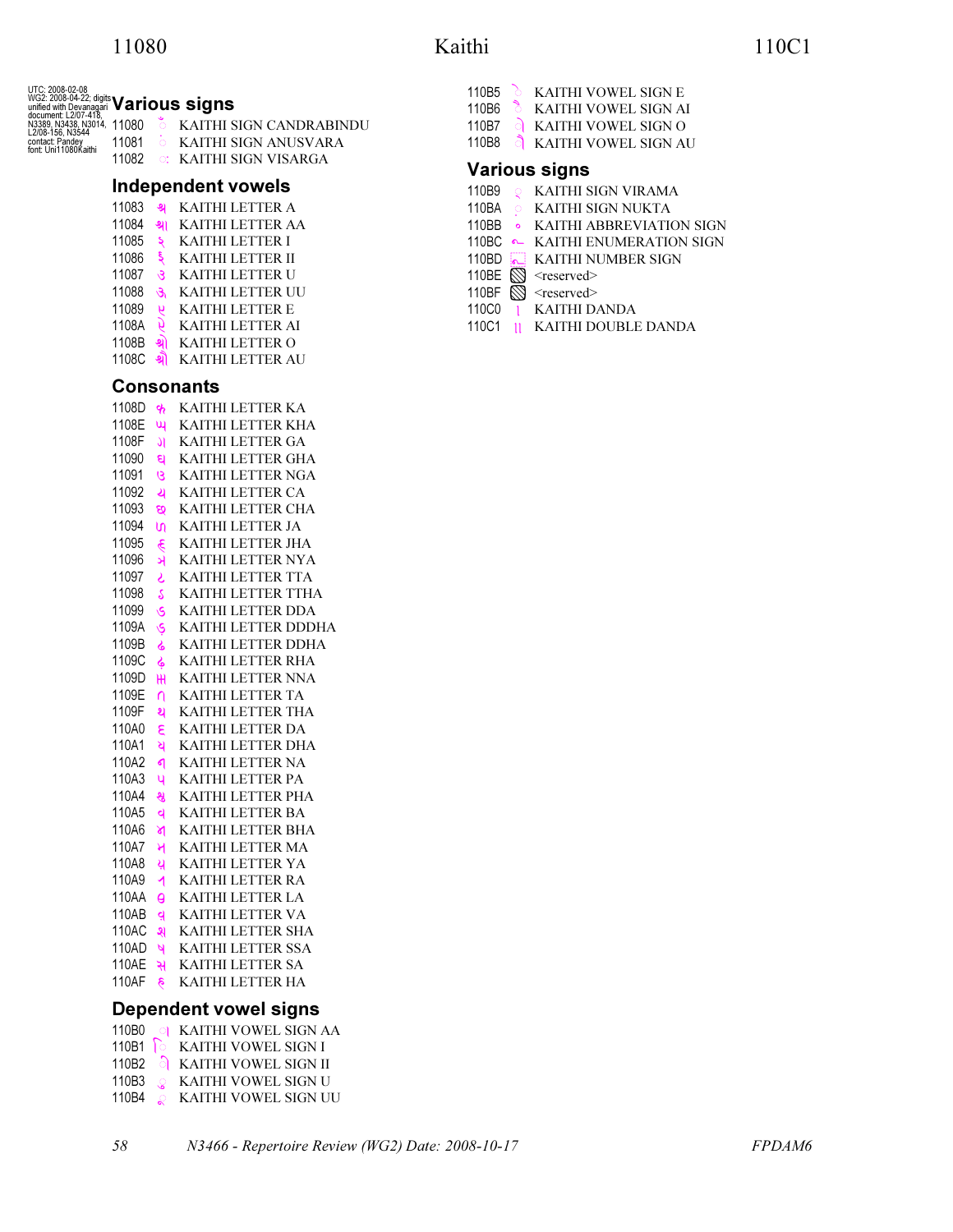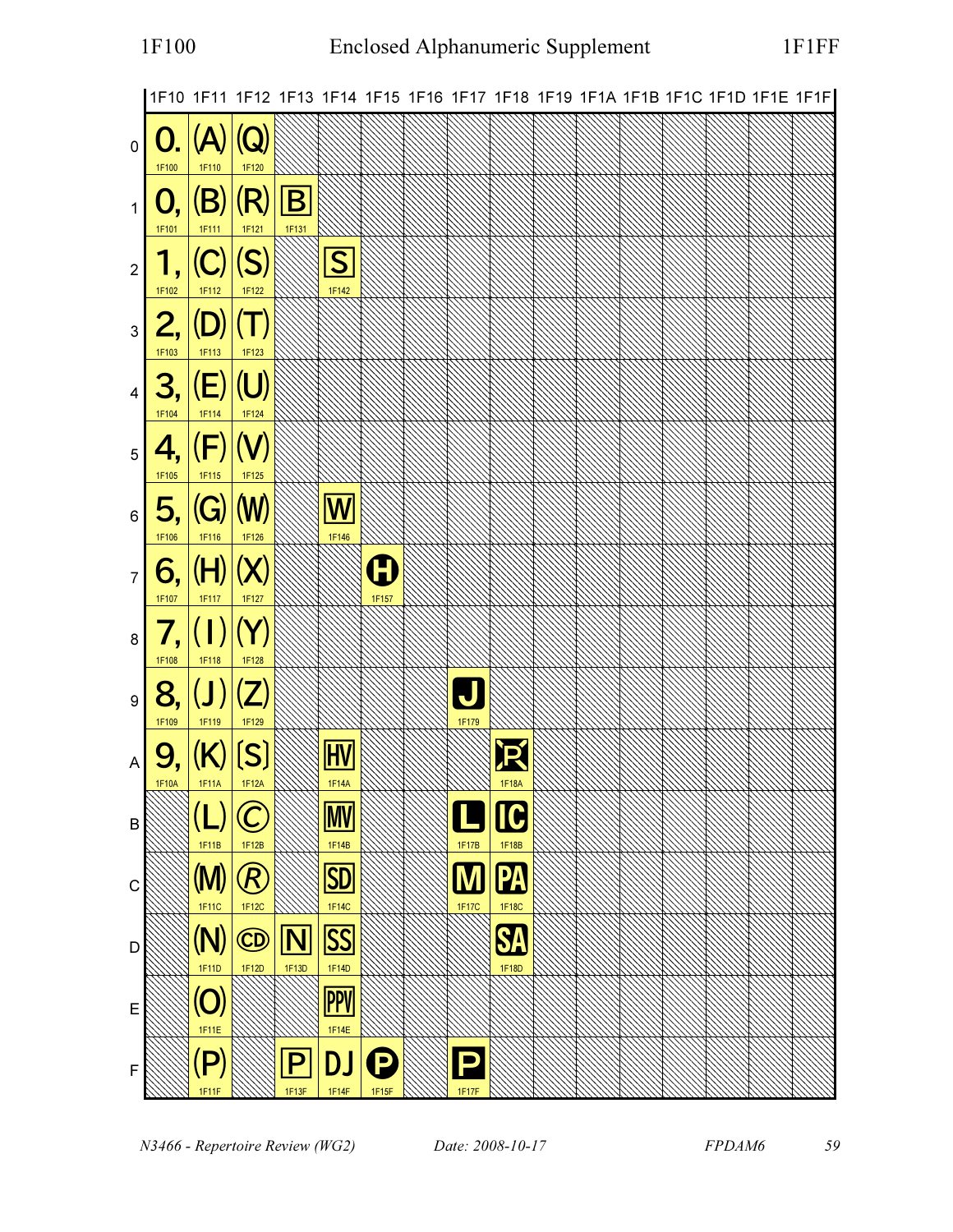| UTC:<br>WG2: 2008-04-24<br>document: L2/08-<br>077R2, N3369            |  | <b>Number with full stop</b>                                                   |                   | 1F11B (L) PARENTHESIZED LATIN CAPITAL LETTER                                   |
|------------------------------------------------------------------------|--|--------------------------------------------------------------------------------|-------------------|--------------------------------------------------------------------------------|
|                                                                        |  |                                                                                |                   | L                                                                              |
| contact: Everson<br>font:<br>Uni1F100Enclosedsupplement<br>target Amd6 |  | 1F100 O. DIGIT ZERO FULL STOP<br>$\approx 003000002E$ .                        |                   | $\approx$ 0028 ( 004C L 0029 )<br>1F11C M PARENTHESIZED LATIN CAPITAL LETTER   |
|                                                                        |  | <b>Numbers with comma</b>                                                      |                   | M                                                                              |
|                                                                        |  |                                                                                |                   | $\approx 0028$ (004D M 0029)                                                   |
|                                                                        |  | 1F101 0, DIGIT ZERO COMMA                                                      |                   | 1F11D (N) PARENTHESIZED LATIN CAPITAL LETTER<br>N                              |
|                                                                        |  | $\approx 003000002C$ ,                                                         |                   | $\approx 0028$ ( $\,$ 004E N $\,$ 0029 $)$                                     |
|                                                                        |  | 1F102 1, DIGIT ONE COMMA                                                       |                   | 1F11E (O) PARENTHESIZED LATIN CAPITAL LETTER                                   |
|                                                                        |  | $\approx 00311002C$ ,                                                          |                   | $\Omega$                                                                       |
|                                                                        |  | 1F103 2, DIGIT TWO COMMA<br>$\approx 0032$ 2 002C ,                            |                   | $\approx 0028$ (004F O 0029)                                                   |
|                                                                        |  | 1F104 3, DIGIT THREE COMMA                                                     |                   | 1F11F (P) PARENTHESIZED LATIN CAPITAL LETTER                                   |
|                                                                        |  | $\approx 003333002C$ ,                                                         |                   | P                                                                              |
|                                                                        |  | 1F105 4, DIGIT FOUR COMMA                                                      |                   | $\approx$ 0028 ( 0050 P 0029 )                                                 |
|                                                                        |  | $\approx 00344002C$ ,                                                          |                   | 1F120 Q PARENTHESIZED LATIN CAPITAL LETTER<br>Ő                                |
|                                                                        |  | 1F106 5, DIGIT FIVE COMMA                                                      |                   | $\approx 0028$ ( 0051 Q 0029 )                                                 |
|                                                                        |  | $\approx 00355002C$ ,                                                          |                   | 1F121 (R) PARENTHESIZED LATIN CAPITAL LETTER                                   |
|                                                                        |  | 1F107 6, DIGIT SIX COMMA                                                       |                   | R                                                                              |
|                                                                        |  | $\approx 0036 6 002C$ ,                                                        |                   | $\approx$ 0028 ( 0052 R 0029 )                                                 |
|                                                                        |  | 1F108 7, DIGIT SEVEN COMMA                                                     |                   | 1F122 (S) PARENTHESIZED LATIN CAPITAL LETTER                                   |
|                                                                        |  | $\approx 00377002C$ ,                                                          |                   | S                                                                              |
|                                                                        |  | 1F109 8, DIGIT EIGHT COMMA                                                     |                   | $\approx 0028$ ( 0053 S 0029 )<br>1F123 (T) PARENTHESIZED LATIN CAPITAL LETTER |
|                                                                        |  | $\approx 00388002C$ ,                                                          |                   |                                                                                |
|                                                                        |  | 1F10A 9, DIGIT NINE COMMA                                                      |                   | $\approx 0028$ ( 0054 T 0029 )                                                 |
|                                                                        |  | $\approx 003999002C$ ,                                                         |                   | 1F124 (U) PARENTHESIZED LATIN CAPITAL LETTER                                   |
|                                                                        |  | <b>Parenthesized Latin letters</b>                                             |                   | U                                                                              |
|                                                                        |  | 1F110 (A) PARENTHESIZED LATIN CAPITAL LETTER                                   |                   | $\approx 0028$ (0055 U 0029)                                                   |
|                                                                        |  | А                                                                              |                   | 1F125 (V) PARENTHESIZED LATIN CAPITAL LETTER<br>V                              |
|                                                                        |  | $\approx$ 0028 ( 0041 A 0029 )                                                 |                   | $\approx$ 0028 ( 0056 V 0029 )                                                 |
|                                                                        |  | 1F111 (B) PARENTHESIZED LATIN CAPITAL LETTER<br>В                              |                   | 1F126 W PARENTHESIZED LATIN CAPITAL LETTER                                     |
|                                                                        |  | $\approx$ 0028 ( 0042 B 0029 )                                                 |                   | W                                                                              |
|                                                                        |  | 1F112 (C) PARENTHESIZED LATIN CAPITAL LETTER                                   |                   | $\approx$ 0028 ( 0057 W 0029 )                                                 |
|                                                                        |  | C                                                                              |                   | 1F127 (X) PARENTHESIZED LATIN CAPITAL LETTER                                   |
|                                                                        |  | $\approx 0028$ (0043 C 0029)                                                   |                   | X                                                                              |
|                                                                        |  | 1F113 (D) PARENTHESIZED LATIN CAPITAL LETTER                                   |                   | $\approx$ 0028 ( 0058 X 0029 )<br>1F128 (Y) PARENTHESIZED LATIN CAPITAL LETTER |
|                                                                        |  | D                                                                              |                   | Y                                                                              |
|                                                                        |  | $\approx$ 0028 ( 0044 D 0029 )<br>1F114 (E) PARENTHESIZED LATIN CAPITAL LETTER |                   | $\approx 0028$ ( 0059 Y 0029 )                                                 |
|                                                                        |  | E                                                                              |                   | 1F129 (Z) PARENTHESIZED LATIN CAPITAL LETTER                                   |
|                                                                        |  | $\approx 0028$ ( 0045 E 0029 )                                                 |                   | Z                                                                              |
|                                                                        |  | 1F115 (F) PARENTHESIZED LATIN CAPITAL LETTER                                   |                   | $\approx 0028$ ( 005A Z 0029 )                                                 |
|                                                                        |  | F                                                                              |                   | Latin letter with tortoise shell brackets                                      |
|                                                                        |  | $\approx 0028$ ( 0046 F 0029 )                                                 |                   | 1F12A [S] TORTOISE SHELL BRACKETED LATIN                                       |
|                                                                        |  | 1F116 (G) PARENTHESIZED LATIN CAPITAL LETTER<br>G                              |                   | <b>CAPITAL LETTER S</b>                                                        |
|                                                                        |  | $\approx 0028$ (0047 G 0029)                                                   |                   | $=$ baseball scoring                                                           |
|                                                                        |  | 1F117 (H) PARENTHESIZED LATIN CAPITAL LETTER                                   |                   | $\approx 3014$ ( 0053 S 3015 )                                                 |
|                                                                        |  | H.                                                                             |                   | <b>Circled italic Latin letters</b>                                            |
|                                                                        |  | $\approx$ 0028 ( 0048 H 0029 )                                                 |                   | 1F12B C CIRCLED ITALIC LATIN CAPITAL LETTER                                    |
|                                                                        |  | 1F118 (1) PARENTHESIZED LATIN CAPITAL LETTER                                   |                   | C                                                                              |
|                                                                        |  |                                                                                |                   | = compact disc or single disc record                                           |
|                                                                        |  | $\approx 0028$ ( 0049 I 0029 )<br>1F119 (J) PARENTHESIZED LATIN CAPITAL LETTER |                   | $\approx$ <circle> 0043 C</circle>                                             |
|                                                                        |  |                                                                                | 1F12C $\circledR$ | CIRCLED ITALIC LATIN CAPITAL LETTER<br>R                                       |
|                                                                        |  | $\approx$ 0028 ( 004A J 0029 )                                                 |                   | $=$ disc record                                                                |
|                                                                        |  | 1F11A (K) PARENTHESIZED LATIN CAPITAL LETTER                                   |                   | $\approx$ <circle> 0052 R</circle>                                             |
|                                                                        |  | K                                                                              |                   |                                                                                |
|                                                                        |  | $\approx$ 0028 ( 004B K 0029 )                                                 |                   |                                                                                |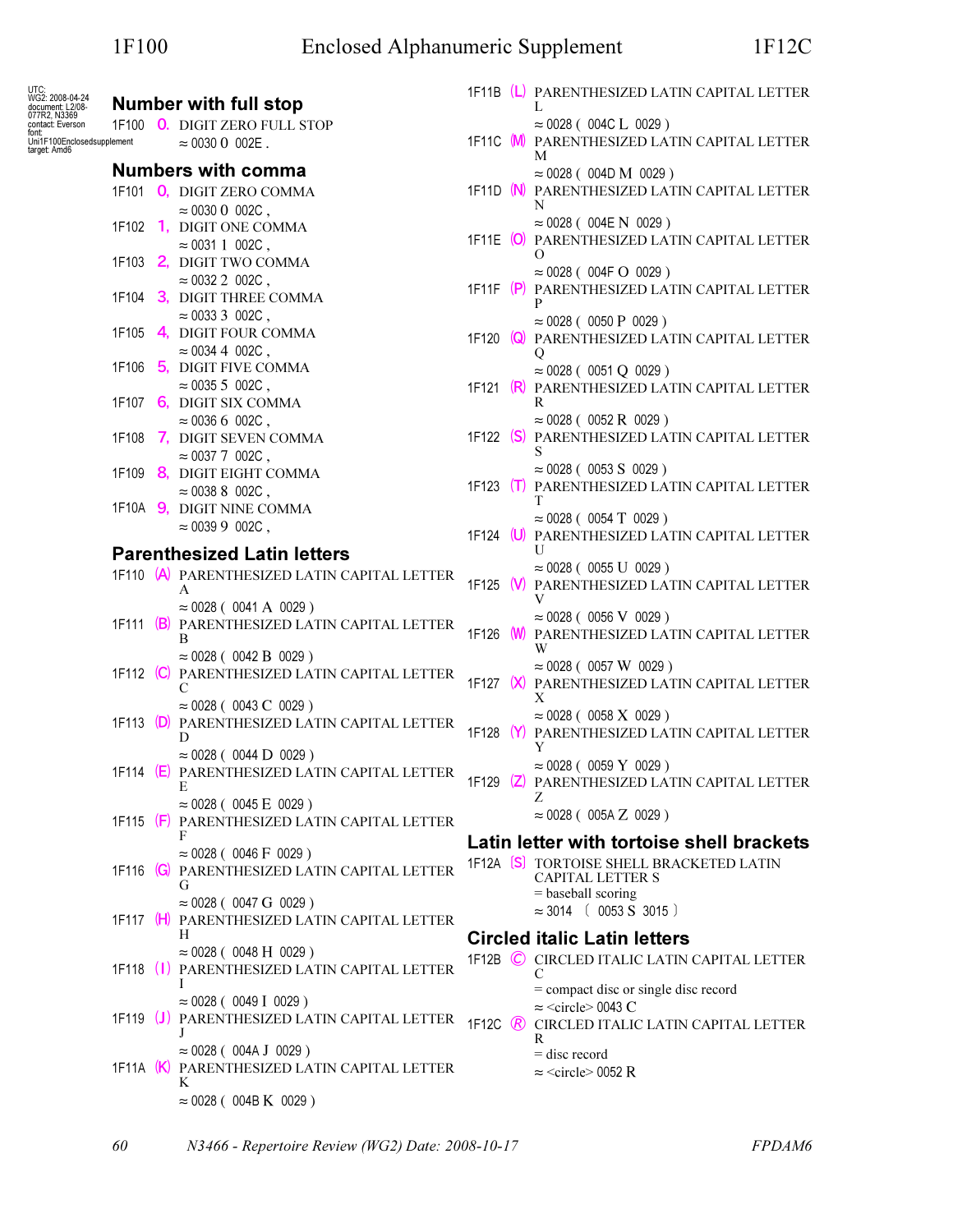## Circled multiple Latin letter

|                       |             | 1F12D © CIRCLED CD                                                                                         |
|-----------------------|-------------|------------------------------------------------------------------------------------------------------------|
|                       |             | $\rightarrow$ 33C5 cd square cd<br>$\approx$ <circle> 0043 C 0044 D</circle>                               |
|                       |             | <b>Squared Latin letters</b>                                                                               |
|                       |             | 1F131 B SQUARED LATIN CAPITAL LETTER B<br>= b-mode stereo compression broadcasting<br>service ARIB STD B24 |
|                       |             | $\approx$ <square> 0042 B</square>                                                                         |
| 1F132<br>1F133        | V)          | <reserved><br/><reserved></reserved></reserved>                                                            |
| 1F134                 |             | $<$ reserved $>$                                                                                           |
| 1F135                 |             | <reserved></reserved>                                                                                      |
| 1F136                 |             | $<$ reserved $>$                                                                                           |
| 1F137<br>1F138        |             | <reserved></reserved>                                                                                      |
| 1F139                 | $\boxtimes$ | $<$ reserved $>$<br>$<$ reserved $>$                                                                       |
| 1F13A                 | Ø           | $<$ reserved $>$                                                                                           |
| 1F13B                 | $\oslash$   | $<$ reserved $>$                                                                                           |
|                       |             | 1F13C $\otimes$ <reserved></reserved>                                                                      |
| 1F13D $\vert N \vert$ |             | SQUARED LATIN CAPITAL LETTER N<br>$=$ news ARIB STD B24                                                    |
| 1F13E                 |             | $\approx$ <square> 004E N<br/><math>\mathbb{N}</math> <reserved></reserved></square>                       |
| 1F13F                 | P           | SQUARED LATIN CAPITAL LETTER P                                                                             |
|                       |             | = progressive broadcasting ARIB STD B24                                                                    |
|                       |             | $\approx$ <square> 0050 P</square>                                                                         |
| 1F140                 |             | <reserved></reserved>                                                                                      |
| 1F141                 |             | $<$ reserved $>$                                                                                           |
| 1F142                 | ΙSΙ         | SQUARED LATIN CAPITAL LETTER S<br>= stereo broadcasting service ARIB STD B24                               |
|                       |             | $\approx$ <square> 0053 S</square>                                                                         |
| 1F143                 |             | <reserved></reserved>                                                                                      |
| 1F144                 |             | $<$ reserved $>$                                                                                           |
| 1F145                 |             | $<$ reserved $>$                                                                                           |
| 1F146                 | ΙW          | SQUARED LATIN CAPITAL LETTER W<br>= wide-format 16:9 broadcasting service ARIB<br>STD B24                  |
|                       |             | $\approx$ <square> 0057 W</square>                                                                         |
| 1F147                 |             | <reserved></reserved>                                                                                      |
| 1F148                 |             | <reserved></reserved>                                                                                      |
|                       |             | 1F149 $\otimes$ <reserved></reserved>                                                                      |
|                       |             | 1F14A <b>HV</b> SQUARED HV<br>$=$ hdtv                                                                     |
|                       |             | $\approx$ <square> 0048 H 0056 V</square>                                                                  |
| 1F14B                 |             | <b>M</b> SQUARED MV                                                                                        |
|                       |             | $=$ multi-view television                                                                                  |
|                       |             | $\approx$ <square> 004D M 0056 V</square>                                                                  |
|                       |             | 1F14C SD SQUARED SD                                                                                        |
|                       |             | $=$ sdtv<br>$\approx$ <square> 0053 S 0044 D</square>                                                      |
|                       |             | 1F14D SS SQUARED SS                                                                                        |
|                       |             | = surround stereo broadcasting service                                                                     |
|                       |             | $\approx$ <square> 0053 S 0053 S</square>                                                                  |
|                       |             | 1F14E PPV SQUARED PPV                                                                                      |
|                       |             | $=$ pay-per-view                                                                                           |
|                       |             | $\approx$ <square> 0050 P 0050 P 0056 V</square>                                                           |

- 1F14F **DJ** SQUARE DJ
	- $=$  disc jockey

 $\approx$  <square> 0044 D 004A J

#### White on black circled Latin letters 1F157 **C** WHITE ON BLACK CIRCLED LATIN

| וטו חו<br>w            | WHITE ON BLACK CIRCLED LATIN<br>CAPITAL LETTER H         |
|------------------------|----------------------------------------------------------|
|                        | $=$ hotel ARIB STD B24                                   |
| 1F158                  | <reserved></reserved>                                    |
| 1F159                  | <reserved></reserved>                                    |
| 1F15A                  | <reserved></reserved>                                    |
| 1F15B                  | <reserved></reserved>                                    |
| 1F15C                  | <reserved></reserved>                                    |
| 1F15D                  | $<$ reserved $>$                                         |
| 1F15E                  | <reserved></reserved>                                    |
| 1F15F<br>Ð             | WHITE ON BLACK CIRCLED LATIN                             |
|                        | <b>CAPITAL LETTER P</b>                                  |
|                        | = parking space ARIB STD B24                             |
|                        | White on black squared Latin letters                     |
|                        | The square edges may be slightly rounded.                |
|                        | 1F179 <b>J</b> WHITE ON BLACK SQUARED LATIN              |
|                        | CAPITAL LETTER J                                         |
|                        | $=$ junction ARIB STD B24                                |
| 1F17A                  | $\mathbb{S}$ <reserved></reserved>                       |
| 1F17B<br>ш             | WHITE ON BLACK SQUARED LATIN                             |
|                        | CAPITAL LETTER L                                         |
|                        | $=$ leisure centre ARIB STD B24                          |
|                        | 1F17C M WHITE ON BLACK SQUARED LATIN<br>CAPITAL LETTER M |
|                        | = museum or cultural centre ARIB STD B24                 |
| 1F17D                  | $<$ reserved $>$                                         |
| 1F17E<br>PА            | $<$ reserved $>$                                         |
| 1F17F<br>P             | WHITE ON BLACK SQUARED LATIN                             |
|                        | <b>CAPITAL LETTER P</b>                                  |
|                        | = parking space empty-full ARIB STD B24                  |
| 1F180                  | <reserved></reserved>                                    |
| 1F181                  | <reserved></reserved>                                    |
| 1F182                  | <reserved></reserved>                                    |
| 1F183                  | <reserved></reserved>                                    |
| 1F184                  | <reserved></reserved>                                    |
| 1F185                  | <reserved></reserved>                                    |
| 1F186                  | <reserved></reserved>                                    |
| 1F187                  | <reserved></reserved>                                    |
| 1F188                  | $<$ reserved $>$                                         |
| 1F189<br>⋉             | <reserved></reserved>                                    |
| 1F18A<br>DR.           | CROSSED WHITE ON BLACK SQUARED                           |
|                        | LATIN CAPITAL LETTER P<br>= parking space closed         |
| 1F18B $\overline{1}$ C | WHITE ON BLACK SQUARED IC                                |
|                        | $=$ interchange or ramp                                  |
| PA<br>1F18C            | WHITE ON BLACK SQUARED PA                                |
|                        | = parking area                                           |
| 1F18D <b>SA</b>        | WHITE ON BLACK SQUARED SA                                |
|                        | $=$ service area                                         |
|                        |                                                          |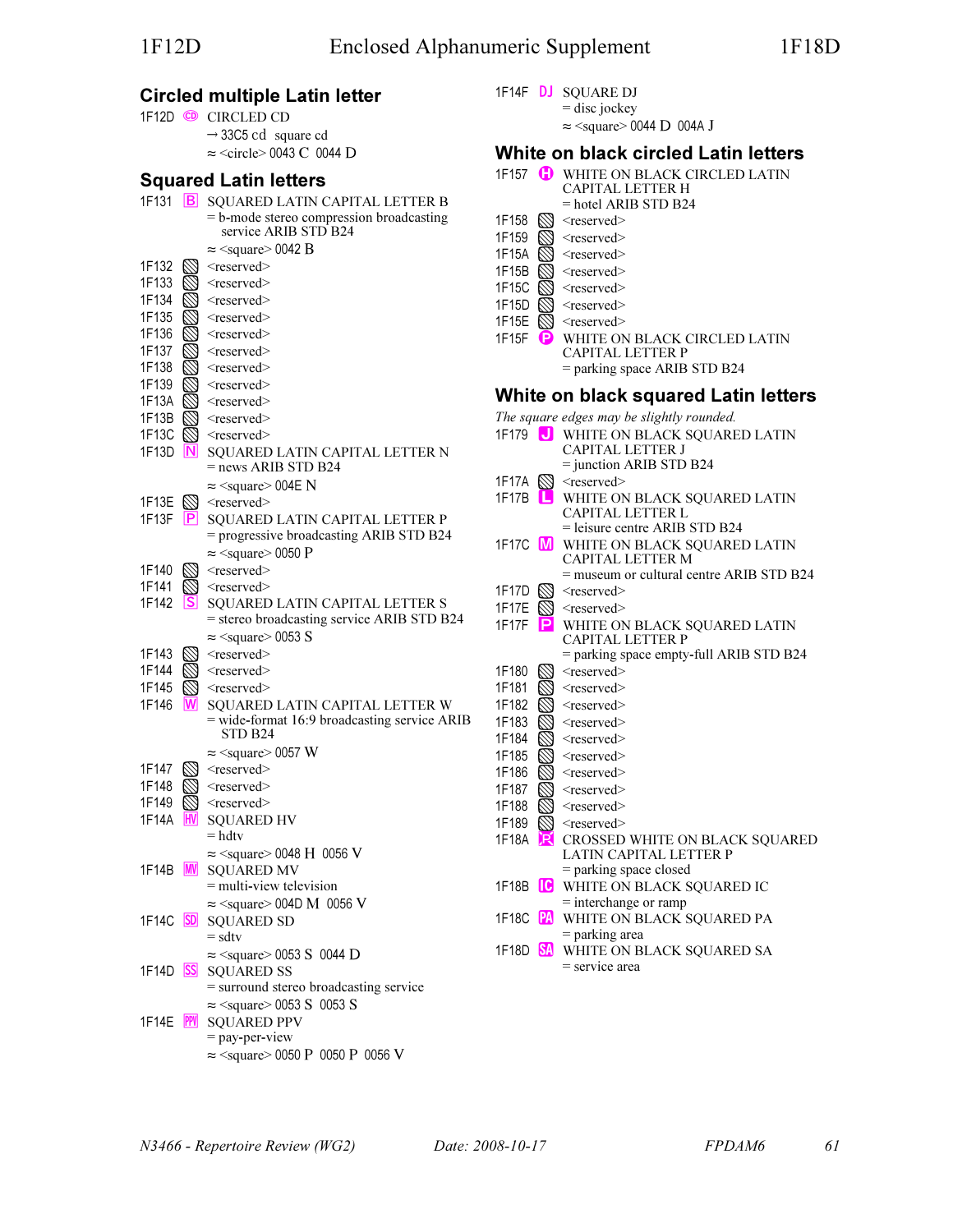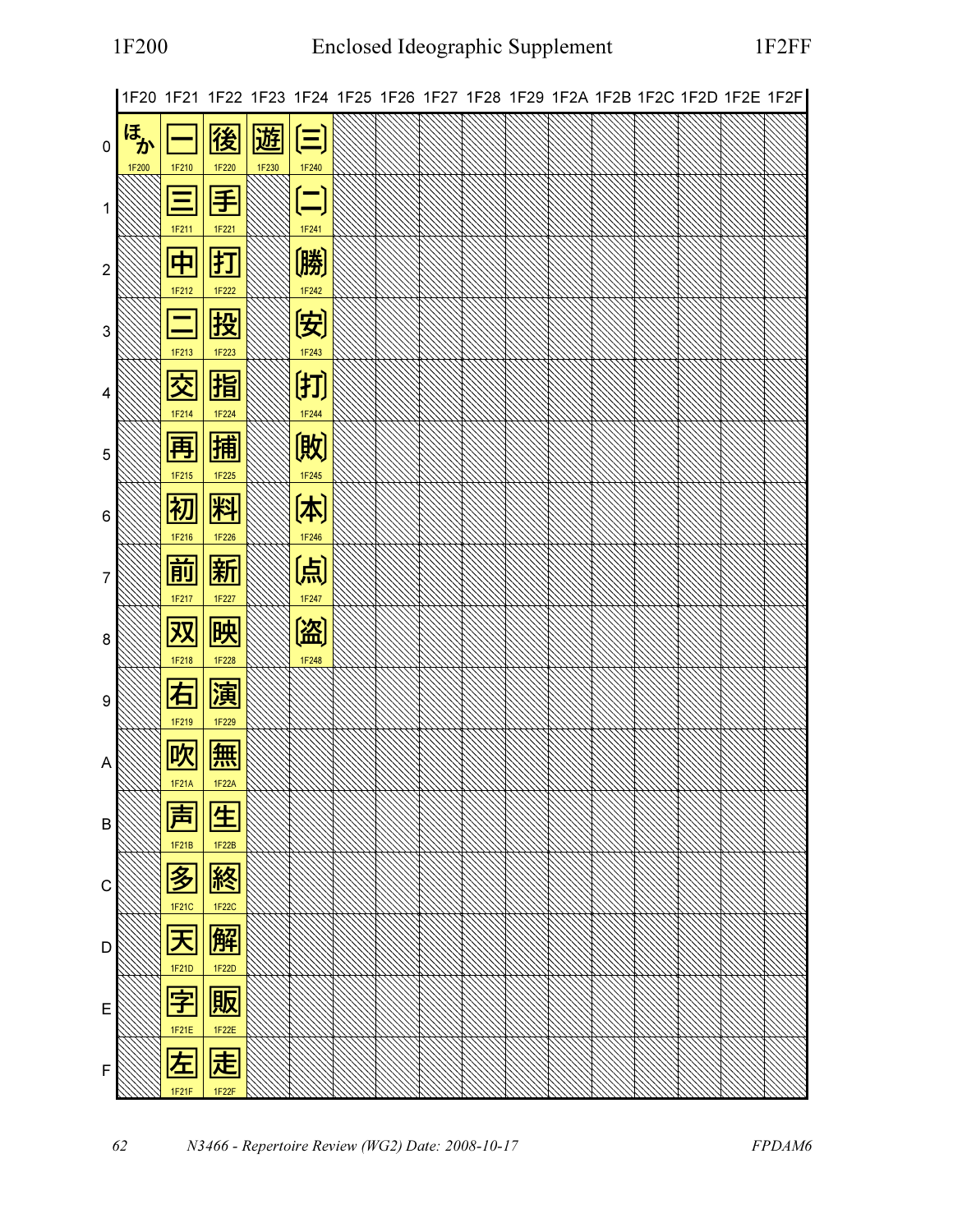| UTC:<br>WG2: 2008-04-24<br>document: L2/08-077R2,<br>N3369<br>contact: Everson<br>font: | 1F200                | <b>Square hiragana from ARIB STD B24</b><br><b>E</b> SQUARE HIRAGANA HOKA                                                                           |                     |   | 1F221 $\overline{\equiv}$ SQUARED CJK UNIFIED IDEOGRAPH-624B<br>$=$ broadcasting service with sign language<br>interpretation |
|-----------------------------------------------------------------------------------------|----------------------|-----------------------------------------------------------------------------------------------------------------------------------------------------|---------------------|---|-------------------------------------------------------------------------------------------------------------------------------|
| Uni1F100Enclosedsupplement<br>target: Amd6                                              |                      | $=$ and others<br>$\approx$ <square> 307B → 304B <math>\lambda</math></square>                                                                      | 1F222 打             |   | $\approx$ <square> 624B <math>\pm</math><br/>SQUARED CJK UNIFIED IDEOGRAPH-6253<br/><math>=</math> batter</square>            |
|                                                                                         | <b>B24</b>           | <b>Squared ideographs from ARIB STD</b>                                                                                                             | 1F223               | 投 | $\approx$ <square> 6253 打<br/>SQUARED CJK UNIFIED IDEOGRAPH-6295<br/><math>=</math> pitcher</square>                          |
|                                                                                         | 1F210<br>ь           | SQUARED CJK UNIFIED IDEOGRAPH-4E00<br>$=$ first base<br>$\approx$ <square> 4E00 <math>\rightarrow</math></square>                                   | 1F224               | 指 | $\approx$ <square> 6295 投<br/>SQUARED CJK UNIFIED IDEOGRAPH-6307<br/><math>=</math> designated hitter</square>                |
|                                                                                         | 1F211                | $\equiv$ SQUARED CJK UNIFIED IDEOGRAPH-4E09<br>$=$ third base<br>$\approx$ <square>4E09 <math>\equiv</math></square>                                | 1F225               | 捕 | $\approx$ <square> 6307 指<br/>SQUARED CJK UNIFIED IDEOGRAPH-6355</square>                                                     |
|                                                                                         | 中<br>1F212           | SQUARED CJK UNIFIED IDEOGRAPH-4E2D<br>$=$ center field<br>$\approx$ <square> 4E2D 中</square>                                                        | 1F226               | 料 | $=$ catcher<br>$\approx$ <square> 6355 捕<br/>SQUARED CJK UNIFIED IDEOGRAPH-6599</square>                                      |
|                                                                                         | 1F213 $\Box$         | SQUARED CJK UNIFIED IDEOGRAPH-4E8C<br>$=$ second base                                                                                               | 1F227               | 新 | $=$ pay brodcasting<br>$\approx$ <square> 6599 料<br/>SQUARED CJK UNIFIED IDEOGRAPH-65B0</square>                              |
|                                                                                         | 1F214<br>囪           | = bilingual broadcasting service<br>$\approx$ <square> 4E8C <math>\equiv</math><br/>SQUARED CJK UNIFIED IDEOGRAPH-4EA4</square>                     |                     |   | = new series of programme<br>$\approx$ <square> 65B0 新</square>                                                               |
|                                                                                         | 1F215<br>再           | $=$ traffic information<br>≈ <square> 4EA4 交<br/>SQUARED CJK UNIFIED IDEOGRAPH-518D</square>                                                        | 1F228               | 映 | SQUARED CJK UNIFIED IDEOGRAPH-6620<br>$=$ drama film<br>$\approx$ <square> 6620 映</square>                                    |
|                                                                                         |                      | $=$ rebroadcast<br>$\approx$ <square> 518D <math>\overline{H}</math></square>                                                                       | 1F229               | 演 | SQUARED CJK UNIFIED IDEOGRAPH-6F14<br>$=$ performed by<br>$\approx$ <square> 6F14 演</square>                                  |
|                                                                                         | 1F216<br>初           | SQUARED CJK UNIFIED IDEOGRAPH-521D<br>= first released program<br>≈ <square> 521D 初</square>                                                        | 1F22A               |   | SQUARED CJK UNIFIED IDEOGRAPH-7121<br>= free broadcasting service                                                             |
|                                                                                         | 前<br>1F217           | SQUARED CJK UNIFIED IDEOGRAPH-524D<br>$=$ the first part<br>$\approx$ <square> 524D <math>\overline{\text{m}}</math></square>                       | 1F22B 生             |   | $\approx$ <square>7121 無<br/>SQUARED CJK UNIFIED IDEOGRAPH-751F<br/>= live broadcast</square>                                 |
|                                                                                         | 汊<br>1F218           | SQUARED CJK UNIFIED IDEOGRAPH-53CC<br>= two-way broadcasting service<br>$\approx$ <square> 53CC <math>\overline{X}</math></square>                  | 1F22C 終             |   | $\approx$ <square>751F <math>\pm</math><br/>SQUARED CJK UNIFIED IDEOGRAPH-7D42<br/><math>=</math> the last episode</square>   |
|                                                                                         | 1F219 <b>右</b>       | SQUARED CJK UNIFIED IDEOGRAPH-53F3<br>$=$ right field<br>$\approx$ <square> 53F3 <math>\pm</math></square>                                          | 1F22D <u>解</u>      |   | ≈ <square> 7D42 終<br/>SQUARED CJK UNIFIED IDEOGRAPH-89E3<br/>= commentary broadcasting</square>                               |
|                                                                                         | 1F21A<br> 吹          | SQUARED CJK UNIFIED IDEOGRAPH-5439<br>$=$ dubbed version<br>$\approx$ <square> 5439 吹</square>                                                      | 1F22E               | 販 | $\approx$ <square> 89E3 解<br/>SQUARED CJK UNIFIED IDEOGRAPH-8CA9<br/>= mail-order</square>                                    |
|                                                                                         | 1F21B <mark>声</mark> | SQUARED CJK UNIFIED IDEOGRAPH-58F0<br>$=$ voice actors<br>$\approx$ <square> 58F0 <math>\bar{p}</math></square>                                     | 1F22F $\boxed{\pm}$ |   | ≈ <square> 8CA9 販<br/>SQUARED CJK UNIFIED IDEOGRAPH-8D70<br/><math>=</math> runner</square>                                   |
|                                                                                         | 1F21C  多             | SQUARED CJK UNIFIED IDEOGRAPH-591A<br>= sound-multiplex broadcasting service                                                                        | 1F230 遊             |   | $\approx$ <square> 8D70 <math>\pm</math><br/>SQUARED CJK UNIFIED IDEOGRAPH-904A<br/><math>=</math> short stop</square>        |
|                                                                                         |                      | $\approx$ <square> 591A <math>\mathscr{Z}</math><br/>1F21D <b>因</b> SQUARED CJK UNIFIED IDEOGRAPH-5929<br/><math>=</math> weather forecast</square> |                     |   | $\approx$ <square> 904A 遊<br/>Ideographs with tortoise shell</square>                                                         |
|                                                                                         | 1F21E <mark>字</mark> | $\approx$ <square> 5929 <math>\pm</math><br/>SQUARED CJK UNIFIED IDEOGRAPH-5B57<br/>= close-captioned broadcasting</square>                         |                     |   | brackets from ARIB STD B24<br>1F240 <a>[</a> TORTOISE SHELL BRACKETED CJK                                                     |
|                                                                                         | 1F21F  左             | $\approx$ <square> 5B57<math>\approx</math><br/>SQUARED CJK UNIFIED IDEOGRAPH-5DE6<br/><math>=</math> left field</square>                           |                     |   | UNIFIED IDEOGRAPH-4E09<br>$=$ triple<br>$\approx$ <compat> 3014 (4E09 <math>\equiv</math> 3015)</compat>                      |
|                                                                                         | 1F220<br>後           | $\approx$ <square> 5DE6 <math>\pm</math><br/>SQUARED CJK UNIFIED IDEOGRAPH-5F8C<br/><math>=</math> the latter part</square>                         | 1F241 [二]           |   | TORTOISE SHELL BRACKETED CJK<br>UNIFIED IDEOGRAPH-4E8C<br>$=$ double                                                          |
|                                                                                         |                      | $\approx$ <square> 5F8C 後</square>                                                                                                                  |                     |   | $\approx$ <compat>3014 (4E8C <math>\equiv</math> 3015)</compat>                                                               |